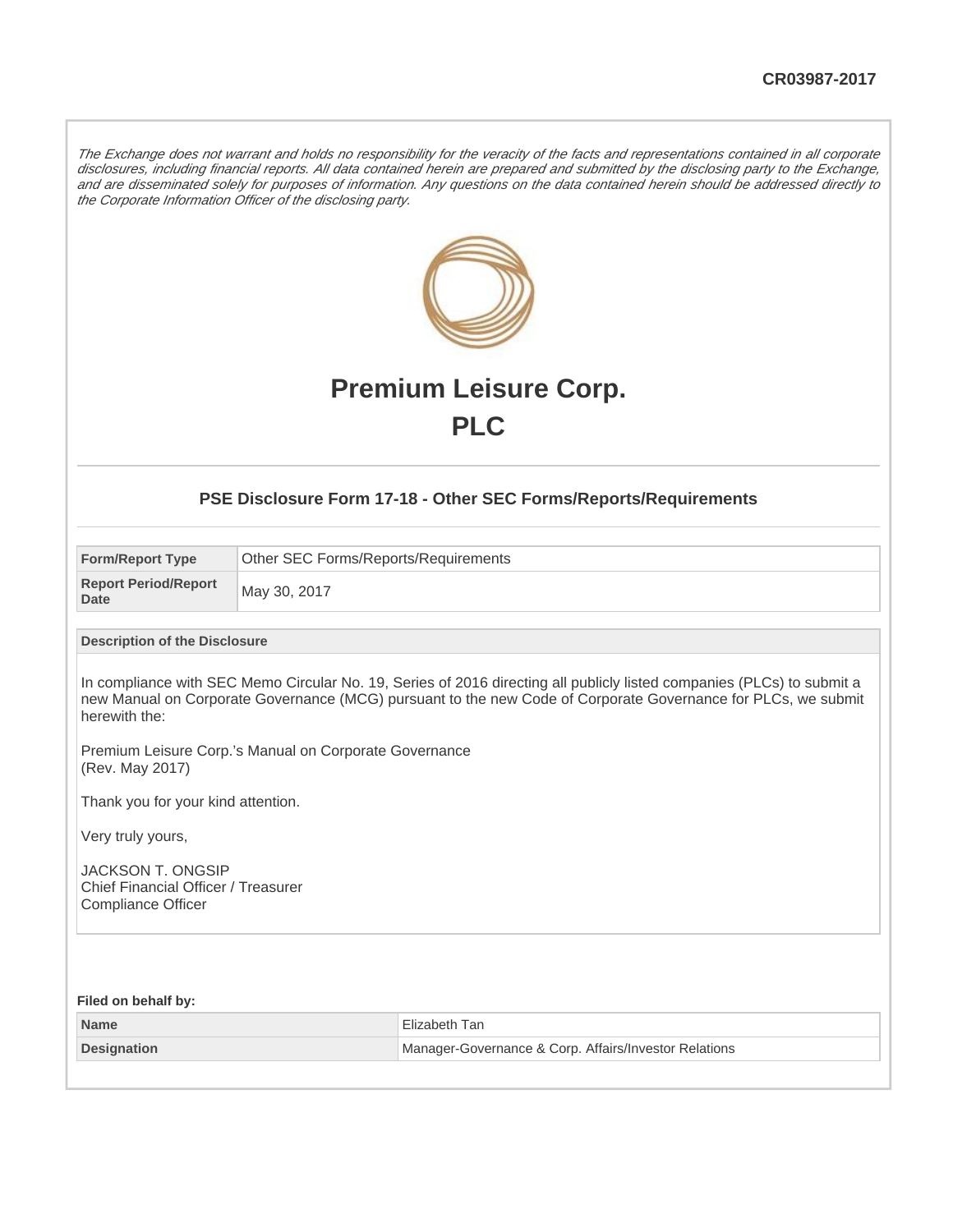# REVISED MANUAL ON CORPORATE GOVERNANCE



May 2017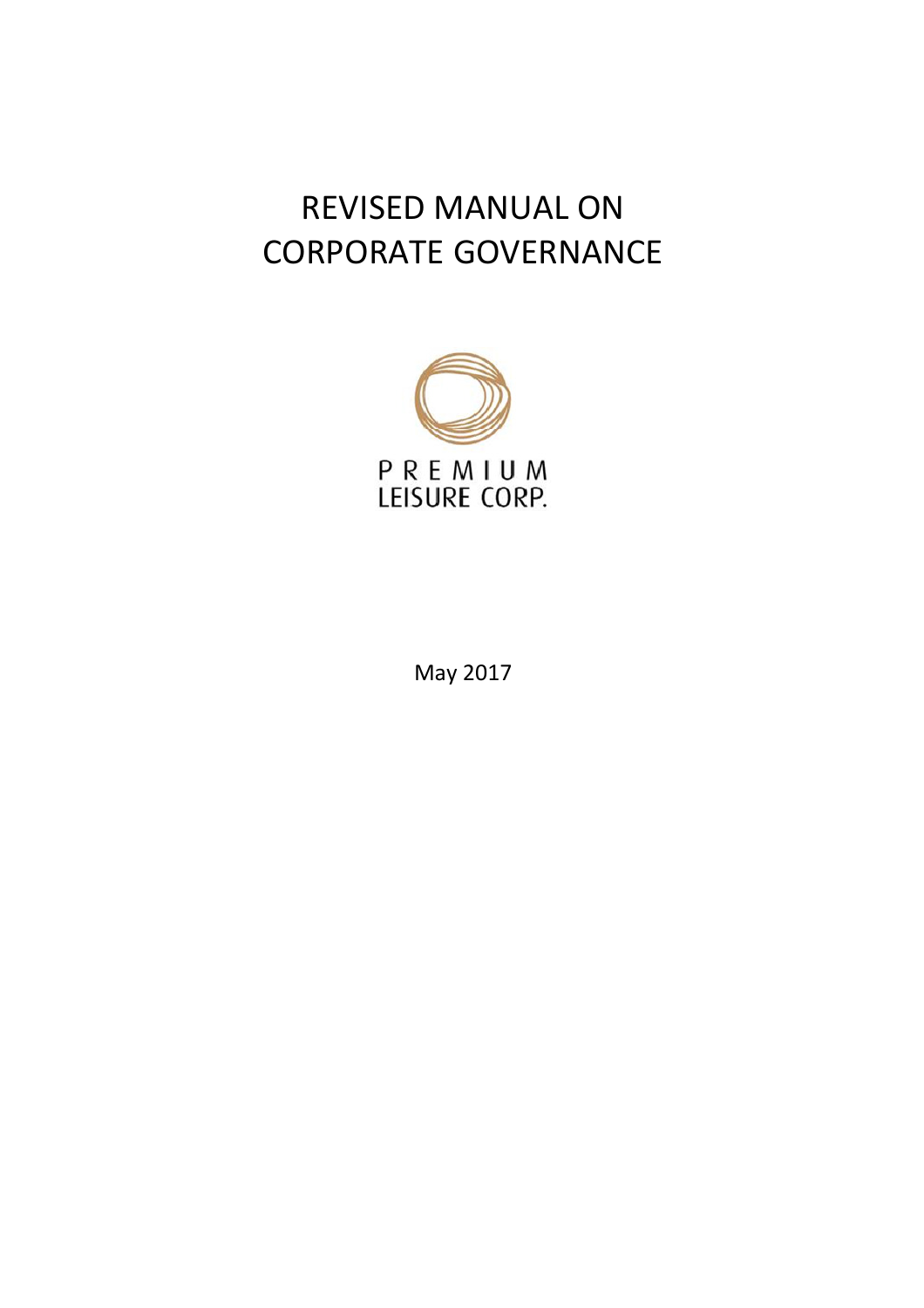#### TABLE OF CONTENTS \_\_\_\_\_\_\_\_\_\_\_\_\_\_\_

|    |                                                               | <b>PAGE</b>    |
|----|---------------------------------------------------------------|----------------|
|    | Vision and Mission Statements                                 | 5              |
|    | Definition of Terms                                           | 5              |
|    | Objective                                                     | $\overline{7}$ |
|    |                                                               |                |
|    | THE BOARD'S GOVERNANCE RESPONSIBILITIES                       | 7              |
| 1. | <b>Establishing a Competent Board</b>                         | 7              |
|    | 1.1. Composition                                              | 7              |
|    | 1.2. Training                                                 | 7              |
|    | 1.3. Board Diversity                                          | 8              |
|    | 1.4. Corporate Secretary                                      | 8              |
|    | 1.5. Compliance Officer                                       | 9              |
|    | 2. Establishing Clear Roles and Responsibilities of the Board | 10             |
|    | 2.1. Duties and Responsibilities of the Board                 | 10             |
|    | 2.2. Chairman of the Board                                    | 11             |
|    | 2.3. Nomination and Election of Board of Directors            | 12             |
|    | 2.4. Qualifications                                           | 14             |
|    | 2.5. Permanent Disqualifications                              | 14             |
|    | 2.6. Temporary Disqualification                               | 16             |
|    | 2.7. Meetings of the Board                                    | 17             |
|    | 2.8. Compensation of Directors                                | 17             |
|    | 2.9. Duties and Responsibilities of a Director                | 17             |
|    | 3. Establishing Board Committees                              | 18             |
|    | 3.1. The Executive Committee                                  | 19             |
|    | 3.2. The Audit Committee                                      | 20             |
|    | 3.3. The Nomination Committee                                 | 22             |
|    | 3.4. The Corporate Governance Committee                       | 23             |
|    | 3.5. The Board Risk Oversight Committee                       | 24             |
|    | 3.6. The Related Party Transactions Committee                 | 25             |
|    | 3.7. The Compensation and Remuneration Committee              | 27             |
|    | 4. Fostering Commitment                                       | 28             |
|    | 4.1. Participation in Meetings                                | 28             |
|    | 4.2. Multiple Board Seats                                     | 28             |
| 5. | Reinforcing Board Independence                                | 28             |
|    | 5.1. Independent Directors                                    | 28             |
|    | 5.2. President                                                | 30             |
|    | 5.3. Lead Director                                            | 31             |

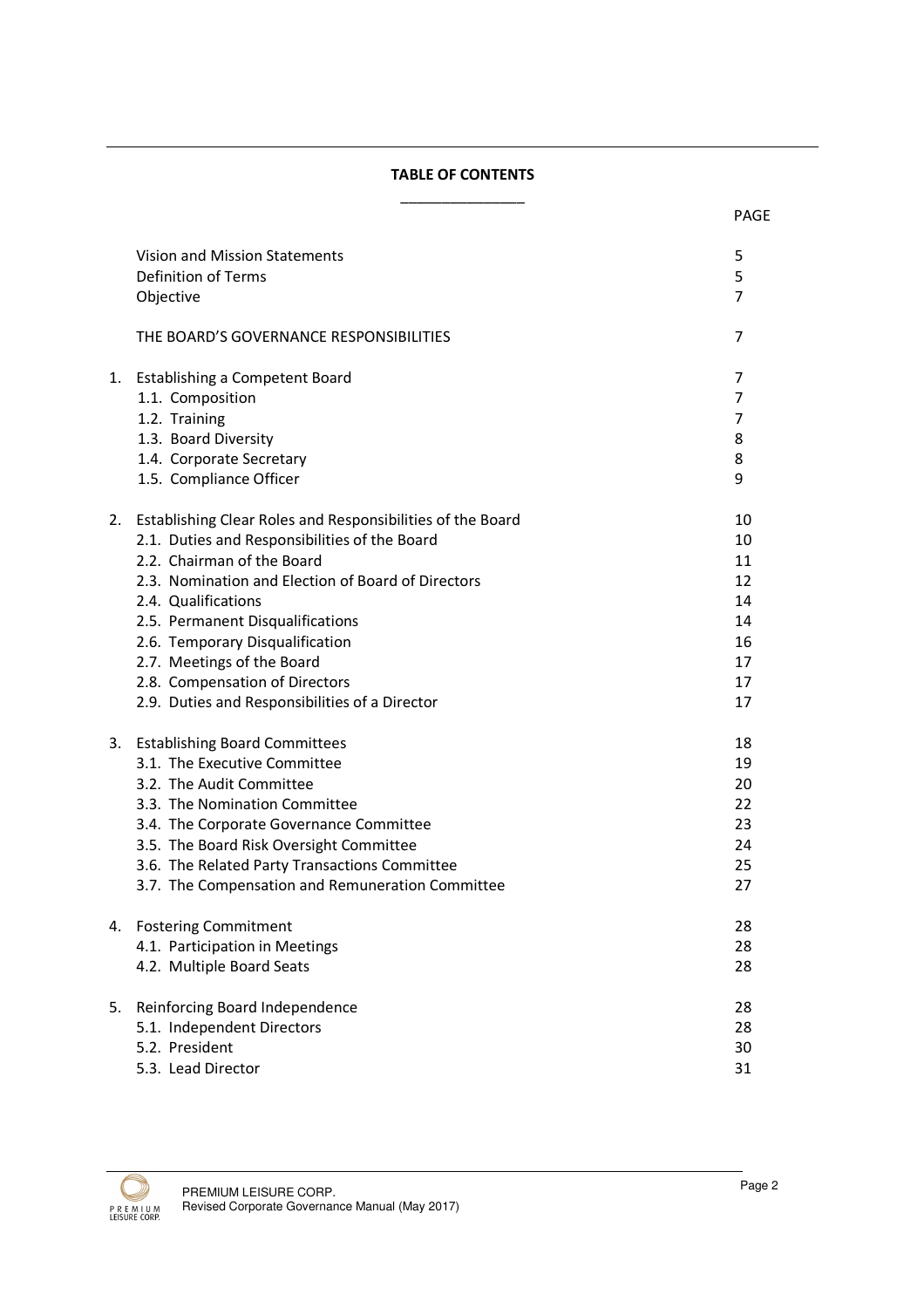|                                                                                                                                                                                                                                                                                                                                                                                                                                                                                         | PAGE                                                                             |
|-----------------------------------------------------------------------------------------------------------------------------------------------------------------------------------------------------------------------------------------------------------------------------------------------------------------------------------------------------------------------------------------------------------------------------------------------------------------------------------------|----------------------------------------------------------------------------------|
| 6. Assessing Board Performance<br>6.1. Board Evaluation                                                                                                                                                                                                                                                                                                                                                                                                                                 | 31<br>31                                                                         |
| 7. Strengthening Board Ethics<br>7.1. Code of Business Conduct and Ethics                                                                                                                                                                                                                                                                                                                                                                                                               | 32<br>32                                                                         |
| DISCLOSURE AND TRANSPARENCY                                                                                                                                                                                                                                                                                                                                                                                                                                                             | 32                                                                               |
| <b>Enhancing Company Disclosure Policies and Procedures</b>                                                                                                                                                                                                                                                                                                                                                                                                                             | 32                                                                               |
| 9. Strengthening the External Auditor's Independence and Improving Audit Quality<br>9.1. External Auditor                                                                                                                                                                                                                                                                                                                                                                               | 33<br>33                                                                         |
| 10. Increasing Focus on Non-Financial and Sustainability Reporting                                                                                                                                                                                                                                                                                                                                                                                                                      | 34                                                                               |
| 11. Promoting a Comprehensive and Cost-Efficient Access to Relevant Information                                                                                                                                                                                                                                                                                                                                                                                                         | 34                                                                               |
| <b>INTERNAL CONTROL SYSTEMS AND RISK MANAGEMENT FRAMEWORK</b>                                                                                                                                                                                                                                                                                                                                                                                                                           | 34                                                                               |
| 12. Strengthening the Internal Control System and Enterprise Risk Management Framework 34<br>12.1. Internal Control System<br>12.2. Internal Audit Function<br>12.3. Chief Audit Executive<br>12.4. Enterprise Risk Management<br>12.5. Chief Risk Officer<br>CULTIVATING SYNERGIC RELATIONSHIP WITH SHAREHOLDERS                                                                                                                                                                       | 34<br>34<br>35<br>35<br>36<br>37                                                 |
| 13. Promoting Shareholder Rights<br>13.1. Promote shareholder rights<br>13.2. Open communications<br>13.3. Shareholder participation<br>13.4. Rights of Shareholders<br>13.4.1.<br><b>Voting Rights</b><br>13.4.2.<br>Pre-emptive Right<br>13.4.3. Right of Inspection<br>13.4.4. Right to Information<br>Right to Dividend<br>13.4.5.<br><b>Appraisal Right</b><br>13.4.6.<br>13.5. Alternative Dispute Resolution<br>13.6. Investor Relations Office<br><b>DUTIES TO STAKEHOLDERS</b> | 37<br>37<br>37<br>37<br>37<br>38<br>38<br>38<br>38<br>39<br>40<br>40<br>41<br>41 |
|                                                                                                                                                                                                                                                                                                                                                                                                                                                                                         |                                                                                  |

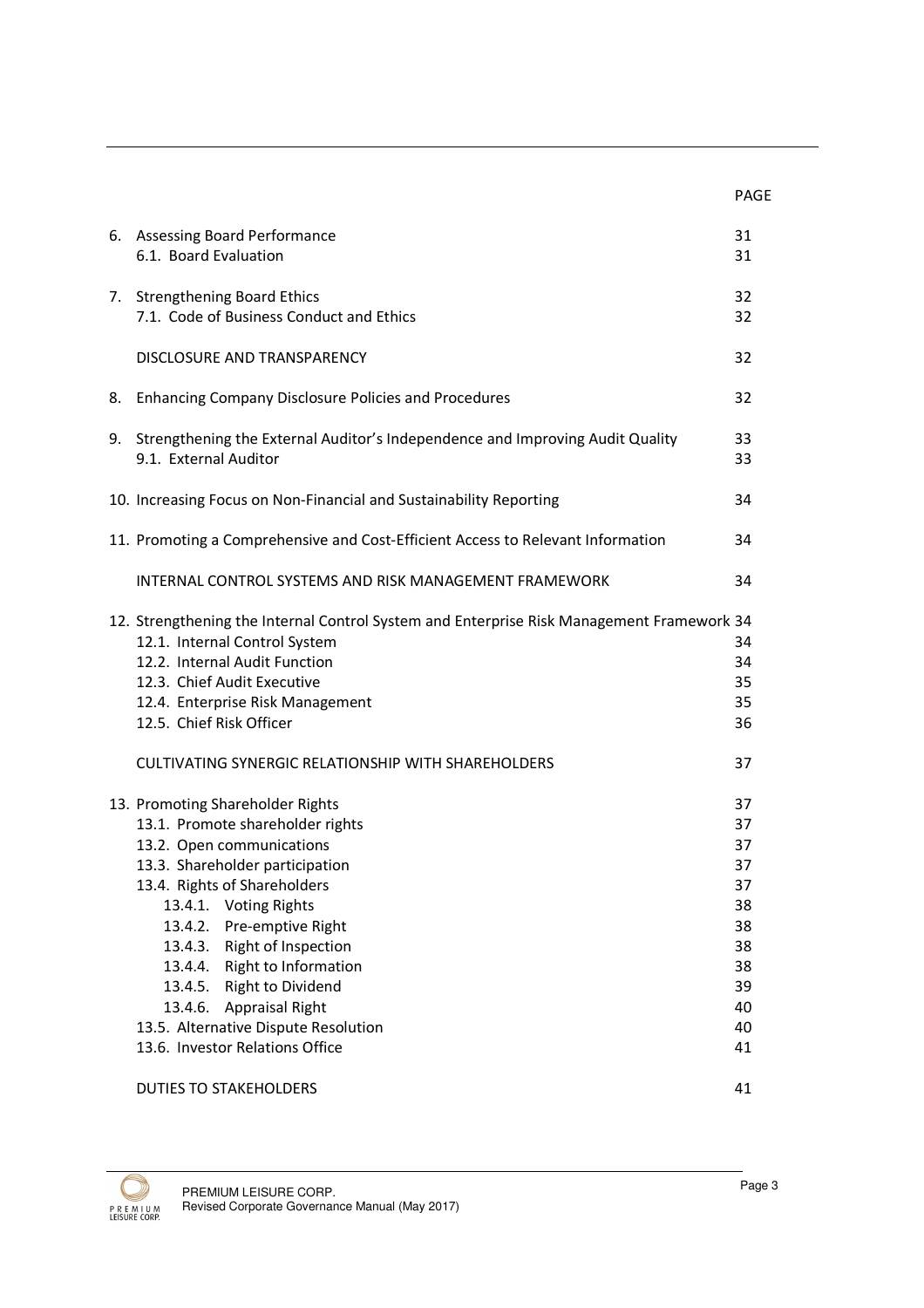PAGE

| 14. Respecting Rights of Stakeholders and Effective Redress for the Violation of Stakeholders' Rights | 41 |
|-------------------------------------------------------------------------------------------------------|----|
| 15. Encouraging Employee's Participation                                                              | 41 |
| 16. Encouraging Sustainability and Social Responsibility                                              | 42 |
| COMMUNICATION AND MONITORING OF THIS MANUAL                                                           | 42 |
| 17. Communication                                                                                     | 42 |
| 18. Monitoring and Penalties for Non-Compliance                                                       | 42 |
| 19. Effectivity                                                                                       | 43 |

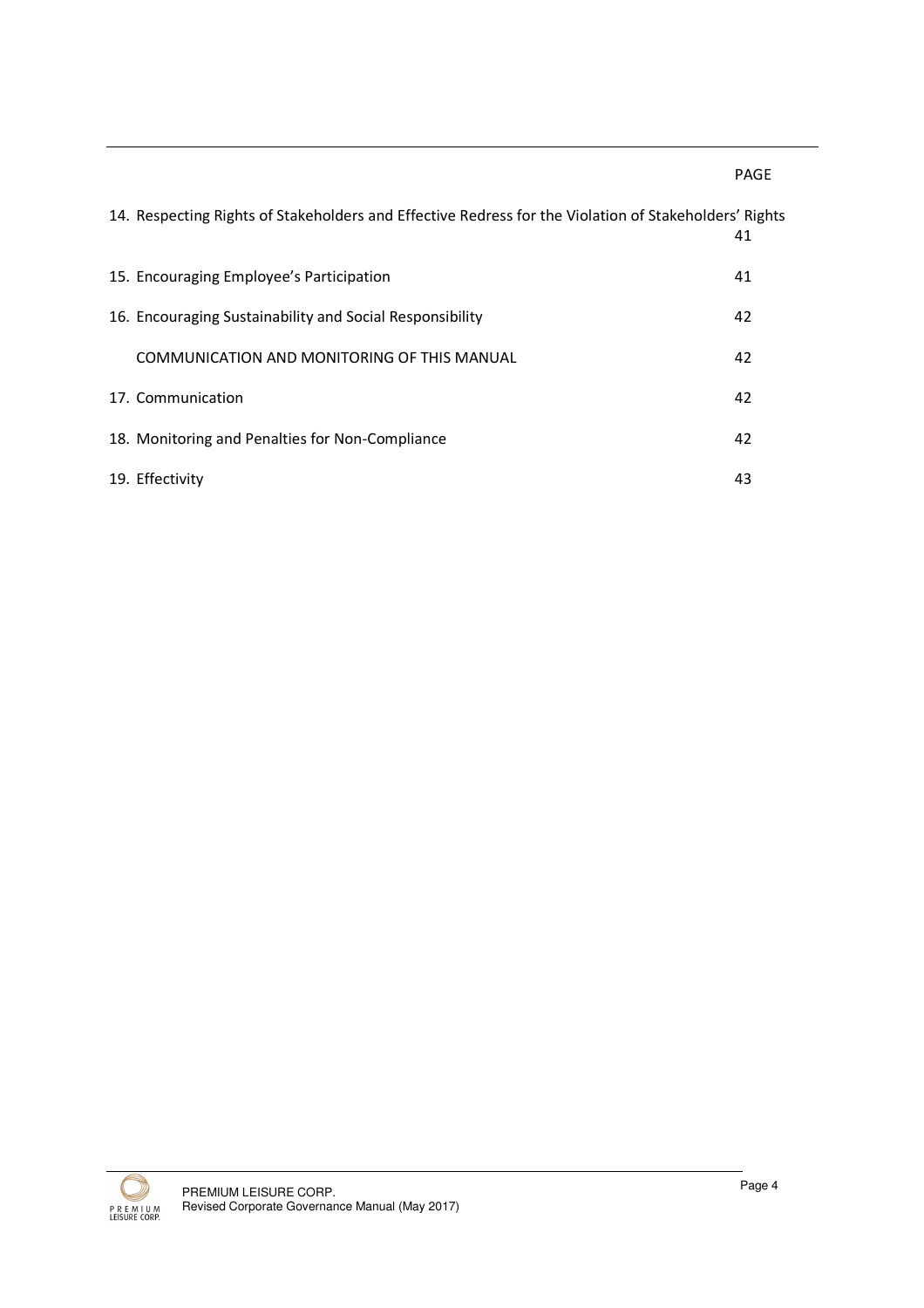# REVISED MANUAL ON CORPORATE GOVERNANCE PREMIUM LEISURE CORP.

The Board of Directors (the "Board"), Executive Committee, Management and Employees of Premium Leisure Corp. (PLC – the "Corporation"), hereby commit themselves to an open governance process through which its shareholders and other stakeholders may derive assurance that, in protecting and adding value to PLC's financial and human investment, the Company is being managed ethically, according to prudently determined risk parameters, and striving to achieve local best practices.

#### Vision:

Premium Leisure Corp. is the market leader in investments holding for sustainable gaming ventures in the Philippines

#### Mission:

\* To create opportunities for growth through strategic and lucrative investments \* To enhance shareholder value for the Company's partners and investors;

\* To promote mutually beneficial relationship with all the stakeholders that is grounded on transparency, integrity and respect;

\* To enhance the quality of life of the communities it serves.

#### RULES OF INTERPRETATION

All references to the masculine gender in the salient points of this Manual shall likewise cover the feminine gender.

#### DEFINITION OF TERMS

- a. Corporate Governance. The framework of rules, systems and processes in the Corporation that governs the performance by the Board of Directors and Management of their respective duties and responsibilities to the stockholders and other stakeholders which include, among others, customers, employees, suppliers, financiers, government and community in which it operates;
- b. Board of Directors. The governing body elected by the stockholders that exercises the corporate powers of the Corporation, conducts all its business and controls its properties;
- c. Exchange. An organized market place or facility that brings together buyers and sellers, and executes trades of securities and/or commodities;
- d. Management. The body given the authority by the Board of Directors to implement the policies it has laid down in the conduct of the business of the Corporation;

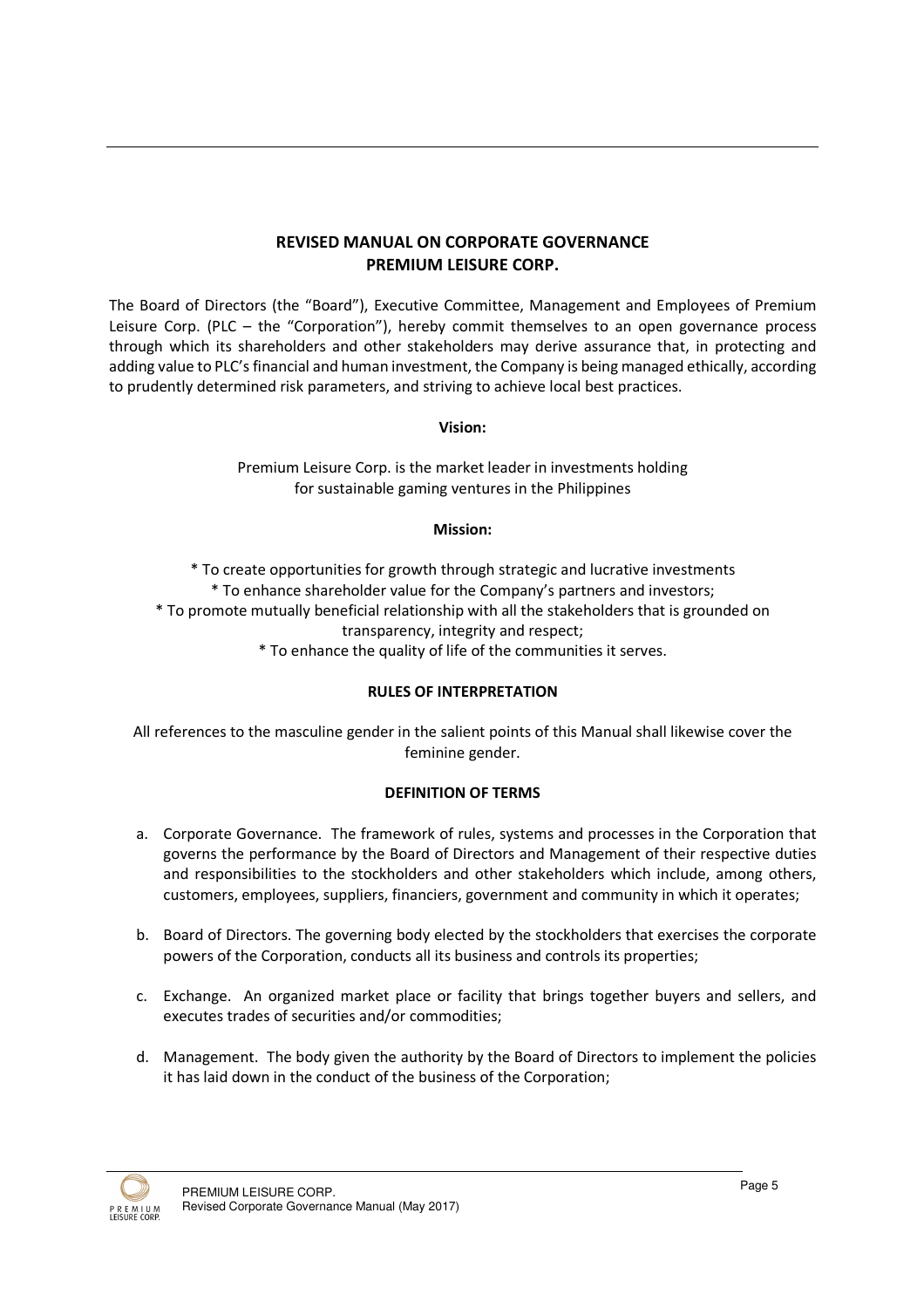- e. Independent Director. A person who, apart from his fees and shareholdings, is independent of Management and free from any business or other relationship which could, or could reasonably be perceived to, materially interfere with his exercise of independent judgment in carrying out his responsibilities as a director;
- f. Lead Independent Director. An independent director, who has sufficient authority to lead the Board in cases where management has clear conflicts of interest, designated by the Board as lead independent director if the Chairman of the Board is not an independent director;
- g. Executive Director. A director who is also the head of a department or unit of the Corporation or performs any work related to its operation;
- h. Non-Executive Director. A director who is not the head of a department or unit of the Corporation nor performs any work related to its operation;
- i. Non-Audit Work. The other services offered by an external auditor to the Corporation that are not directly related and relevant to its statutory audit functions, such as, accounting, payroll, bookkeeping, reconciliation, computer project management, data processing, or information technology outsourcing services, internal audit, and other services that may compromise the independence and objectivity of an external auditor;
- j. Internal Control. The system established by the Board of Directors and Management for the accomplishment of the Corporation's objectives, the efficient operation of its business, the reliability of its financial reporting, and faithful compliance with applicable laws, regulations and internal rules;
- k. Internal Control System. The framework under which internal controls are developed and implemented to manage and control a particular risk or business activity, or combination of risks or business activities, to which the Corporation is exposed;
- l. Internal Audit. An independent and objective assurance activity designed to add value to and improve the Corporation's operations, and help it accomplish its objectives by providing a systematic and disciplined approach in the evaluation and improvement of the effectiveness of risk management, control and governance processes;
- m. Internal Audit Department. A department of the Corporation that provides independent and objective assurance services in order to add value to and improve the Corporation's operations;
- n. Enterprise Risk Management. A process, effected by the entity's Board of Directors, Management and other personnel, applied in strategy setting and across the enterprise that is designed to identify potential events that may affect the entity, manage risks to be within it risk appetite, and provide reasonable assurance regarding the achievement of entity objectives.
- o. Related Party. Shall cover the Company's subsidiaries, as well as affiliates and any party (including their subsidiaries, affiliates and special purpose entities), that the Company exerts direct or indirect control over or that exerts direct or indirect control over the Company; the Company's directors; officers; shareholders and related interests (DOSRI), and their close family members, as

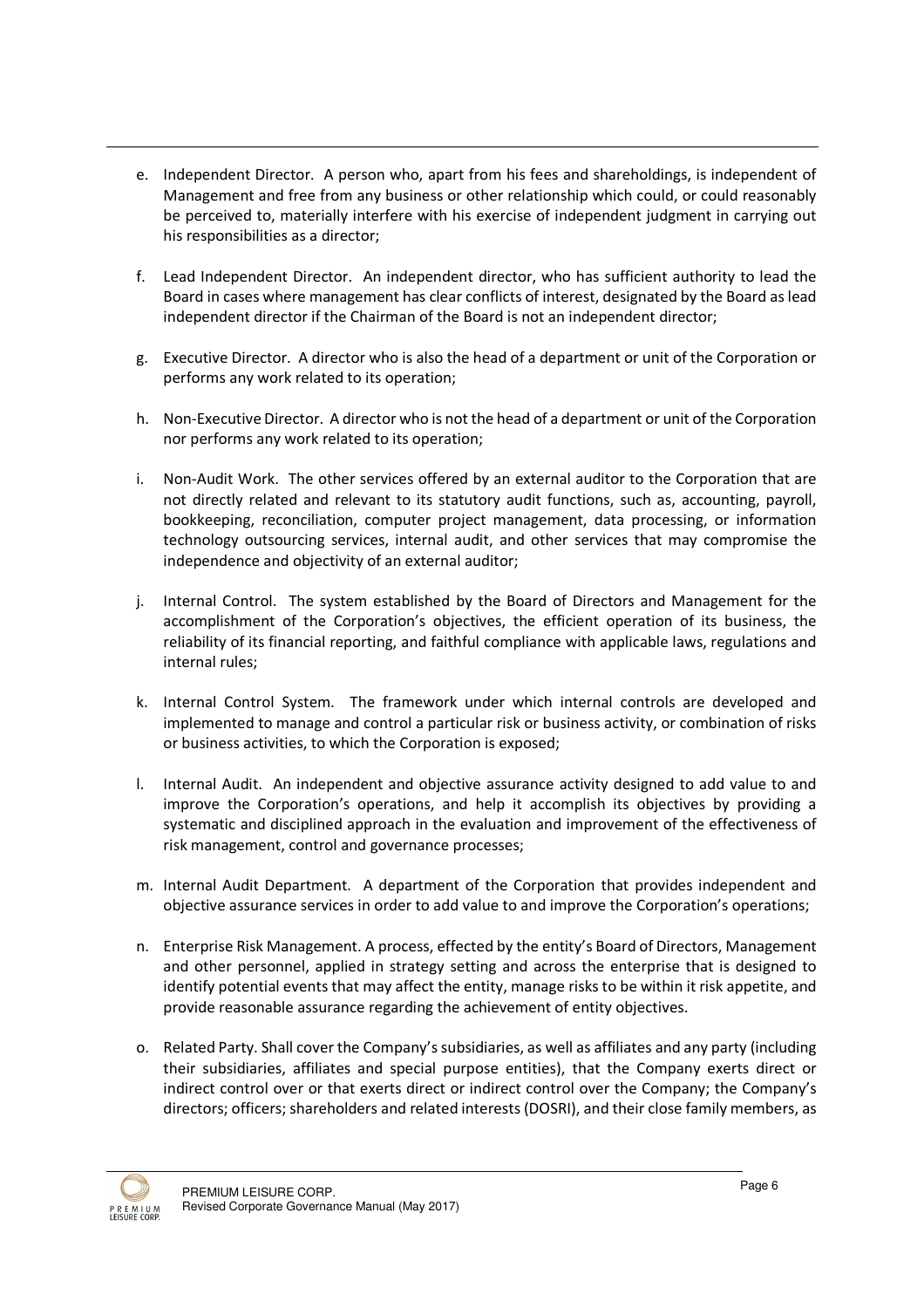well as corresponding persons in affiliated companies. This shall also include such other person or juridical entity whose interest may pose a potential conflict with the interest of the Company.

- p. Related Party Transactions. A transfer of resources, services or obligations between a reporting entity and a related party, regardless of whether a price is charged. It shall be interpreted broadly to include not only transactions that are entered into with related parties, but also outstanding transactions that are entered into with an unrelated party that subsequently becomes a related party.
- q. Stakeholders. Any individual, organization or society at large who can either affect and/or be affected by the Company's strategies, policies, business decisions and operations, in general. This includes, among others, customers, creditors, employees, suppliers, investors, as well as the government and community in which it operates.

# **OBJECTIVE**

This manual shall institutionalize the principles of good corporate governance in the entire organization. Corporate governance is the framework of rules, systems and processes in the corporation that governs the performance of the Board of Directors and Management of their respective duties and responsibilities to stockholders and other stakeholders, which include, among others, customers, employees, suppliers, financiers, government and community in which it operates.

The Board of Directors and Management, employees and shareholders, believe that good corporate governance is a necessary component of what constitutes sound strategic business management and will therefore undertake every effort necessary to create awareness thereof within the organization as soon as possible.

# THE BOARD'S GOVERNANCE RESPONSIBILITIES

# 1. Establishing a Competent Board

# 1.1. Composition

- 1.1.1. The Board shall be composed of seven (7) directors who shall be elected by the Corporation's stockholders annually, and shall hold office for one (1) year and until their successors are elected and qualified in accordance with the Corporation's By- Laws. The Board shall be composed of directors with collective working knowledge, experience or expertise that is relevant to the Company's industry or sector. The Board shall always ensure that it has an appropriate mix of competence and expertise and that its members remain qualified for their positions individually and collectively, to enable it to fulfill its roles and responsibilities and respond to the needs of the organization based on the evolving business environment and strategic direction.
- 1.1.2. The Board shall be composed of a majority of non-executive directors who possess the necessary qualifications to effectively participate and help secure objective, independent judgment on corporate affairs and to substantiate proper checks and balances.
- 1.1.3. The Board shall designate a Lead Director among the Independent Directors.

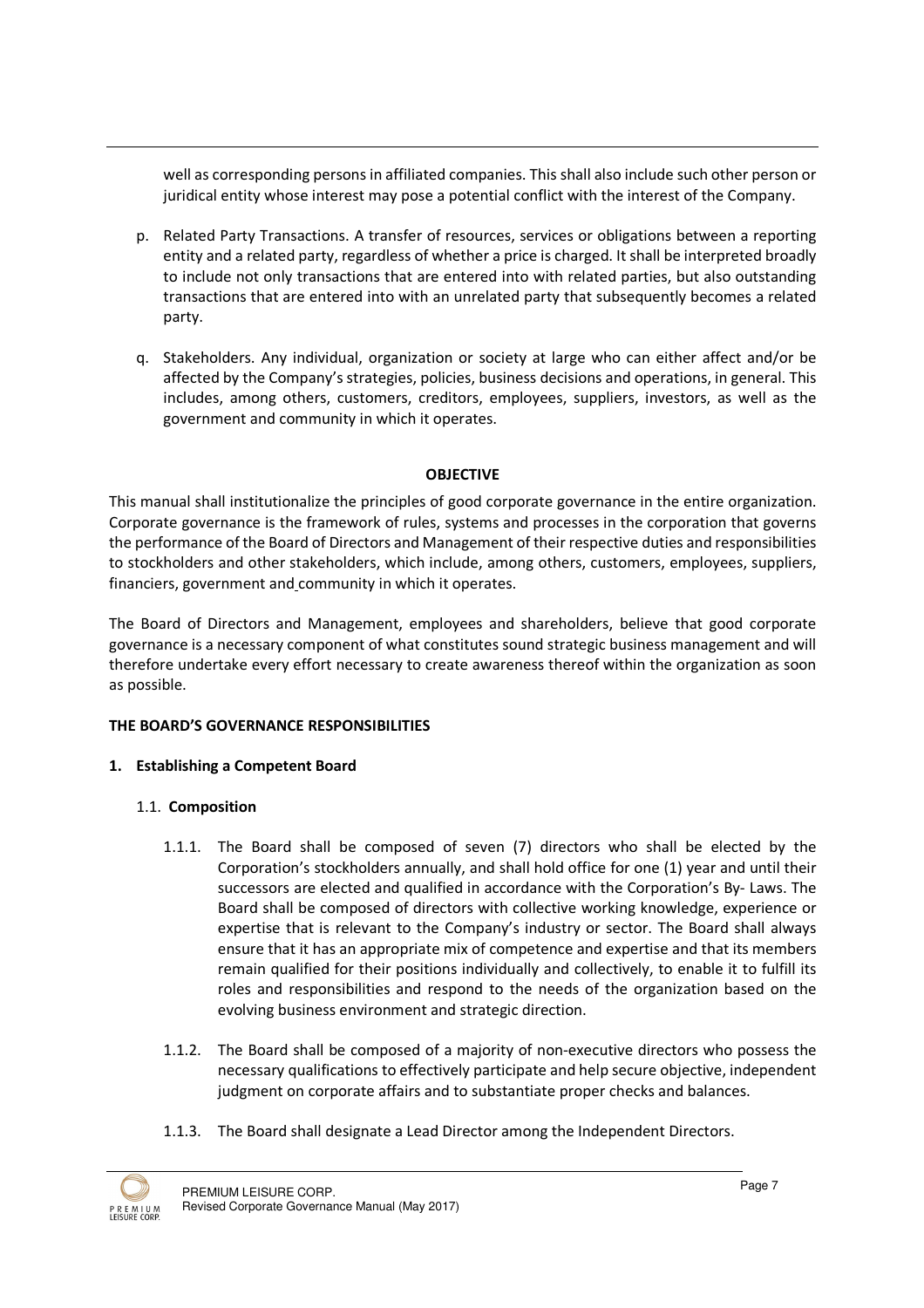# 1.2. Training

- 1.2.1. The Corporation shall provide a comprehensive 8-hour orientation program for new directors and an annual 4-hour continuing training for existing directors, including an understanding of the contributions that the director is expected to make, an explanation of the Board and its committees, and an explanation of the Corporation's business, including corporate governance and other matters that will assist them in discharging their duties.
- 1.2.2. The Corporation shall also provide general access to training courses to its directors as a matter of continuous professional education as well as to maintain and enhance their skills as directors, and keep them updated in their knowledge and understanding of the Corporation's business.

# 1.3. Board Diversity

We value, promote and observe a policy on diversity in the composition of our Company's Board of Directors. Diversity in age, gender, ethnicity, experience, field expertise, and personal qualities shall be considered by the Board as it installs a process of selection to ensure a mix of competent directors and key officers.

# 1.4. Corporate Secretary

- 1.4.1. The Board is assisted by the Corporate Secretary, who is an officer of the Corporation and separate from the Compliance Officer. The Corporate Secretary shall not be a member of the Board of Directors and shall annually attend a training on corporate governance. He is primarily responsible to the Corporation and its shareholders, and not to the Chairman or President of the Company. His loyalty to the mission, vision and specific business objectives of the corporate entity come with his duties.
- 1.4.2. Considering the varied functions and duties, the Corporate Secretary must possess administrative and interpersonal skills, and if not the general counsel, must have some legal skills. He must also have some financial and accounting skills, working knowledge of the operations of the Corporation, and shall be a Filipino citizen.
- 1.4.3. The Corporate Secretary shall have the following duties and responsibilities:
	- (a) Assists the Board and the Board Committees in the conduct of their meetings, including preparing an annual schedule of Board and Committee meetings and the annual board calendar and assisting the Chairs of the Board and its Committees to set agendas for those meetings;
	- (b) Safekeeps and preserves the integrity of the minutes of the meetings of the Board and its Committees as well as other official records of the Corporation;

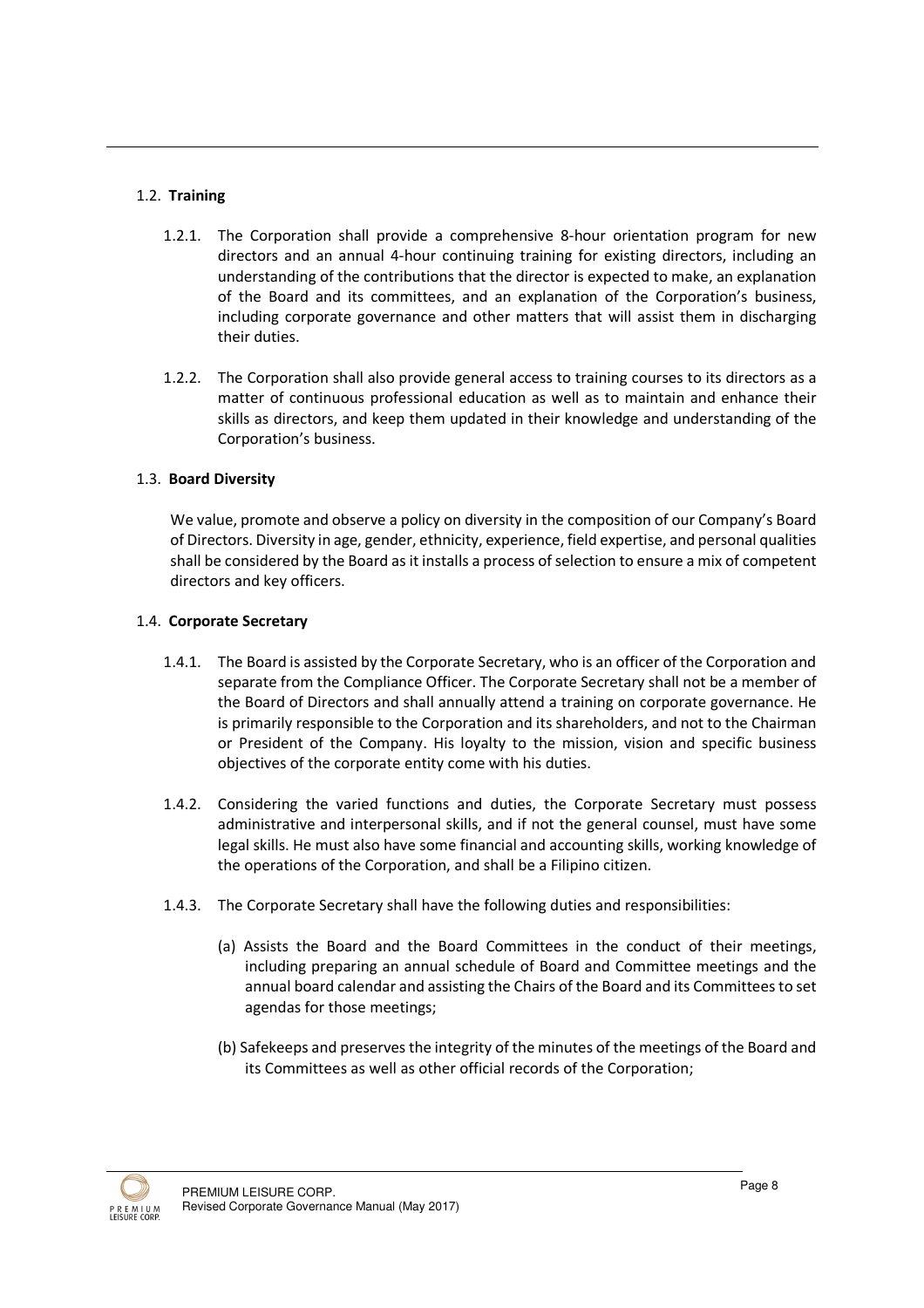- (c) Keeps abreast on relevant laws, regulations, all governance issuances, relevant industry developments and operations of the Corporation, and advises the Board and Chairman on all relevant issues as they arise;
- (d) Works fairly and objectively with the Board, Management and stockholders and contributes to the flow of information between the Board and Management, the Board and its Committees, and the Board and its stakeholders, including shareholders;
- (e) Advises on the establishment of Board Committees and their terms of reference;
- (f) Informs members of the Board, in accordance with the by-laws, of the agenda of their meetings at least five working days in advance, and ensures that the members have before them accurate information that will enable them to arrive at intelligent decisions on matters that require their approval;
- (g) Attends all Board meetings, except when justifiable causes, such as illness, death in the immediate family and serious accidents, prevent him from doing so;
- (h) Performs required administrative functions;
- (i) Oversees the drafting of the by-laws and ensures that they conform with regulatory requirements; and
- (j) Performs such other duties and responsibilities as may be provided by the SEC.

# 1.5. Compliance Officer

- 1.5.1. To ensure adherence to corporate principles and best practices, the Board shall designate a Compliance Officer who shall monitor the progress and status of the Company's corporate governance activities. He shall have the rank of Senior Vice President or an equivalent position with adequate stature and authority in the Company, and who shall have direct reporting responsibilities to the Chairman of the Board. He should not be a member of the Board and should annually attend a training on corporate governance.
- 1.5.2. The Compliance Officer shall have the following duties and responsibilities:
	- (a) Ensures proper onboarding of new directors (i.e. orientation on the company's business, charter, articles of incorporation and by-laws, among others;
	- (b) Monitors, reviews evaluates and ensures the compliance by the Corporation, its officers and directors with the relevant laws, the Code of Corporate Governance, rules and regulations all governance issuances of regulatory agencies;
	- (c) Reports the matter to the Board if violations are found and recommends the imposition of appropriate disciplinary action;
	- (d) Ensures the integrity and accuracy of all documentary submissions to regulators;

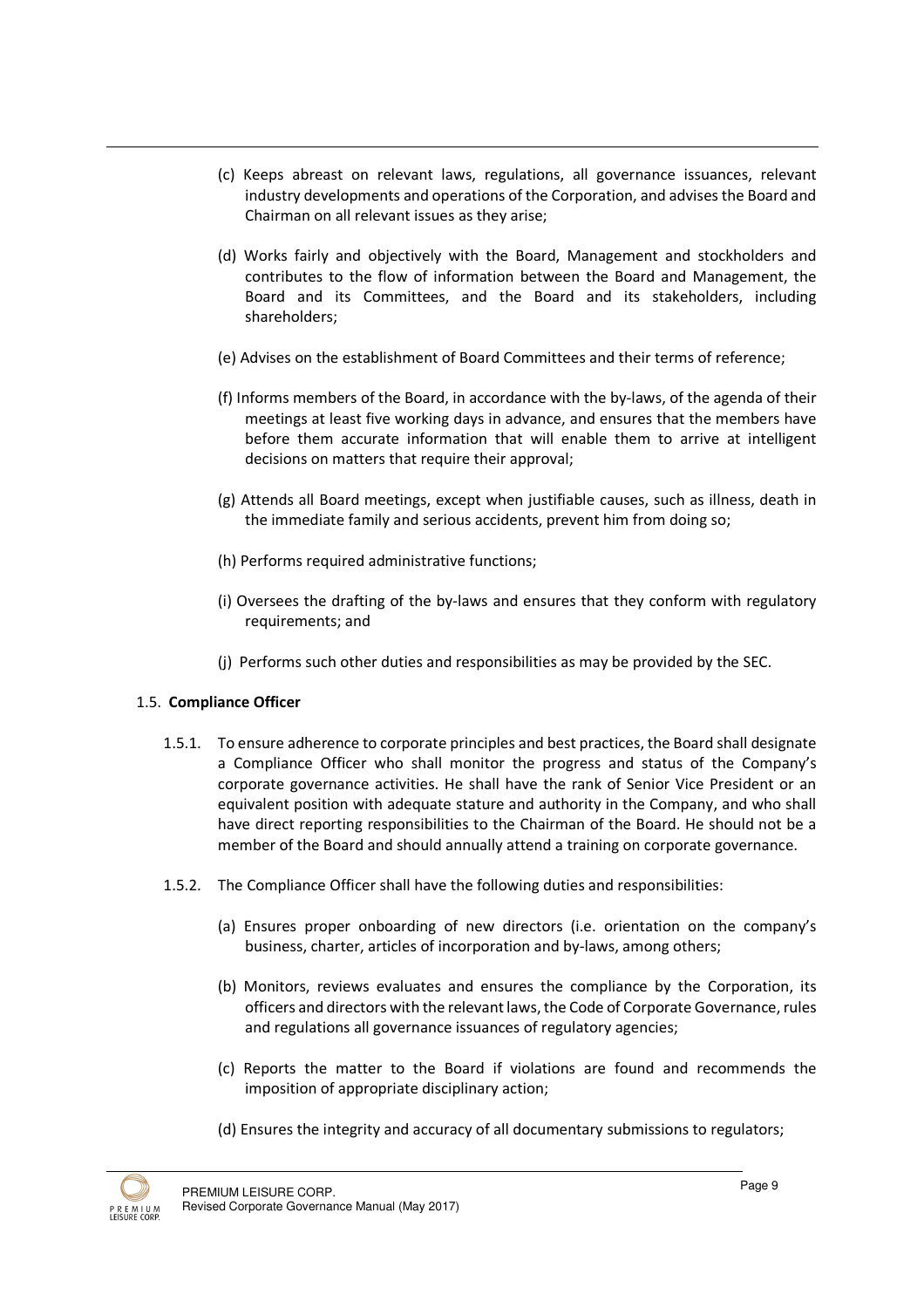- (e) Appears before the SEC when summoned in relation to compliance with the Code of Corporate Governance;
- (f) Collaborates with other departments to properly address compliance issues, which may be subject to investigation;
- (g) Identifies possible areas of compliance issues and works towards the resolution of the same;
- (h) Ensures the attendance of board members and key officers to relevant trainings; and
- (i) Performs such other duties and responsibilities as may be provided by the SEC.

#### 2. Establishing Clear Roles and Responsibilities of the Board

The fiduciary roles, responsibilities and accountabilities of the Board as provided under the law, the Company's articles and by-laws, and other legal pronouncements and guidelines shall be clearly made known to all directors as well as to shareholders and other stakeholders.

- 2.1. The Board Members shall act on a fully informed basis, in good faith, with due diligence and care, and in the best interest of the Company and all shareholders. To ensure a high standard of best practice for the Corporation, its stockholders and other stakeholders, the Board shall have, among others, the following duties and responsibilities:
- (a) Install a process of selection to ensure a mix of competent directors and officers, regardless of age, gender, race and religion;
- (b) Determine and regularly review, together with Management, the Corporation's vision, mission, goals and strategies;
- (c) Ensure that the Corporation complies with all relevant laws, regulations and codes of best business practices;
- (d) Identify the Corporation's major and other stakeholders and formulate a clear policy on communicating with them through an effective investor relations program;
- (e) Establish and maintain an alternative dispute resolution system to settle conflicts between the Corporation and its stockholders or other third parties, including regulatory authorities.
- (f) The Board shall oversee the development of and approve the Company's business objectives and strategy, and monitor their implementation, in order to sustain the Company's long-term viability and strength.
- (g) The Board shall be headed by a competent and qualified Chairman.
- (h) The Board shall be responsible for ensuring and adopting an effective succession planning program for directors and key officers to ensure growth and a continued increase in the shareholders'

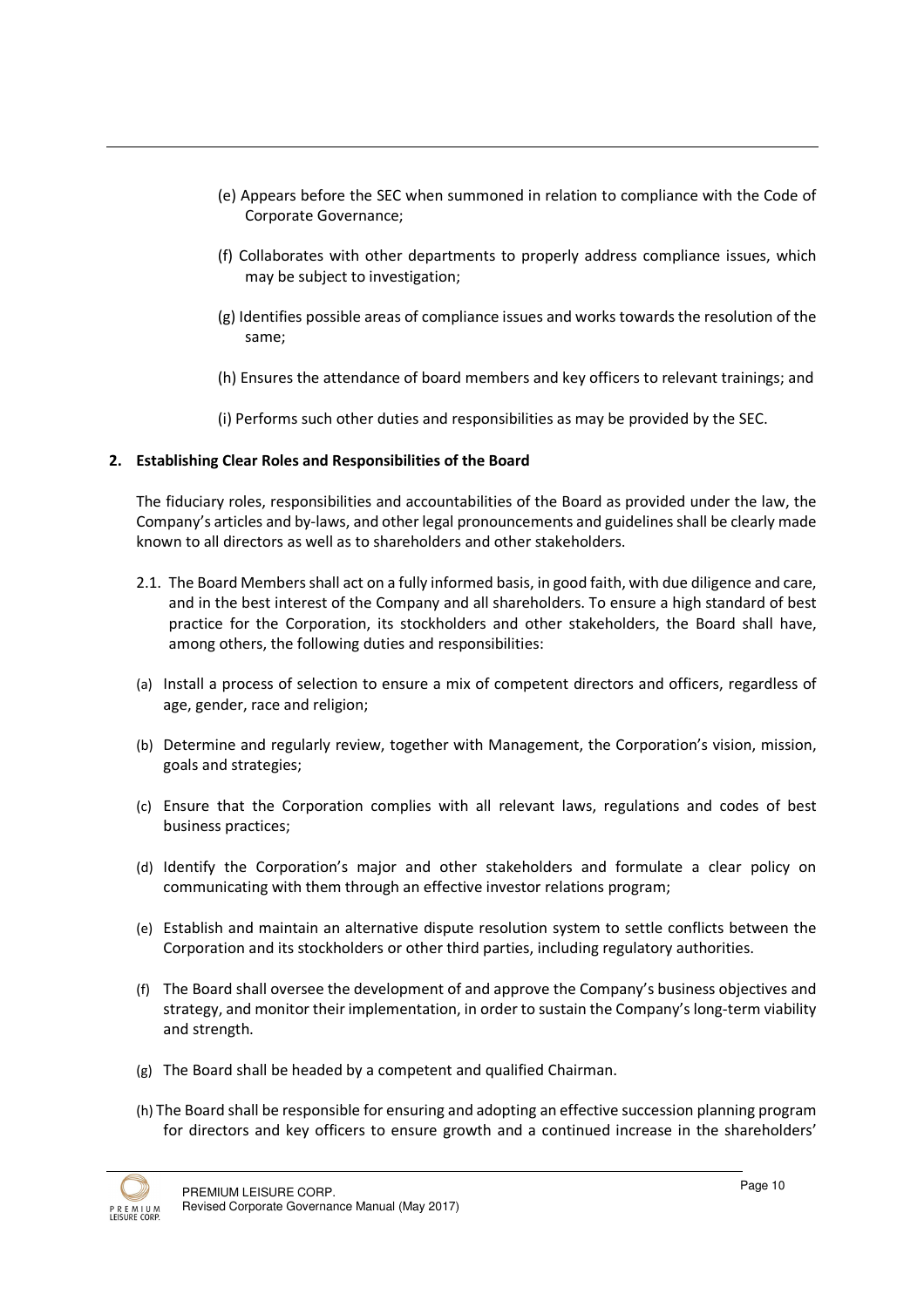value. This shall include adopting a policy on the retirement age of directors and key officers, which shall be set at the maximum age of 80 years old.

- (i) The Board shall align the remuneration of key officers and Board members with the long-term interests of the Company. In doing so, it shall formulate and adopt a policy specifying the relationship between remuneration and performance. Further, no director shall participate in discussions or deliberations involving his own remuneration.
- (j) The Board shall disclose in this Manual a formal and transparent board nomination and election policy that shall include how it accepts nominations from minority shareholders and reviews nominated candidates. This policy shall also include an assessment of the effectiveness of the Board's processes and procedures in the nomination, election, or replacement of a director. In addition, its process of identifying the quality of directors shall be aligned with the strategic direction of the Company.
- (k) The Board shall have the overall responsibility in ensuring that there is a group-wide policy and system governing related party transactions (RPTs) and other unusual or infrequently occurring transactions, particularly those which pass certain thresholds of materiality. The policy shall include the appropriate review and approval of material or significant RPTs, which guarantee fairness and transparency of the transactions. The policy shall encompass all entities within the Belle Group, taking into account their size, structure, risk profile and complexity of operations.
- (l) The Board shall be primarily responsible for approving the selection and assessing the performance of the Management led by the Chief Executive Officer (CEO), and control functions led by their respective heads (Chief Risk Officer, Chief Compliance Officer, and Chief Audit Executive).
- (m) The Board shall establish an effective performance management framework that will ensure that the Management, including the Chief Executive Officer, and personnel's performance is at par with the standards set by the Board and Senior Management.
- (n) The Board shall oversee that an appropriate internal control system is in place, including setting up a mechanism for monitoring and managing potential conflicts of interest of Management, board members, and shareholders. The Board shall also approve the Internal Audit Charter.
- (o) The Board shall oversee that a sound enterprise risk management (ERM) framework is in place to effectively identify, monitor, assess and manage key business risks. The risk management framework shall guide the Board in identifying units/business lines and enterprise-level risk exposures, as well as the effectiveness of risk management strategies.
- (p) The Board shall have a Board Charter that formalizes and clearly states its roles, responsibilities and accountabilities in carrying out its fiduciary duties. The Board Charter shall serve as a guide to the directors in the performance of their functions and shall be publicly available and posted on the Company website.
- (q) The Board shall disclose within three business days any transactions related to their own Belle shares.

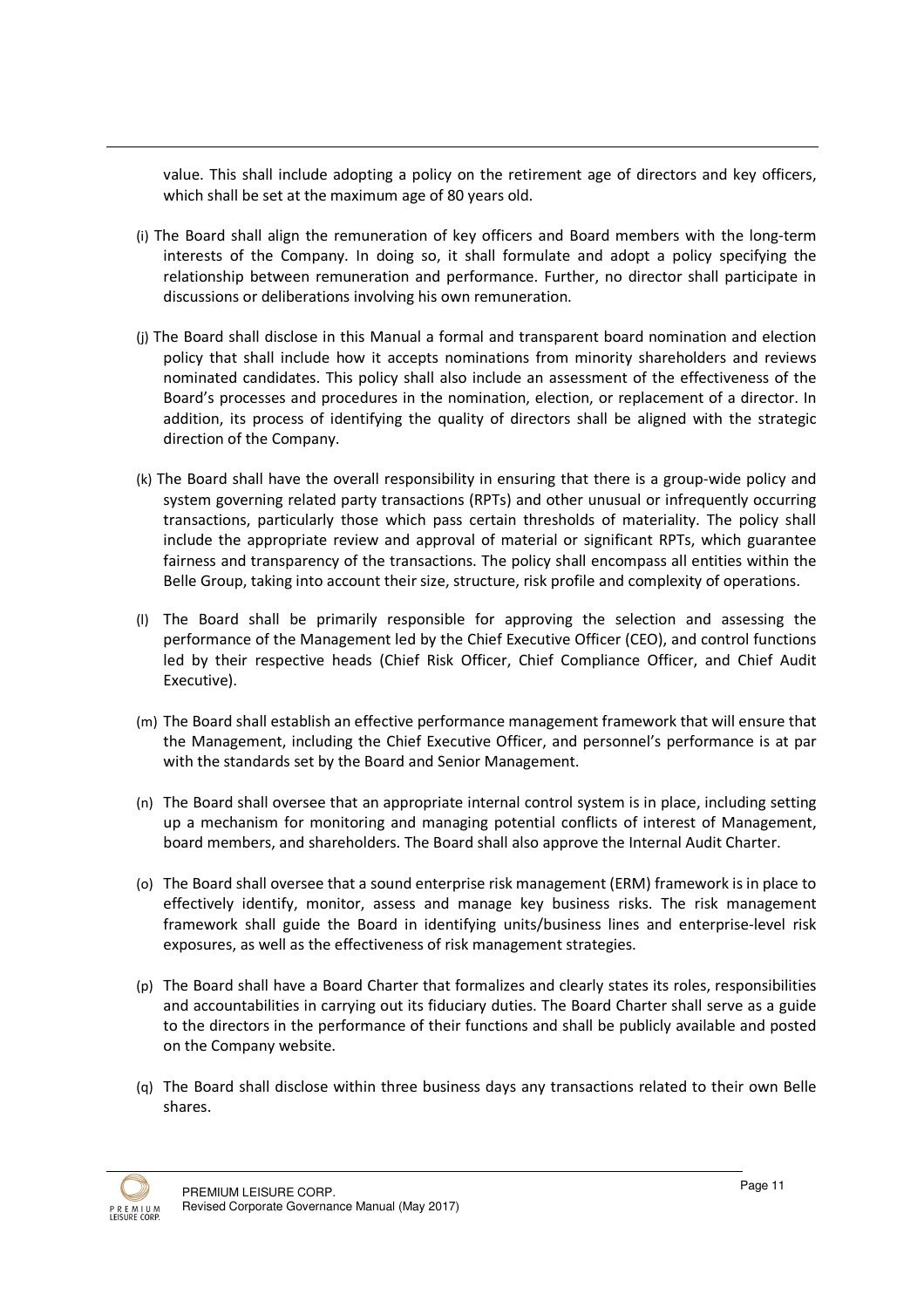(r) Other duties and responsibilities as may be assigned by the SEC.

#### 2.2 Chairman of the Board

- 2.2.1 The Board shall be headed by a competent and qualified Chairman. The roles and responsibilities of the Chairman include, among others, the following:
	- (a) Ensures that the meetings of the Board are held in accordance with the Corporation's By-Laws;
	- (b) Makes certain that the meeting agenda focuses on strategic matters, including the overall risk appetite of the Corporation, considering the developments in the business and regulatory environments, key governance concerns, and contentious issues that will significantly affect operations;
	- (c) Guarantees that the Board receives accurate, timely, relevant, insightful, concise and clear information to enable it to make sound decisions;
	- (d) Facilitates discussion on key issues by fostering an environment conducive for constructive debate and leveraging on the skills and expertise of individual directors;
	- (e) Ensures that the Board sufficiently challenges and inquires on reports submitted and representations made by Management;
	- (f) Assures the availability of proper orientation for first-time directors and continuing training opportunities for all directors;
	- (g) Makes sure that performance of the Board is evaluated at least once a year and discussed/followed up on;
	- (h) Maintains qualitative and timely lines of communication and information between the Board and Management;
	- (i) Have general supervision and administration of the affairs of the Corporation;
	- (j) Initiate and develop corporate objectives and policies and formulate long range projects, plans, and programs for the approval of the Board;
	- (k) Carry out the resolutions of the Board and represent the Corporation at all functions; and
	- (l) Perform such other duties that are incident to his office or are entrusted to him by the Board.
- 2.2.2 The roles of the Chairman and the President shall be separate to ensure an appropriate balance of power, increased accountability, and greater capacity of the Board for independent decision making.

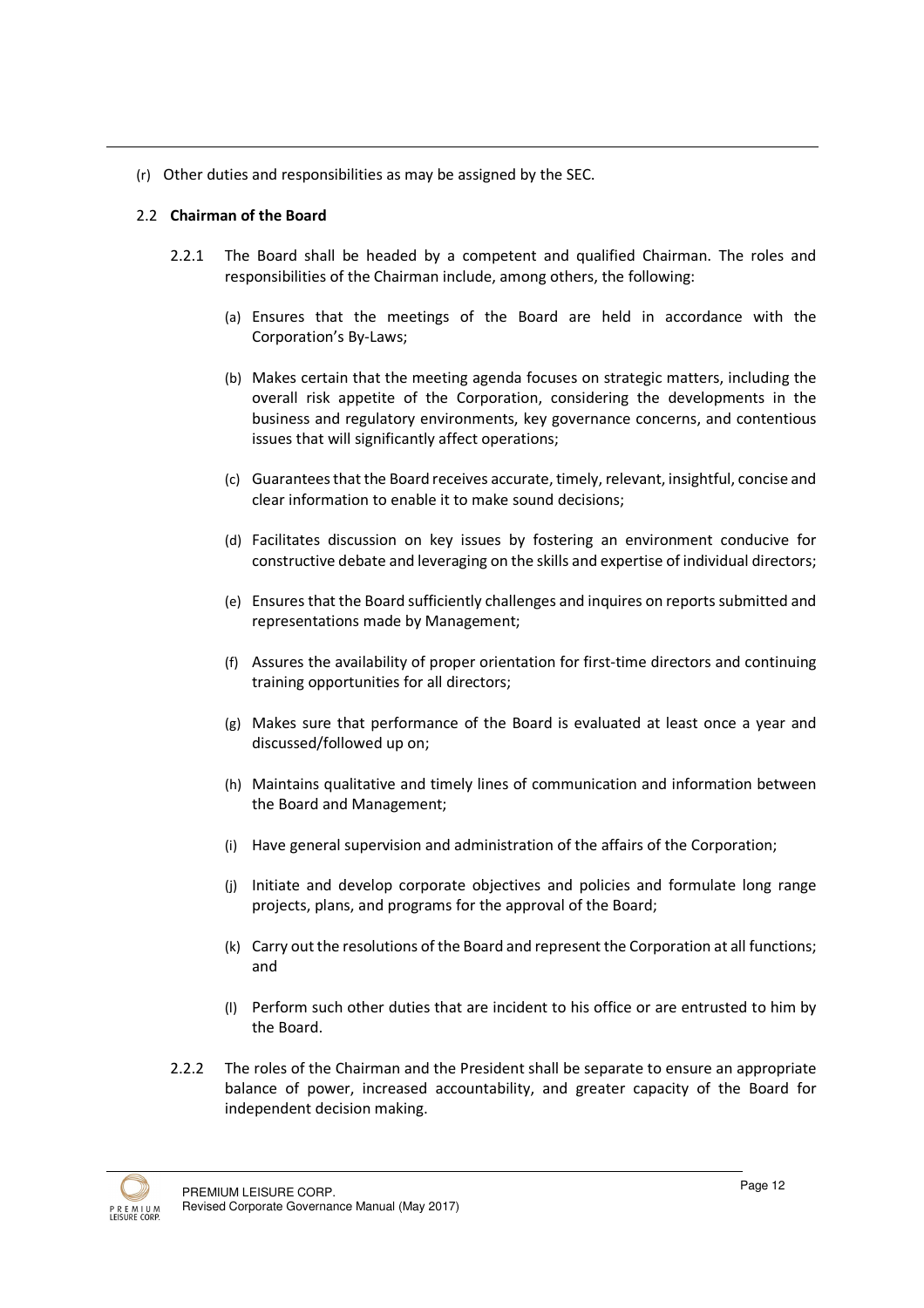#### 2.3 Nomination and Election of Board of Directors

- 2.3.1 Members of the Board of Directors are nominated and elected at the annual meeting of the stockholders to serve for a term of one (1) year until their successors are duly elected and qualified, provided, however, that at least three (3) members of the Board of Directors, or at least 1/3 of the total number of members thereof, whichever is higher, shall be independent. It shall be the responsibility of the Chairman of the Stockholders' Meeting to inform all stockholders in attendance of the mandatory requirement of electing independent directors.
- 2.3.2 Any vacancy occurring in the Board of Directors by reason of death, resignation, retirement or disqualification may be filled by the affirmative vote of a majority of the remaining directors constituting a quorum, upon the nomination, provided that specific slots for Independent Directors shall not be filled by unqualified nominees. A director elected to fill a vacancy shall be elected for the expired terms of his predecessor in office.
- 2.3.3 Nomination of directors shall be conducted by the Nomination Committee<sup>1</sup> / Corporate Governance (CG)<sup>2</sup> Committee prior to a stockholders' meeting.
- 2.3.4 All nominations, inclusive of each nominee's acceptance, shall be submitted in writing thru the Corporate Secretary to the CG Committee by any stockholder of record on or before January 30 of each year to allow the CG Committee sufficient time to assess and evaluate the qualifications of the nominees. A stockholder of record, including a minority stockholder, entitled to notice of, and to vote at, the regular or special meeting of the stockholders for the election of directors shall be qualified to be nominated for election as a director.
- 2.3.5 The CG Committee may engage the services of professional search firms or other reputable external sources when searching for candidates for election to the Board of Directors.
- 2.3.6 The name of the person or group of persons who recommended the nomination of the Independent Director(s) shall be identified in such report including any relationship with the nominee.
- 2.3.7 The CG Committee meets, pre-screens and evaluates the qualifications of all persons nominated for election to the Board of Directors from the pool of candidates submitted by the nominating stockholders. The CG Committee will then prepare the Final List of Candidates after considering the qualifications and disqualifications set forth in the Amended By-Laws of the Corporation. The same shall contain all the information about all the nominees for election as members of the Board of Directors, which list shall be made available to the SEC and to all stockholders through the filing and distribution of the Information Statement or Proxy Statement, or in such other reports as the Corporation will be required to submit to the SEC.

 $2$  Beginning April 24, 2017 after the Company's Organizational Meeting



 $\overline{a}$ 

 $<sup>1</sup>$  Until April 24, 2017</sup>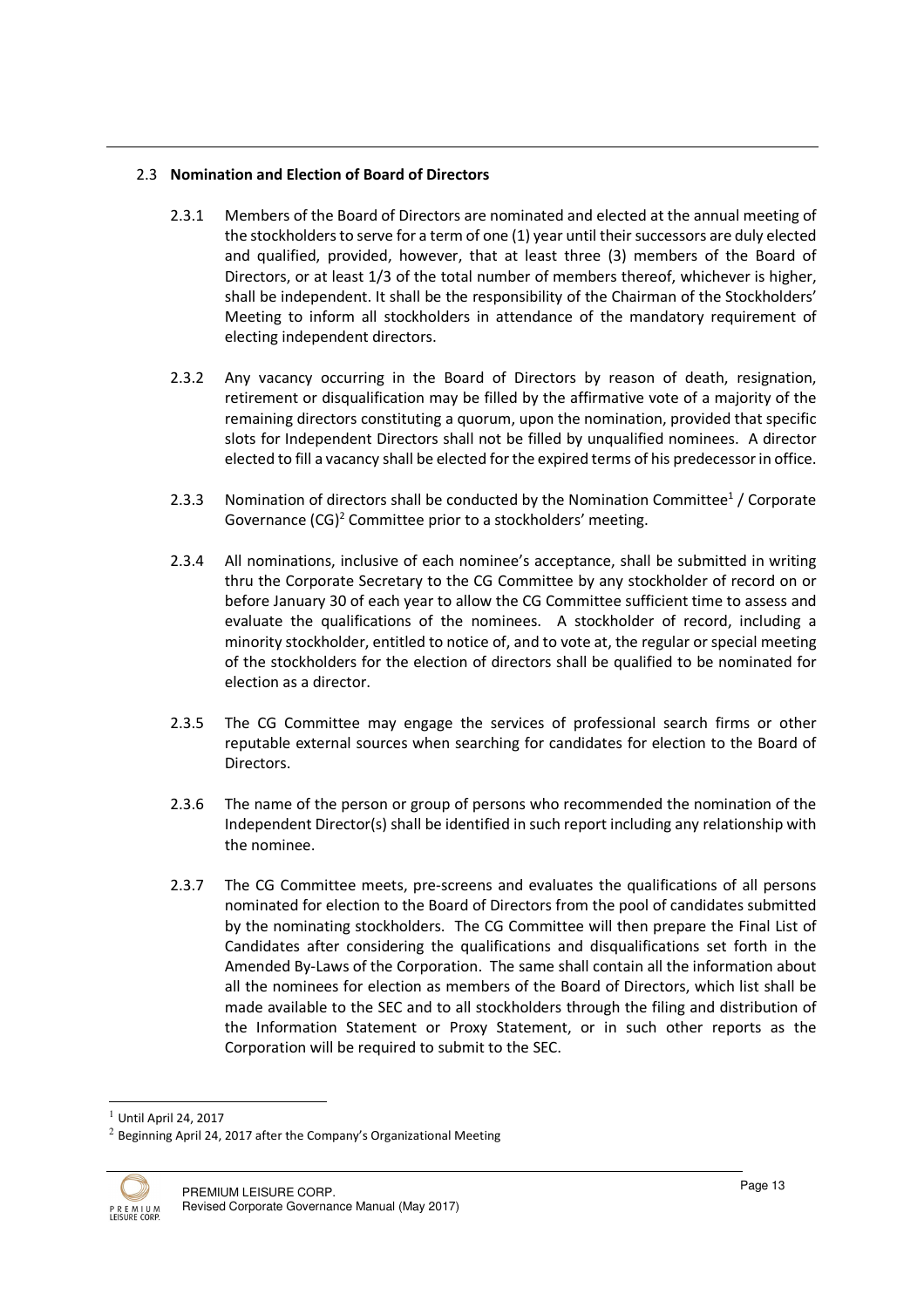- 2.3.8 Only nominees qualified by the CG Committee and whose names appear on the Final List of Candidates shall be eligible for election either as Independent Directors or as Regular Directors. No other nominations for election as director shall be entertained after the Final List of Candidates has been prepared and finalized. No further nominations for election as director shall be entertained or allowed on the floor during the annual stockholders' meeting.
- 2.3.9 Based on the Final List of Candidates, directors are elected by shareholders individually. The vote required for the election of directors is majority of the outstanding capital stock. The election of Directors shall be by ballot and each stockholder entitled to vote may cast the vote to which the number of shares he owns entitles him, for as many persons as there are to be elected as Directors, or he may cumulate or give to one candidate as many votes as the number of directors to be elected multiplied by the number of his shares shall equal, or he may distribute them on the same principle among as many candidates as he may see fit, provided that the whole number of votes cast by him shall not exceed the number of shares owned by him multiplied by the whole number of Directors to be elected.
- 2.3.10 To preserve the integrity of the election process, the Corporation may employ the services of a third party to validate the voting results.

# 2.4 Qualifications

- 2.4.1 A director of the Corporation must possess the following qualifications:
	- (a) Holder of at least one (1) share of stock of the Corporation;
	- (b) At least a holder of a Bachelor's Degree, or to substitute for such formal education, must have adequate competency and understanding of business;
	- (c) He shall be of legal age or at least twenty one (21) years old;
	- (d) He shall be proven to possess integrity and probity;
	- (e) He shall be assiduous;
	- (f) He shall have considerable involvement in real estate industry
	- (g) He is proven to possess the appropriate level of skill and experience in line with the strategic plans and goals of the Corporation, and
	- (h) In addition to the qualifications for membership in the Board required in relevant laws, the Board may provide for additional qualifications, which may include practical understanding of the Corporation's business, membership in good standing in relevant industry, business or professional organizations, and previous business experience.

#### 2.5 Permanent Disqualifications

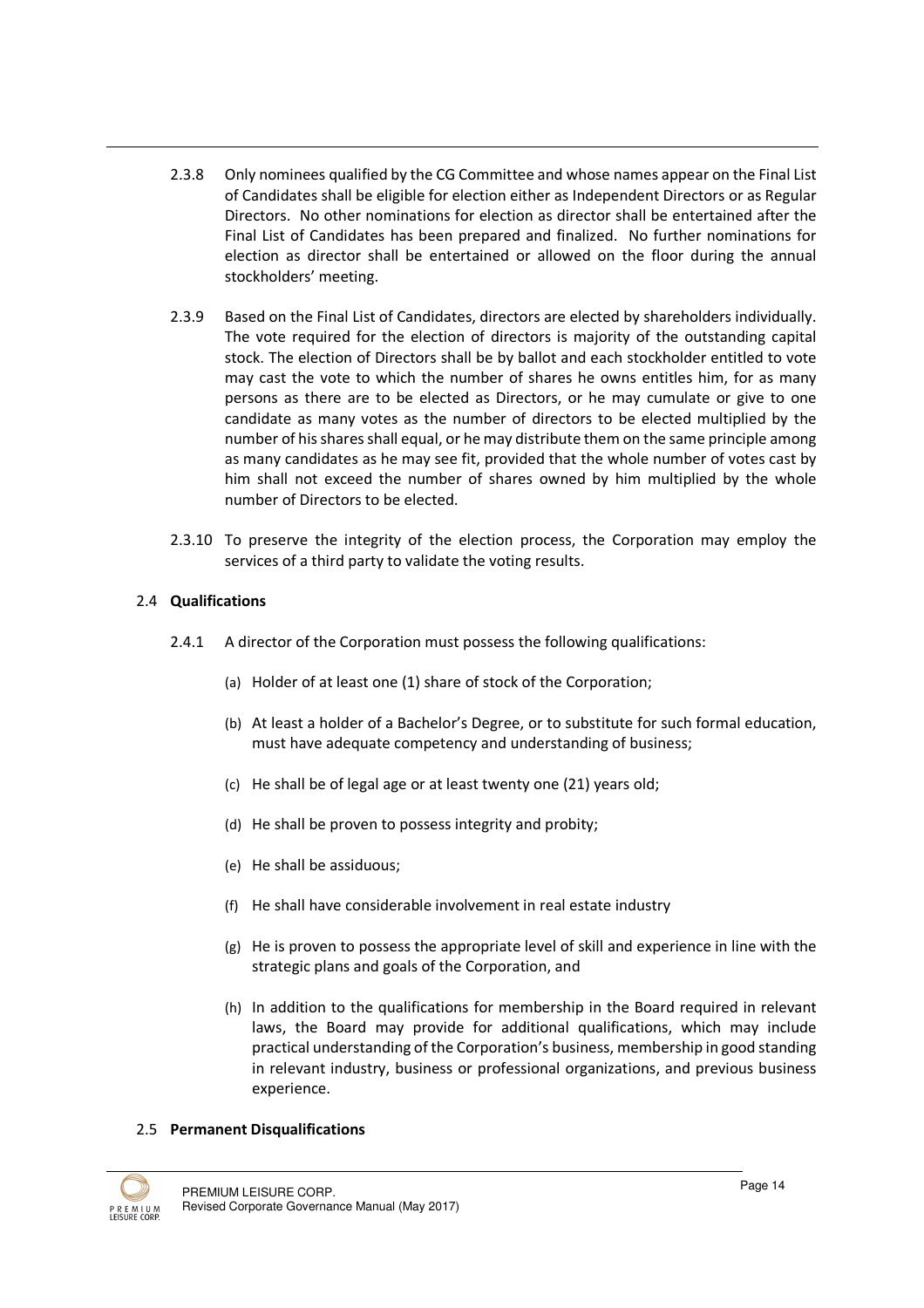- 2.5.1 The following individuals are disqualified from being a director of the Corporation:
	- (a) Any person convicted by final judgment or order by a competent judicial or administrative body of any crime that: (a) involves the purchase or sale of securities, as defined in the Securities Regulation Code; (b) arises out of the person's conduct as an underwriter, broker, dealer, investment adviser, principal, distributor, mutual fund dealer, futures commission merchant, commodity trading advisor, or floor broker; or (c) arises out of his fiduciary relationship with a bank, quasi-bank, trust company, investment house or as an affiliated person of any of them;
	- (b) Any person who, by reason of misconduct, after hearing, is permanently enjoined by a final judgment or order of the SEC, Bangko Sentral ng Pilipinas (BSP) or any court or administrative body of competent jurisdiction from: (a) acting as underwriter, broker, dealer, investment adviser, principal distributor, mutual fund dealer, futures commission merchant, commodity trading advisor, or floor broker; (b) acting as director or officer of a bank, quasi-bank, trust company, investment house, or investment company; (c) engaging in or continuing any conduct or practice in any of the capacities mentioned in sub-paragraphs (a) and (b) above, or willfully violating the laws that govern securities and banking activities. The disqualification shall also apply if (a) such person is the subject of an order of the SEC, BSP or any court or administrative body denying, revoking or suspending any registration, license or permit issued to him under the Corporation Code, Securities Regulation Code or any other law administered by the SEC or BSP, or under any rule or regulation issued by the Commission or BSP; (b) such person has otherwise been restrained to engage in any activity involving securities and banking; or (c) such person is the subject of an effective order of a self-regulatory organization suspending or expelling him from membership, participation or association with a member or participant of the organization;
	- (c) Any person convicted by final judgment or order by a court, or competent administrative body of an offense involving moral turpitude, fraud, embezzlement, theft, estafa, counterfeiting, misappropriation, forgery, bribery, false affirmation, perjury or other fraudulent acts;
	- (d) Any person who has been adjudged by final judgment or order of the SEC, BSP, court, or competent administrative body to have willfully violated, or willfully aided, abetted, counseled, induced or procured the violation of any provision of the Corporation Code, Securities Regulation Code or any other law, rule, regulation or order administered by the SEC or BSP;
	- (e) Any person judicially declared as insolvent;
	- (f) Any person found guilty by final judgment or order of a foreign court or equivalent financial regulatory authority of acts, violations or misconduct similar to any of the acts, violations or misconduct enumerated previously;

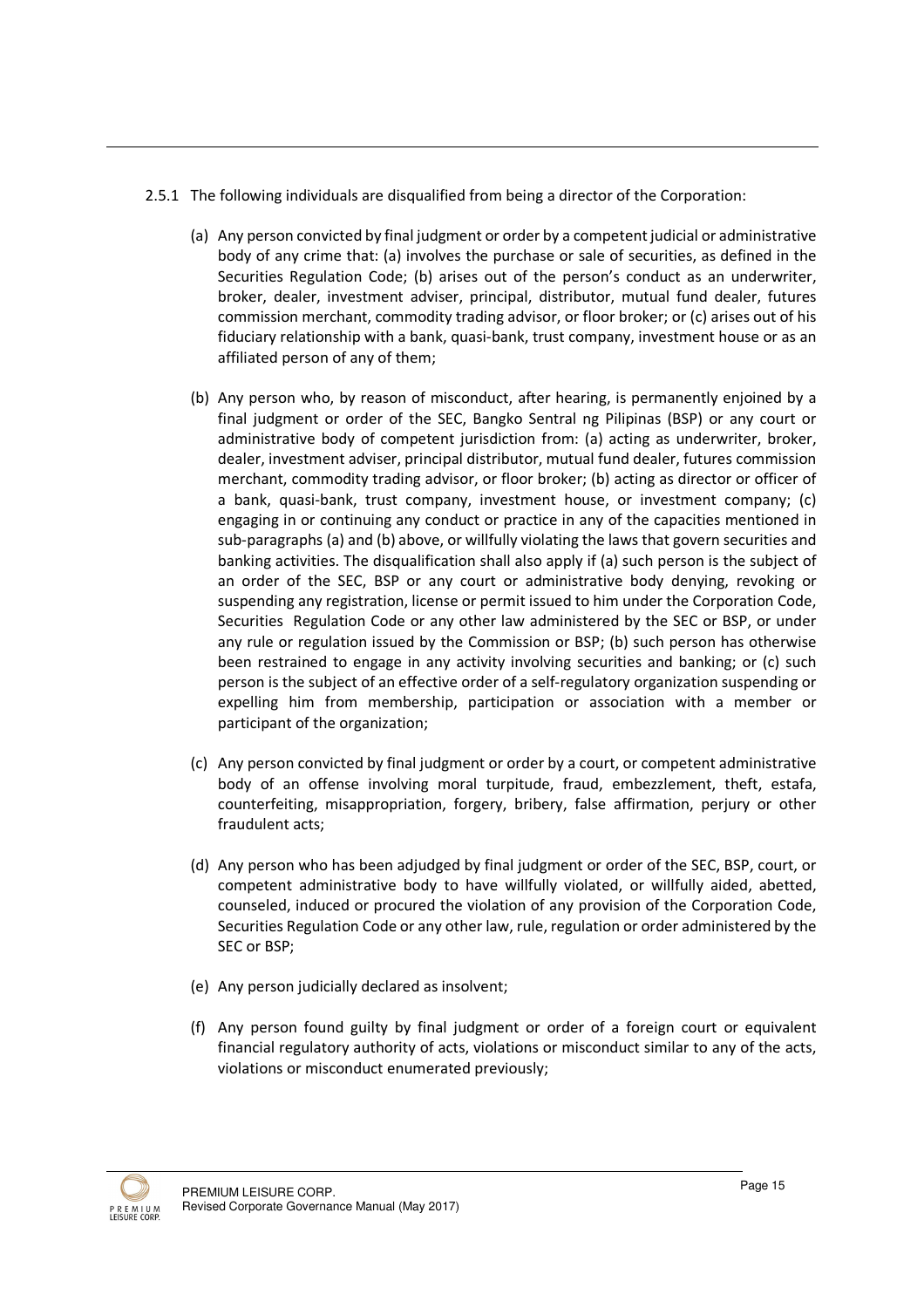- (g) Conviction by final judgment of an offense punishable by imprisonment for more than six (6) years, or a violation of the Corporation Code committed within five (5) years prior to the date of his election or appointment;
- (h) No person shall qualify or be eligible for nomination or election to the Board if he is engaged in any business which competes with or is antagonistic to that of the Corporation. Without limiting the generality of the foregoing, a person shall be deemed to be so engaged:
	- a. If he is the owner (either of record or as beneficial owner) of 5% or more of any outstanding class of share of, any corporation (other than one in which the Corporation owns at least 20% of the capital stock) which is engaged in a business directly competitive to that of the Corporation or any of its subsidiaries or affiliates;
	- b. If he is an officer, manager, or controlling person of, or the owner or any member of his immediate family is the owner (either of record or as beneficial owner) of 5% or more of any outstanding class of shares of any corporation (other than one in which the Corporation owns at least 20% of the capital stock) which is an adverse party in any suit, action or proceeding (of whatever nature, whether civil, criminal, administrative, or judicial) by or against the Corporation, which has been actually filed or threatened, imminent or probably, to be filed; and
	- c. If he is determined by the Board, in the exercise of its judgment in good faith, to be the nominee, officer, trustee, adviser, or legal counsel, of any individual set forth in (a) or (b) hereof.
- (i) An Independent Director who has served on the Board for a maximum cumulative term of 9 years shall no longer be allowed to serve as an Independent Director; and
- (j) Other grounds as the SEC may provide.

# 2.6 Temporary Disqualification

- 2.6.1 Any of the following shall be a ground for the temporary disqualification of incumbent directors:
	- (a) Absence in more than fifty percent (50%) of all regular and special meetings of the Board during his incumbency, or any twelve (12) month period during the said incumbency, unless the absence is due to illness, death in the immediate family or serious accident. The disqualification shall apply for purposes of the succeeding election;
	- (b) Dismissal or termination for cause as director of any publicly-listed company, public company, registered issuer of securities and holder of a secondary license from the Commission. The disqualification shall be in effect until he has cleared himself from any involvement in the cause that gave rise to his dismissal or termination;

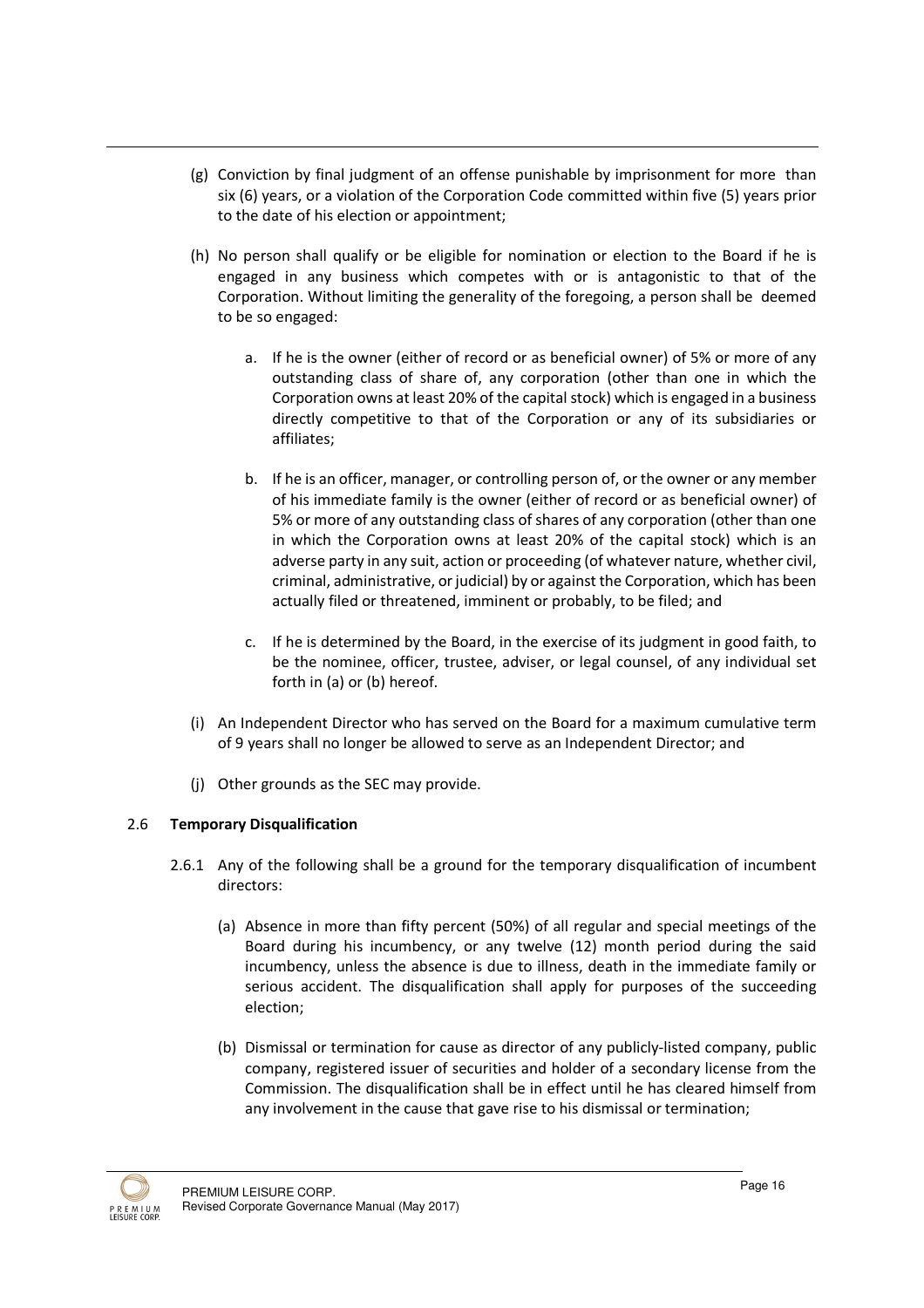- (c) If the beneficial equity ownership of an independent director in the corporation or its subsidiaries and affiliates exceeds two percent (2%) of its subscribed capital stock. The disqualification from being elected as an independent director is lifted if the limit is later complied with; and d. If any of the judgments or orders cited in the grounds for permanent disqualification has not yet become final.
- (d) Temporary disqualification shall be at the discretion of the Board and shall require a resolution of the majority of the Board.
- (e) A director shall have sixty (60) days upon the occurrence of any ground for temporary disqualification to remedy or correct the same otherwise, the disqualification shall become permanent.
- (f) A non-executive director who holds more than five (5) simultaneous board seats in publicly-listed companies shall be temporarily disqualified as a director.

# 2.7 Meetings of the Board

- 2.7.1 Members of the Board should attend regular and special meetings of the Board in person or via teleconference or videoconference or by any other technological means allowed by the Commission, except when justifiable causes, such as sickness, death in the immediate family and serious accidents, prevent them from doing so..
- 2.7.2 The Board may, to promote transparency, require the presence of at least one (1) independent director in all of its meetings. However, the absence of an independent director shall not affect the quorum requirements if he is duly notified of the meeting but notwithstanding such notice fails to attend.
- 2.7.3 The Board of Directors shall meet at least six (6) times a year. Board meetings shall be scheduled in advance before the start of the year.
- 2.7.4 Items to be discussed during the board meeting shall be made available to each director at least seven (7) days in advance. In emergency circumstances, however, the meeting may be called on a shorter notice.
- 2.7.5 Non-executive Directors shall meet once a year without the presence of Executive Directors and key officers.
- 2.7.6 Presence of 2/3 of the directors is required when determining the quorum of the meeting.

#### 2.8 Compensation of Directors

Directors shall not receive any compensation unless approved by the stockholders or provided in the Corporation's By-Laws. No director shall participate in the approval of his compensation. However, the Board may, from time to time, approve a reasonable per diem that a director may receive for attendance in Board and Board Committee meetings.

#### 2.9 Duties and Responsibilities of a Director

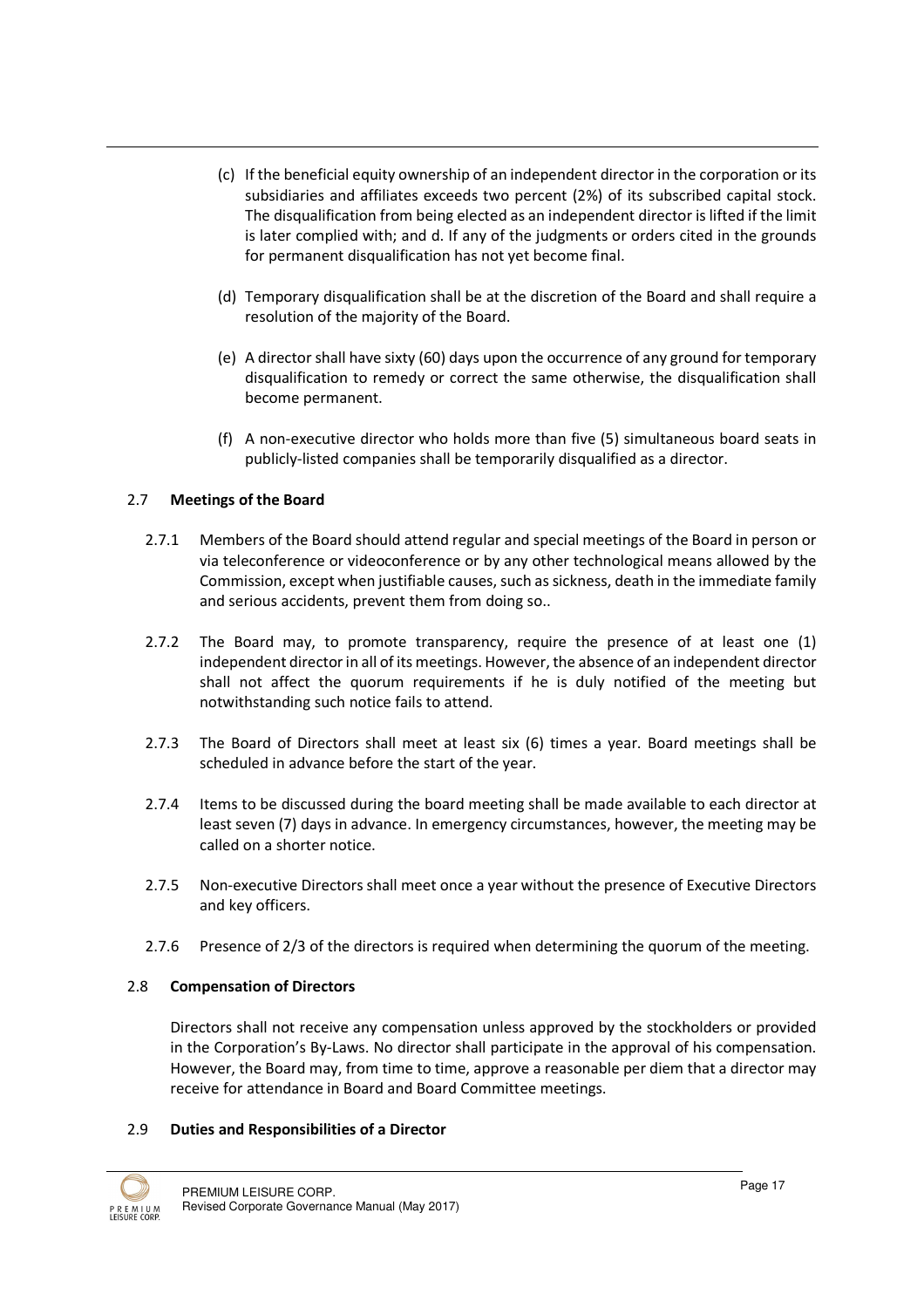To ensure a high standard of best practice for the Company, its stockholders and other stakeholders, the Board shall conduct itself with honesty and integrity in the performance of, among others, the following specific duties and responsibilities:

- 2.9.1 Conduct fair business transactions with the Corporation and to ensure that personal interest does not bias Board decisions. He shall not use his position to make profit or to acquire benefit or advantage for himself and/or his related interests. He should avoid situations that may compromise his impartiality, should an actual or potential conflict of interest should arise, he should fully and immediately disclose the same and should not participate in the decision-making process.
	- 2.9.1.1 A conflict of interest arises when the director's personal or business interest is antagonistic to that of the Corporation, or that he stands to acquire or gain financial advantage at the expense of the Corporation;
- 2.9.2 Devote time and attention necessary to properly discharge duties and responsibilities. He should devote sufficient time to familiarize himself with the Corporation's business. He should be constantly aware of, and knowledgeable with, the Corporation's operations to enable him to meaningfully contribute to the Board's work. He should attend and actively participate in Board and committee meetings, review meeting materials, and, if called for, ask questions or seek explanation.
- 2.9.3 Act judiciously. He shall evaluate the issues, ask questions and seek clarifications necessary before deciding on any matter brought before the Board;
- 2.9.4 Exercise independent judgment. He shall review each problem or situation objectively. Should a disagreement with other directors arise, he should carefully evaluate and explain his position. He should not be afraid to take unpopular positions if he thinks such ideas are beneficial to the Corporation;
- 2.9.5 Have a working knowledge of the statutory and regulatory requirements affecting the Corporation, including the contents of its Articles of Incorporation and By-Laws, the requirements of the Commission, and where applicable, the requirements of other regulatory agencies. He shall also keep himself informed of the industry developments and business trends in order to safeguard the Corporation's competitiveness;
- 2.9.6 Observe confidentiality. He should keep secure and confidential all non-public information he may acquire or learn by reason of his position as director. He shall not disclose any information to any other person without the authority of the Board or the Executive Committee;
- 2.9.7 Ensure the continuing soundness, effectiveness and adequacy of the Corporation's control environment; and
- 2.9.8 Attend before assumption of office and annually thereafter a seminar on corporate governance conducted by a duly recognized private or government institute.

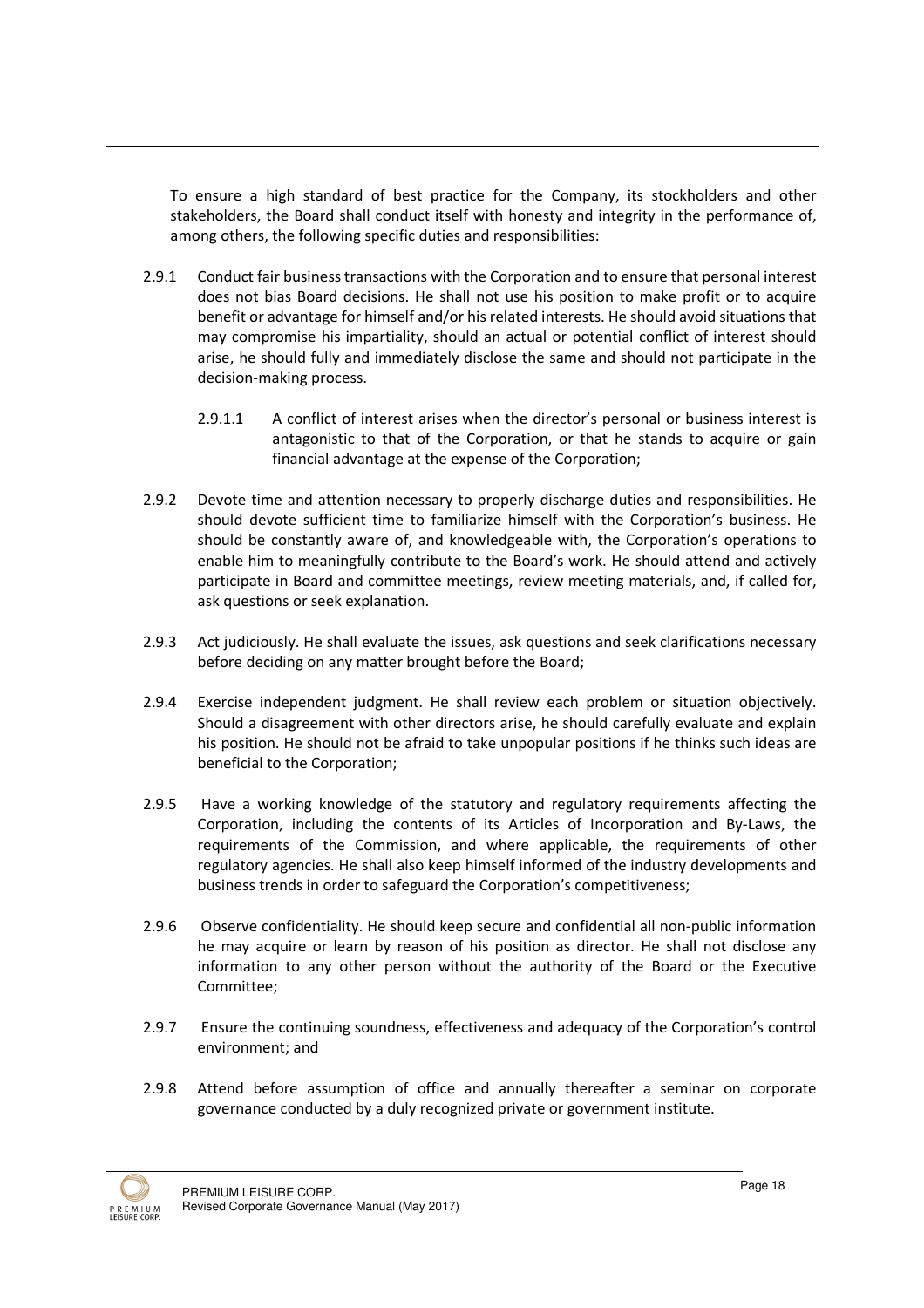To enable the Board to properly fulfill their duties and responsibilities, management should provide directors with complete and timely information about the matters in the agenda of the meetings. Directors should be given independent access to management and the Corporate Secretary, as well as to independent professional advice.

#### 3. Establishing Board Committees

To help focus on specific corporate governance responsibilities and to aid in the optimal performance of its roles and functions, the Board created seven (7) Committees namely Executive Committee; the Audit Committee; the Corporate Governance Committee; the Nomination Committee<sup>3</sup>, the Board Risk Oversight Committee; the Related Party Transactions Committee and the Compensation and Remuneration Committee.

All established committees shall be required to have Committee Charters stating in plain terms their respective purposes, memberships, structures, operations, reporting processes, resources and other relevant information. The Charters shall provide the standards for evaluating the performance of the Committees. Committee Charters shall be publicly available and posted on the Company website.

#### 3.1 The Executive Committee

The Executive Committee (ExCom) shall consist of at least three (3) members of the Board. Members of the Committee shall be appointed by the Board, who shall also appoint a Committee Chairperson and Committee Secretary. In accordance with this, members of the Committee may be removed or replaced, and any vacancies in the Committee shall be filled by the Board.

The ExCom's primary purpose is to function when the Board is not in session. The Committee shall have all the power and authority of the Board in the governance, management and direction of the business and affairs of the Company except for those matters expressly provided for in Section 35 of the Corporation Code, the Company's By-Laws and other pertinent laws, rules or regulations.

- 3.1.1 The ExCom shall have the following duties and responsibilities:
- (a) Assist the Board in overseeing the implementation of strategies and sustaining the Corporation's long-term success and competitiveness in a manner consistent with its vision / mission;
- (b) Review of major issues facing the organization;
- (c) Monitoring of the operating activities of each business group;
- (d) Defining and monitoring the Company's performance improvement goals;
- (e) Defining group-wide policies and actions and overseeing their implementation;
- (f) Fostering the sharing of information in all areas of the business group;

<sup>&</sup>lt;sup>3</sup> Until April 24, 2017



 $\overline{a}$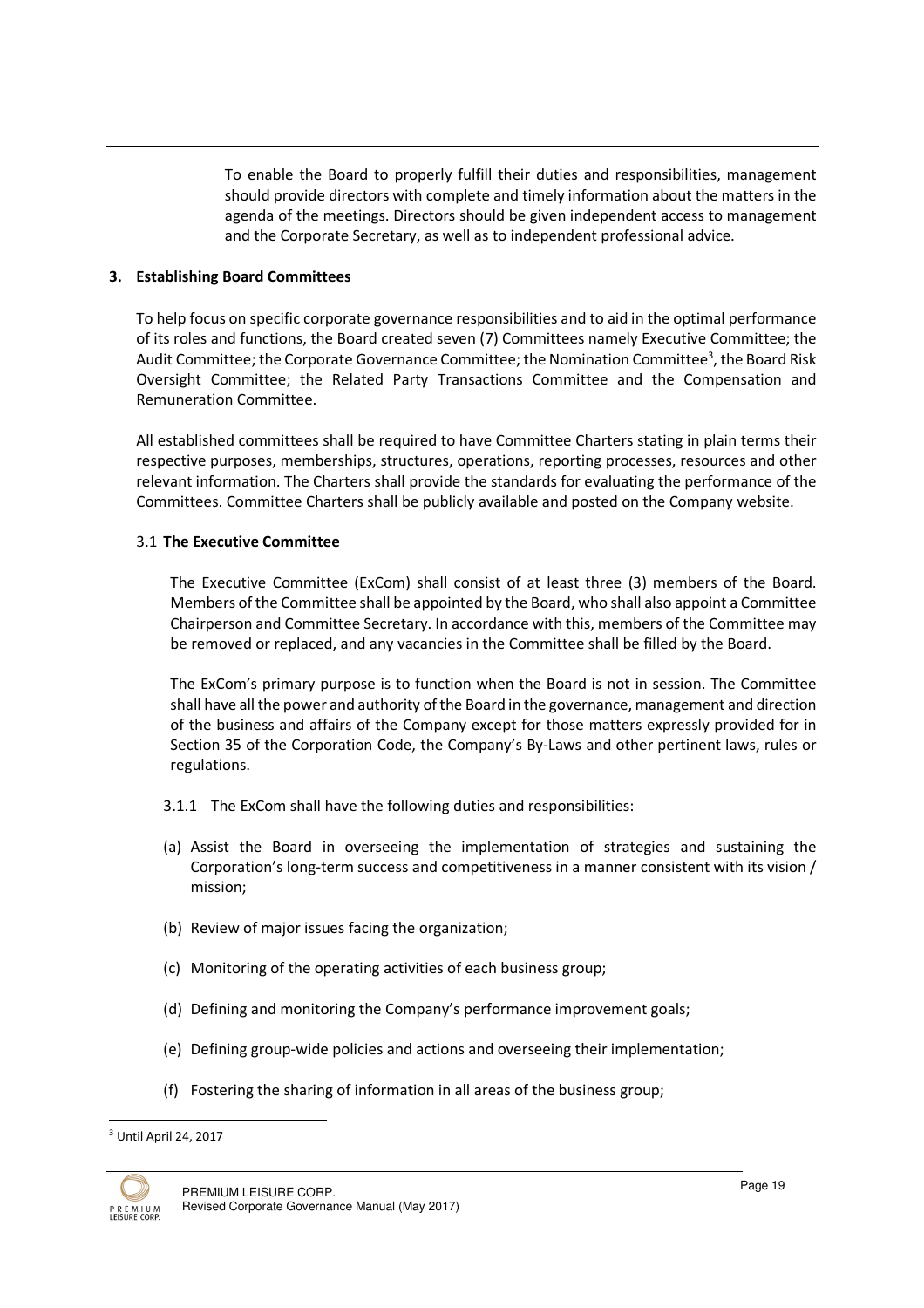- (g) Performs other functions as the committee may deem appropriate within its scope or as assigned by the Board; and
- (h) All duties and responsibilities as provided in the Executive Committee Charter.
- 3.1.2 An act of the ExCom which is within the scope of its power shall not require ratification or approval for its validity and effectivity.
- 3.1.3 All actions of the ExCom shall be reported to the Board at the meeting thereof following such action and shall be subject to revision by the Board.

#### 3.2 The Audit Committee

The Audit Committee's (AudCom) primary function is to enhance the Board's oversight capability over the Company's financial reporting, internal control system, internal and external audit processes and compliance with applicable laws and regulations. It shall be composed of at least three (3) non-executive members of the Board, the majority of whom, including the Chairman, shall be independent. The Chairman shall not be the Chairman of the Board and of other Board Committees. Each member shall have adequate understanding at least or competence at most of the Corporation's financial management systems and environment particularly, in the areas of accounting, audit and finance. In accordance with this, the members of the Committee may be removed or replaced, and any vacancies in the Committee shall be filled by the Board.

- 3.2.1 The AudCom shall have the following duties and responsibilities:
- (a) Recommends the approval of the Internal Audit Charter (IA Charter), which formally defines the role of Internal Audit and the audit plan as well as oversees the implementation of the IA Charter;
- (b) Through the Internal Audit (IA) Department, monitors and evaluates the adequacy and effectiveness of the Corporation's internal control system, integrity of financial reporting, and security of physical and information assets. Well-designed internal control procedures and processes that will provide a system of checks and balances shall be in place in order to:
	- (i) safeguard the Company's resources and ensure their effective utilization,
	- (ii) prevent occurrence of fraud and other irregularities;
	- (iii) protect the accuracy and reliability of the Company's financial data, and
	- (iv) ensure compliance with applicable laws and regulations.
- (c) Oversees the Internal Audit Department, and recommends the appointment and/or grounds for approval of an internal audit head or Chief Audit Executive (CAE). The Audit Committee shall also approve the terms and conditions for outsourcing internal audit services;
- (d) Establishes and identifies the reporting line of the Internal Auditor to enable him to properly fulfill his duties and responsibilities. For this purpose, he shall directly report to the Audit Committee;

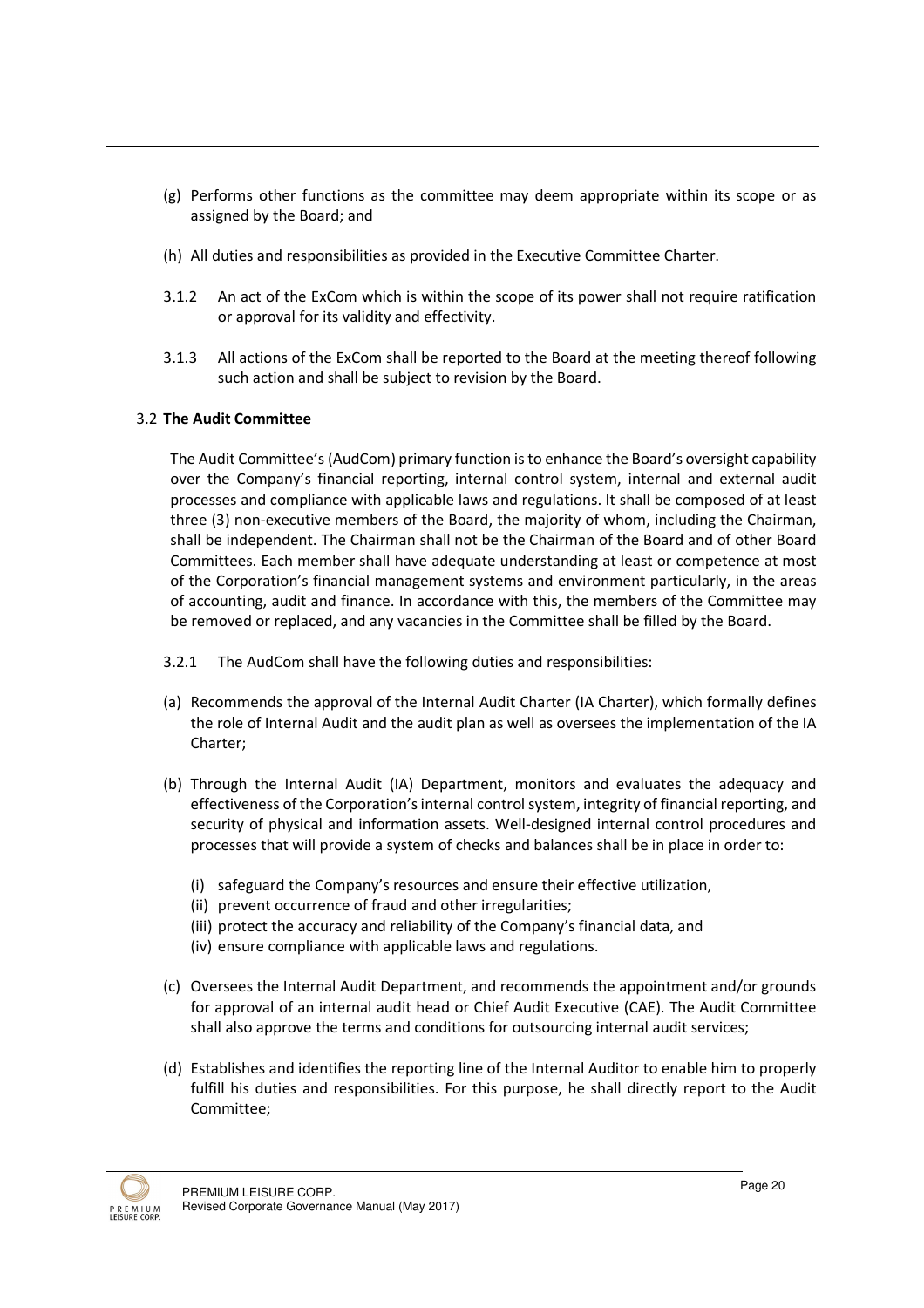- (e) Approves the appointment, evaluates the performance and confirm the removal of the Chief Audit Executive;
- (f) Reviews and monitors Management's responsiveness to the Internal Auditor's findings and recommendations;
- (g) Ensures there is an established process on the appointment, reappointment, removal, and fees of the External Auditor;
- (h) Prior to the commencement of the audit, discusses with the External Auditor the nature, scope and expenses of the audit, and ensures proper coordination if more than one audit firm is involved in the activity to secure proper coverage and minimize duplication of efforts;
- (i) Evaluates and determines the non-audit work, if any, of the External Auditor, and periodically reviews the non-audit fees paid to the External Auditor in relation to the total fees paid to him and to the Corporation's overall consultancy expenses. The Committee shall disallow any non-audit work that will conflict with his duties as an External Auditor or may pose a threat to his independence. The non-audit work, if allowed, shall be disclosed in the Corporation's Annual Report and Annual Corporate Governance Report;
	- i. Reviews and approves the Interim and Annual Financial Statements before their submission to the Board, with particular focus on the following matters;
	- i. Any change/s in accounting policies and practices
	- ii. Areas where a significant amount of judgment has been exercised
	- iii. Significant adjustments resulting from the audit
	- iv. Going concern assumptions
	- v. Compliance with accounting standards
	- vi. Compliance with tax, legal and regulatory requirements
	- ii. Reviews the disposition of the recommendations in the External Auditor's management letter;
	- iii. Performs oversight functions over the Corporation's Internal and External Auditors. It ensures the independence of Internal and External Auditors, and that both auditors are given unrestricted access to all records, properties and personnel to enable them to perform their respective audit functions;
		- (a) Obtain any external professional advice and expertise if so required.
- (m) Coordinates, monitors and facilitates compliance with laws, rules and regulations;
- (n) Recommends to the Board the appointment, reappointment, removal and fees of the External Auditor, duly accredited by the Commission, who undertakes an independent audit of the Corporation, and provides an objective assurance on the manner by which the financial statements shall be prepared and presented to the stockholders;

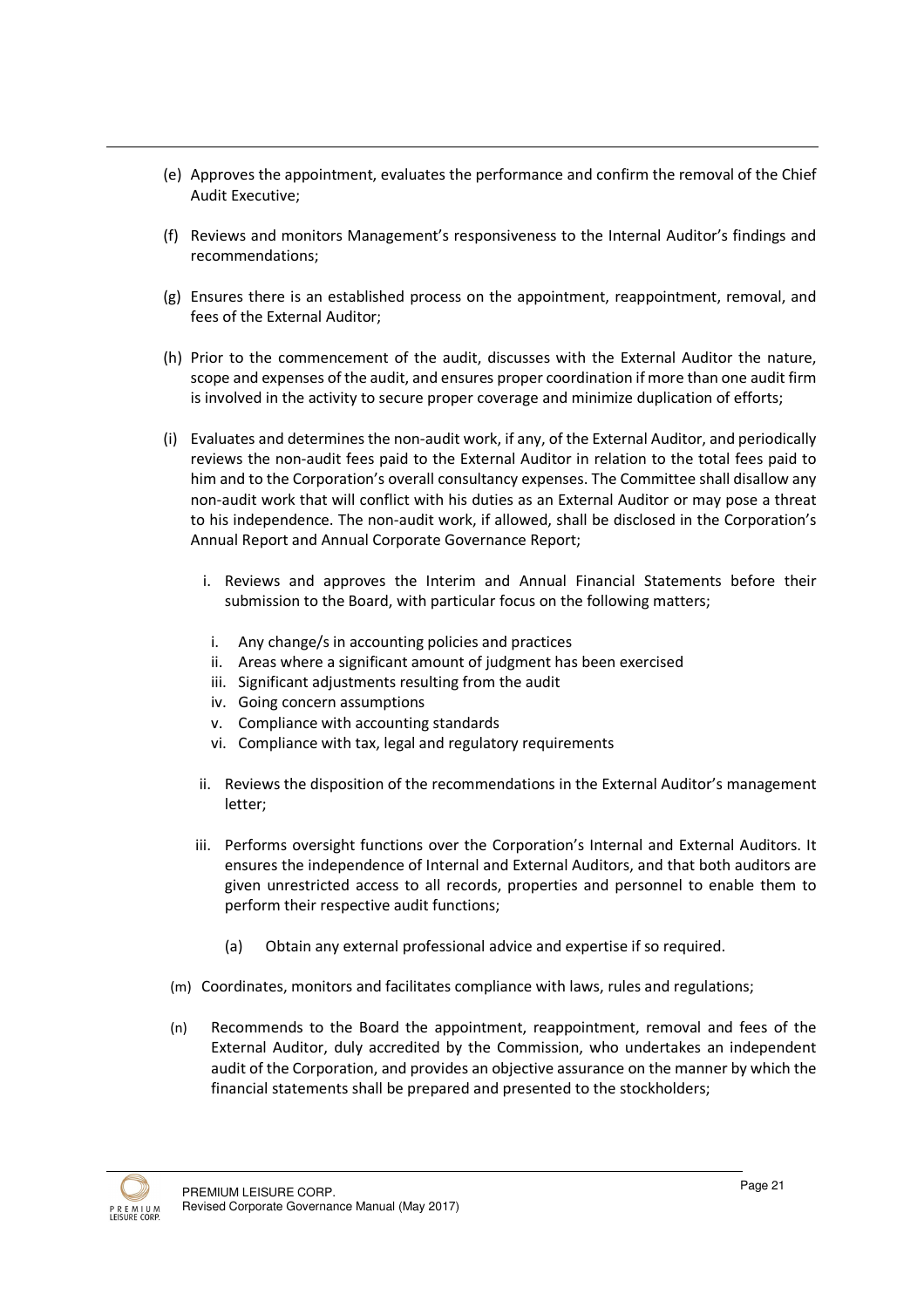- (o) Meets with the Board at least every quarter without the presence of the CEO or other Management team members, and periodically meets with the CAE;
- (p) Performs other duties and responsibilities as the Committee may deem appropriate within the scope of its primary functions or as may be assigned by the Board; and
- (q) All duties and responsibilities as provided in the Audit Committee Charter.
- 3.2.2 The Committee shall meet at least four (4) times a year and may hold separate meetings with auditors and executive sessions (i.e. without the presence of Management).

#### 3.3 The Nomination Committee

The Nomination Committee (NomCom) was in place for several years until it was merged with the Corporate Governance Committee (CG Com) at the Board's organizational meeting held April 24, 2017, in compliance with the 2016 Code of Corporate Governance. The NomCom consisted of three (3) independent directors.

The NomCom's role, merged with the CG Com's roles, is to determine the nominees for election to the Company's Board of Directors, which may be done by identifying through professional search firms or other similar mechanisms, and by recommending candidates to fill vacancies occurring between annual shareholder meetings, and to provide communications with the Board of Directors and, as appropriate, communications with shareholders and regulators.

The NomCom, merged with the CG Com, shall have the following duties and responsibilities:

- a. Pre-screen and shortlist all candidates nominated to become a member of the Board of Directors in accordance with the qualifications and disqualifications provided under the Revised Manual on Corporate Governance and all relevant rules and regulations.
- b. Ensure that all candidates nominated by shareholders to become a member of the Board of Directors shall possess the ideals and values that are aligned to the Company's vision and mission statements, and strategic directions.
- c. Assesses the relevant work experiences, educational background, competencies and track record of candidates in light of the strategic goals and objectives of the Company;
- d. In consultation with the appropriate executive or management committee/s, redefine the role, duties and responsibilities of the Chief Executive Officer (CEO) by integrating the dynamic requirements of the business as a going concern and future expansionary prospects within the realm of good corporate governance at all times.
- e. Disclose the process it follows in selecting the CEO and in installing succession planning for the position of CEO and all key senior officer positions of the Corporation.
- f. Consider the following guidelines in the determination of the number of directorship a member of the Board may hold:

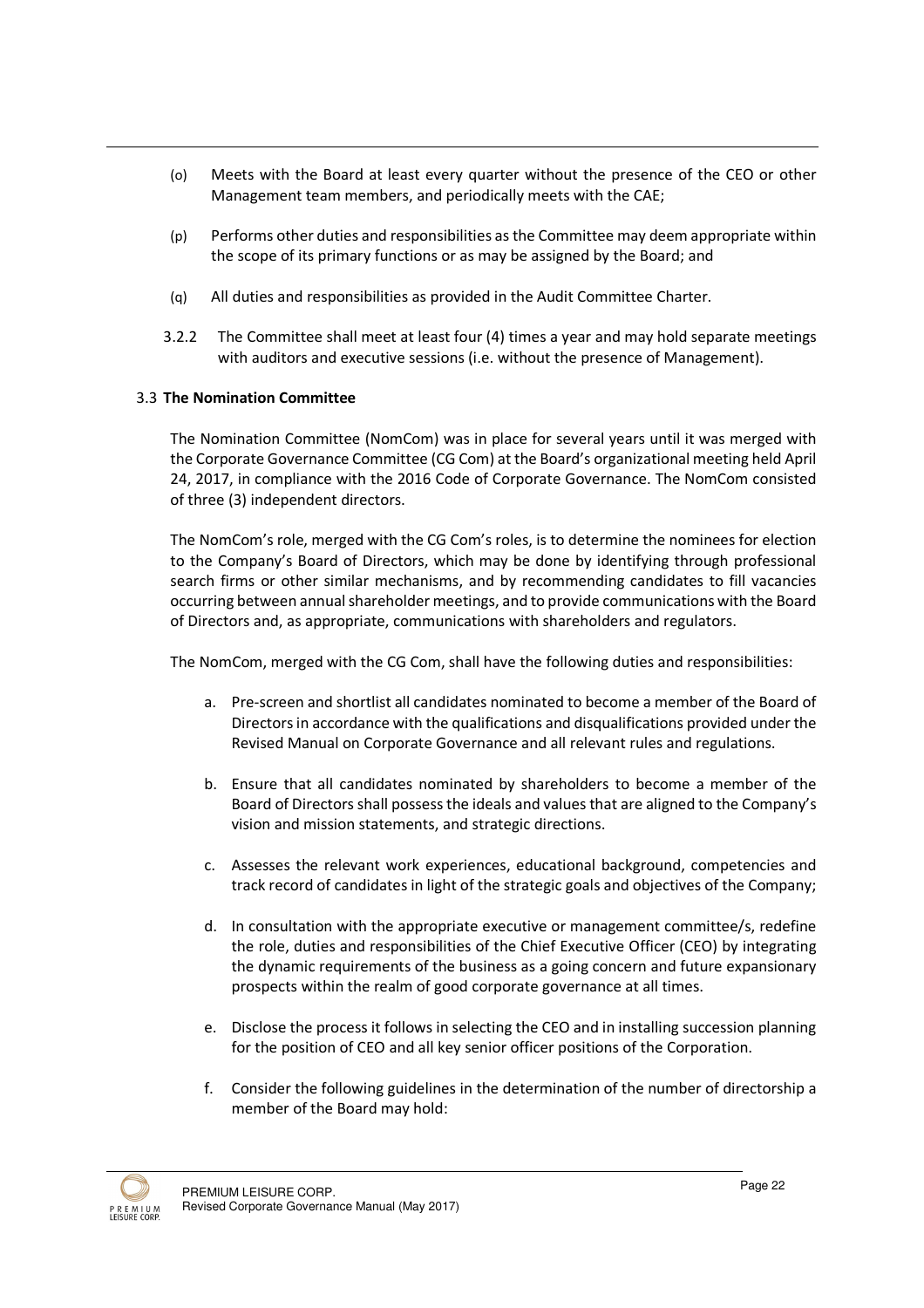- i. The nature of the business of the Corporation of which he is a director;
- ii. The age of the director;
- iii. Number of directorship/active memberships and officerships in other corporation or organization; and
- iv. Possible conflict of interest.
- g. Nominate candidate/s in case any vacancy occurs by reason of death, resignation, retirement or disqualification that may be filled by the affirmative vote of a majority of the remaining directors constituting a quorum provided that specific slots for Independent Directors shall not be filled by unqualified nominees.
- h. Ensure that effective processes are in place to provide continuity of Board and executive leadership.

#### 3.4 The Corporate Governance Committee

The Corporate Governance Committee shall be composed of at least three (3) members, all of whom shall be independent directors. In accordance with this, the members of the Committee may be removed or replaced, and any vacancies in the Committee shall be filled by the Board. Each member shall have adequate and competent understanding of corporate governance principles and practices, in addition to thorough knowledge of the Company's business and industry in which it operates. The Committee is tasked to assist the Board in the performance of its corporate governance responsibilities, including functions that were formerly assigned to the Nomination Committee.

- 3.4.1 The Corporate Governance Committee shall have the following duties and responsibilities:
	- (a) Oversees the implementation of the corporate governance framework and periodically reviews the said framework to ensure that it remains appropriate in light of material changes to the Corporation's size, complexity and business strategy, as well as its business and regulatory environments;
	- (b) Oversees the periodic performance evaluation of the Board and its Committees as well as Executive Management, Chairman of the Board and individual directors, and conducts an annual self-evaluation of its performance;
	- (c) Ensures that the results of the Board evaluation are shared, discussed, and that concrete action plans are developed and implemented to address the identified areas for improvement;
	- (d) Ensures that the the assessment shall be supported by an external facilitator every three (3) years;

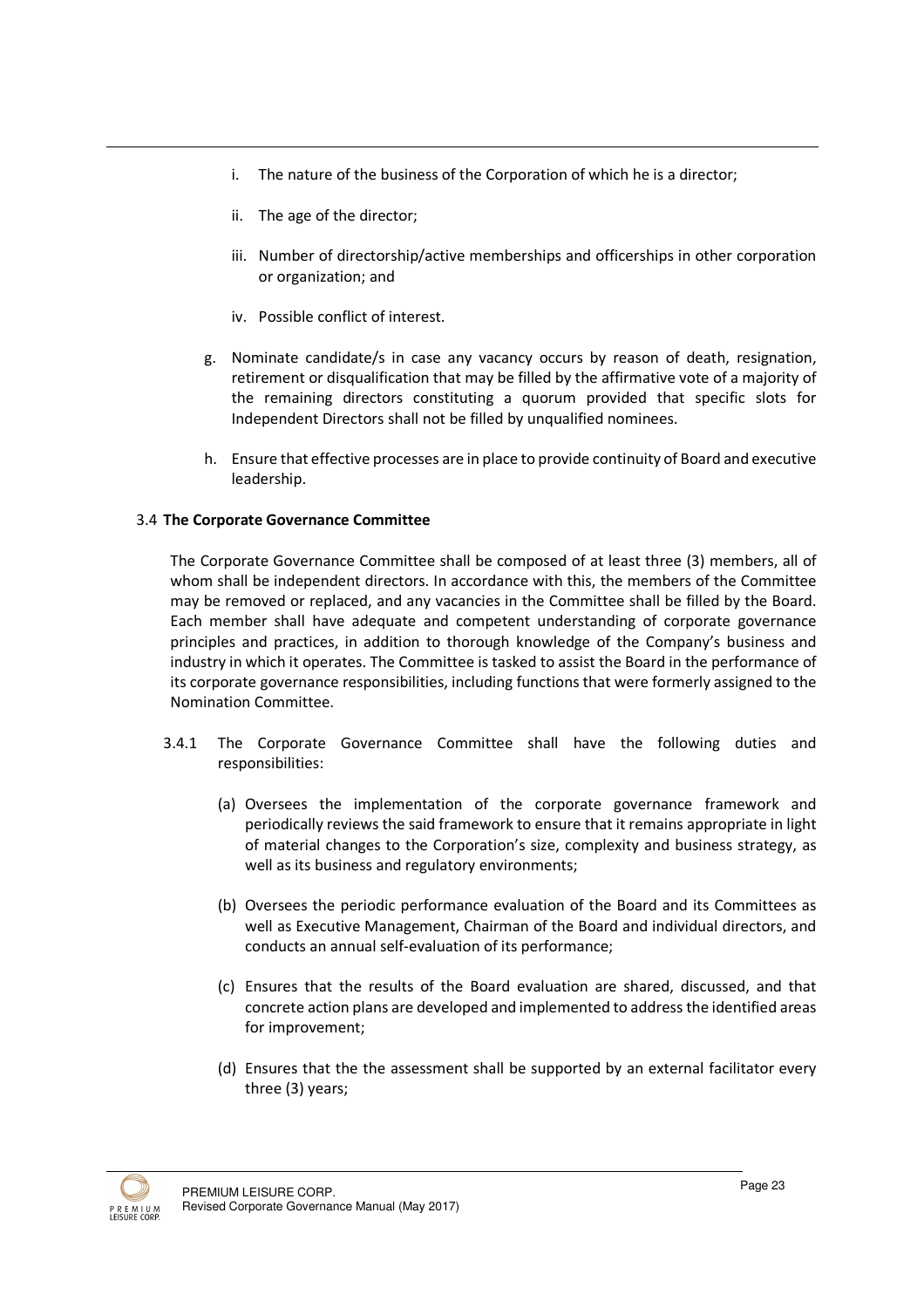- (e) Recommends continuing education/training programs for directors, assignment of tasks/projects to Board Committees, succession planning for the Board members and Senior Officers, and remuneration packages for corporate and individual performance;
- (f) Adopts corporate governance policies and ensures that these are reviewed and updated regularly, and consistently implemented in form and substance;
- (g) Proposes and plans relevant trainings for the members of the Board;
- (h) Determines the nomination and election process for the Company's directors and has the special duty of defining the general profile of Board members that the Company may need and ensuring appropriate knowledge, competencies and expertise that complement the existing skills of the Board;
- (i) Establishes a formal and transparent procedure to develop a policy for determining the remuneration of directors and officers that is consistent with the Corporation's culture and strategy as well as the business environment in which it operates;
- (j) Performs other duties and responsibilities as the Committee may deem appropriate within the scope of its primary functions or as may be assigned by the Board; and
- (k) All duties and responsibilities as provided in the Corporate Governance Committee Charter.
- 3.3.2 The Committee may meet at least two (2) times a year.

#### 3.5 The Board Risk Oversight Committee

The Board Risk Oversight Committee (BROC) shall be responsible for the oversight of the Company's Enterprise Risk Management system to ensure its functionality and effectiveness. It shall be composed of at least three (3) members, majority of whom shall be independent directors including the Chairman who is not at the same time the Chairman of the Board or of any other Board Committee. In accordance with this, the members of the Committee may be removed or replaced, and any vacancies in the Committee shall be filled by the Board. At least one member of the Committee shall have adequate and competent understanding and experience on risk management principles and practices, in addition to thorough knowledge of the Company's business and industry in which it operates.

- 3.5.1 The Board Risk Oversight Committee shall have the following duties and responsibilities:
	- (a) Develops a formal enterprise risk management plan which contains the following elements: (a) common language or register of risks, (b) well-defined risk management goals, objectives and oversight, (c) uniform processes of assessing risks and developing strategies to manage prioritized risks, (d) designing and implementing risk management strategies, and (e) continuing assessments to improve risk strategies, processes and measures;

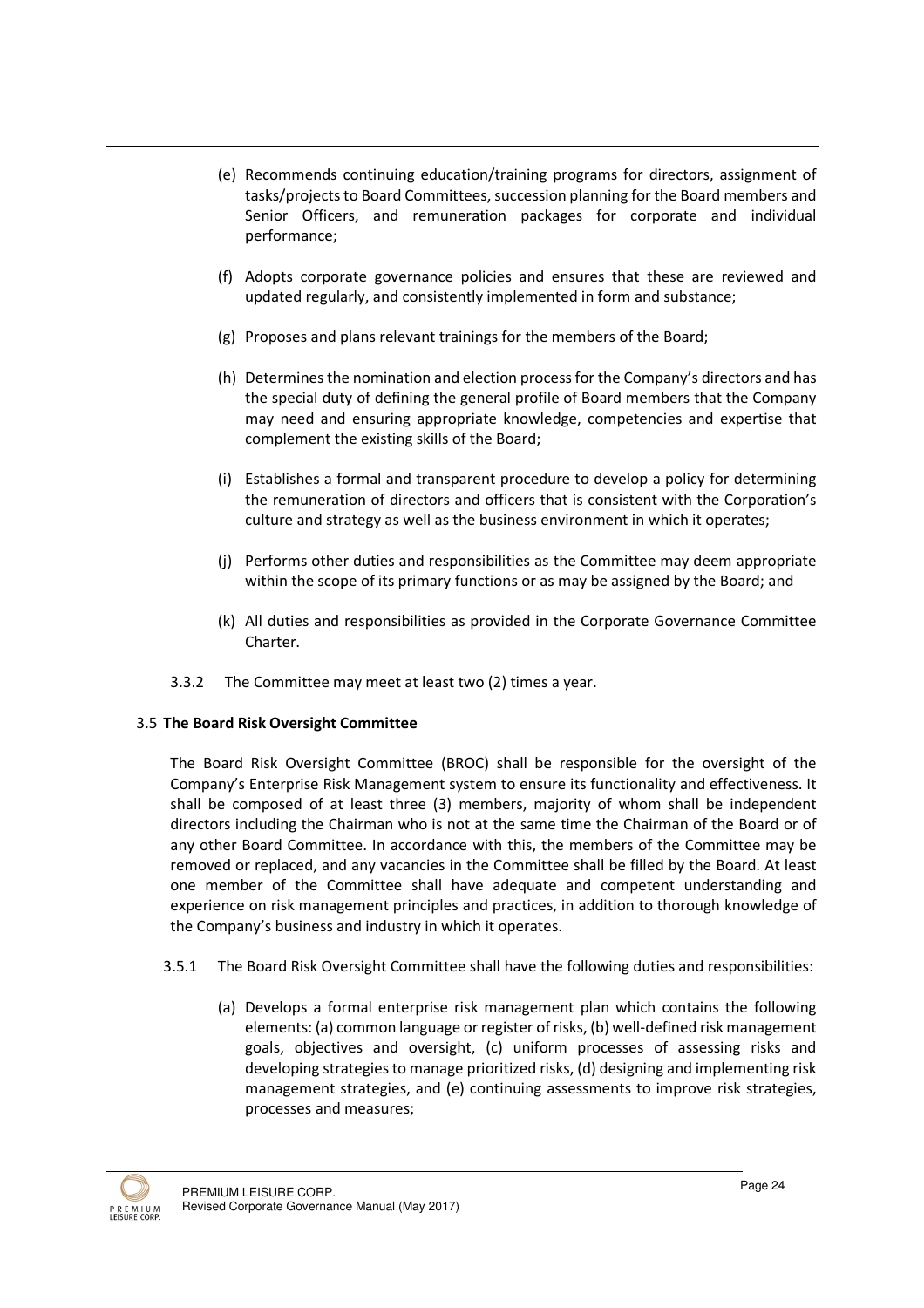- (b) Oversees the implementation of the enterprise risk management plan through a Management Risk Oversight Committee. The BROC conducts regular discussions on the Company's prioritized and residual risk exposures based on regular risk management reports and assesses how the concerned units or offices are addressing and managing these risks;
- (c) Oversees the performance of the Chief Risk Officer who is the ultimate champion of Enterprise Risk Management (ERM) and who has adequate authority, stature, resources and support to fulfill his responsibilities.

Meet separately with the Chief Risk Officer to discuss any matters that the Committee or auditors believe should be discussed privately.

- (d) Evaluates the risk management plan to ensure its continued relevance, comprehensiveness and effectiveness. The BROC revisits defined risk management strategies, looks for emerging or changing material exposures, and stays abreast of significant developments that seriously impact the likelihood of harm or loss;
- (e) Advises the Board on its risk appetite levels and risk tolerance limits;
- (f) Reviews at least annually the Company's risk appetite levels and risk tolerance limits based on changes and developments in the business, the regulatory framework, the external economic and business environment, and when major events occur that are considered to have major impacts on the Company;

May engage a consultant for a more independent assessment of the risk management infrastructure and review different units' best practice.

- (g) Assesses the probability of each identified risk becoming a reality and estimates its possible significant financial impact and likelihood of occurrence. Priority areas of concern are those risks that are the most likely to occur and to impact the performance and stability of the Corporation and its stakeholders;
- (h) Provides oversight over Management's activities in managing credit, market, liquidity, operational, legal and other risk exposures of the Corporation. This function includes regularly receiving information on risk exposures and risk management activities from Management;
- (i) Reports to the Board on a regular basis, or as deemed necessary, the Company's material risk exposures, the actions taken to reduce the risks, and recommends further action or plans, as necessary; and
- (j) Performs other duties and responsibilities as the Committee may deem appropriate within the scope of its primary functions or as may be assigned by the Board; and
- (k) All other duties and responsibilities as provided in the Board Risk Oversight Committee Charter.

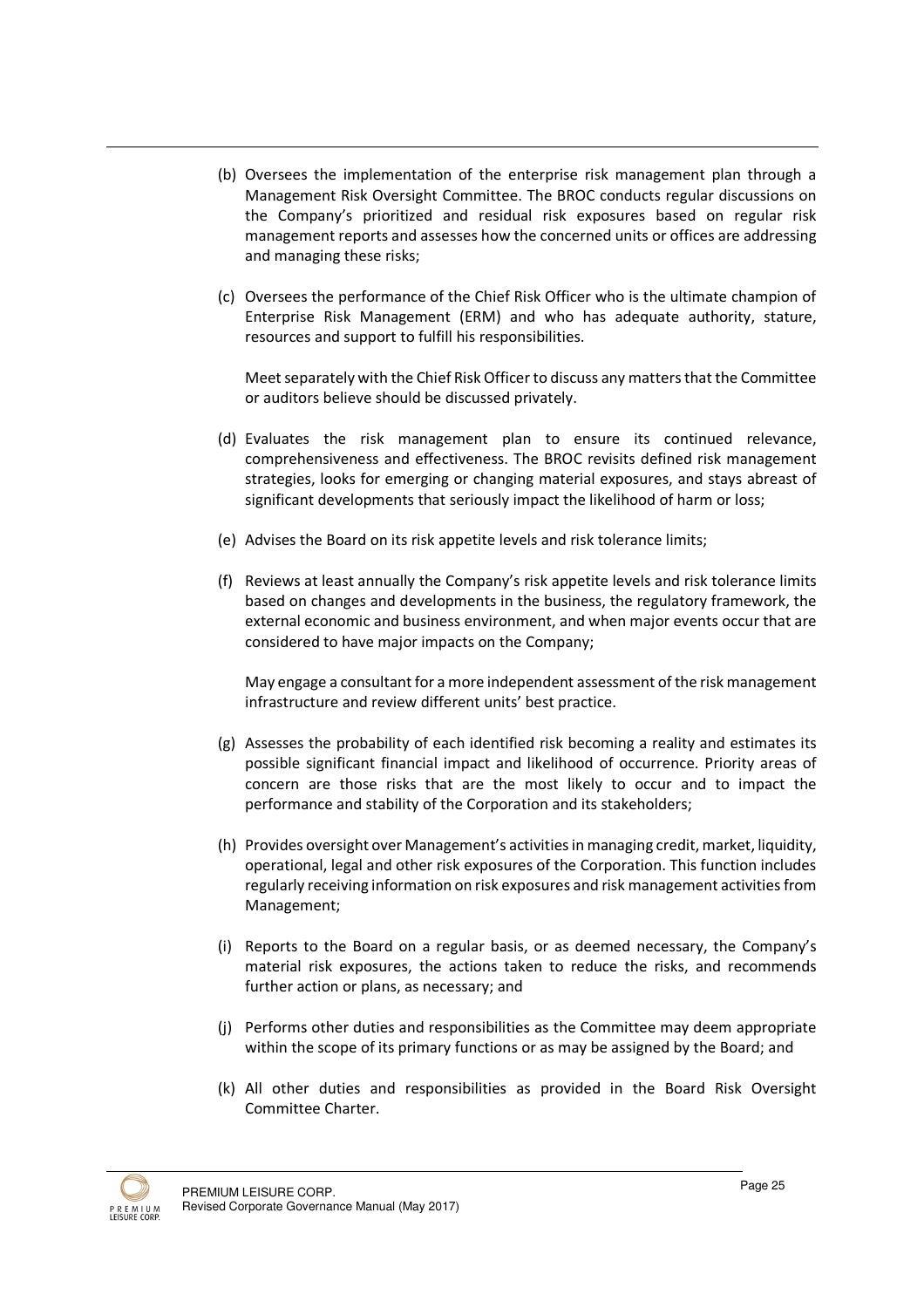#### 3.4.2 The Committee shall meet at least twice a year.

#### 3.6 The Related Party Transactions Committee

The Related Party Transactions Committee shall have the primary function of reviewing all material related party transactions (RPT). It shall be composed of at least three (3) non-executive directors, the majority of whom, including the Chairman, shall be independent. In accordance with this, the members of the Committee may be removed or replaced, and any vacancies in the Committee shall be filled by the Board. Each member shall have adequate and competent knowledge of the Company's business and industry in which it operates.

- 3.5.1 The Related Party Transactions Committee shall have the following duties and responsibilities:
	- (a) Evaluates on an ongoing basis existing relations between and among businesses and counterparties to ensure that all related parties are continuously identified, RPTs are monitored, and subsequent changes in relationships with counterparties (from nonrelated to related and vice versa) are captured. Related parties, RPTs and changes in relationships shall be reflected in the relevant reports to the Board and regulators/supervisors;
	- (b) Evaluates all material RPTs to ensure that these are not undertaken on more favorable economic terms (e.g., price, commissions, interest rates, fees, tenor, collateral requirement) to such related parties than similar transactions with nonrelated parties under similar circumstances and that no corporate or business resources of the Company are misappropriated or misapplied, and to determine any potential reputational risk issues that may arise as a result of or in connection with the transactions. In evaluating RPTs, the Committee takes into account, among others, the following:
		- i. The related party's relationship to the Company and interest in the transaction;
		- ii. The material facts of the proposed RPT, including the proposed aggregate value of such transaction;
		- iii. The benefits to the corporation of the proposed RPT;
		- iv. The availability of other sources of comparable products or services; and
		- v. An assessment of whether the proposed RPT is on terms and conditions that are comparable to the terms generally available to an unrelated party under similar circumstances. The Company shall have an effective price discovery system in place and exercise due diligence in determining a fair price for RPTs;
	- (c) Ensures that appropriate disclosure is made, and/or information is provided to regulating and supervising authorities relating to the Company's RPT exposures, and policies on conflicts of interest or potential conflicts of interest. The disclosure shall include information on the approach to managing material conflicts of interest that are inconsistent with such policies, and conflicts that could arise as a result of the Company's affiliation or transactions with other related parties;

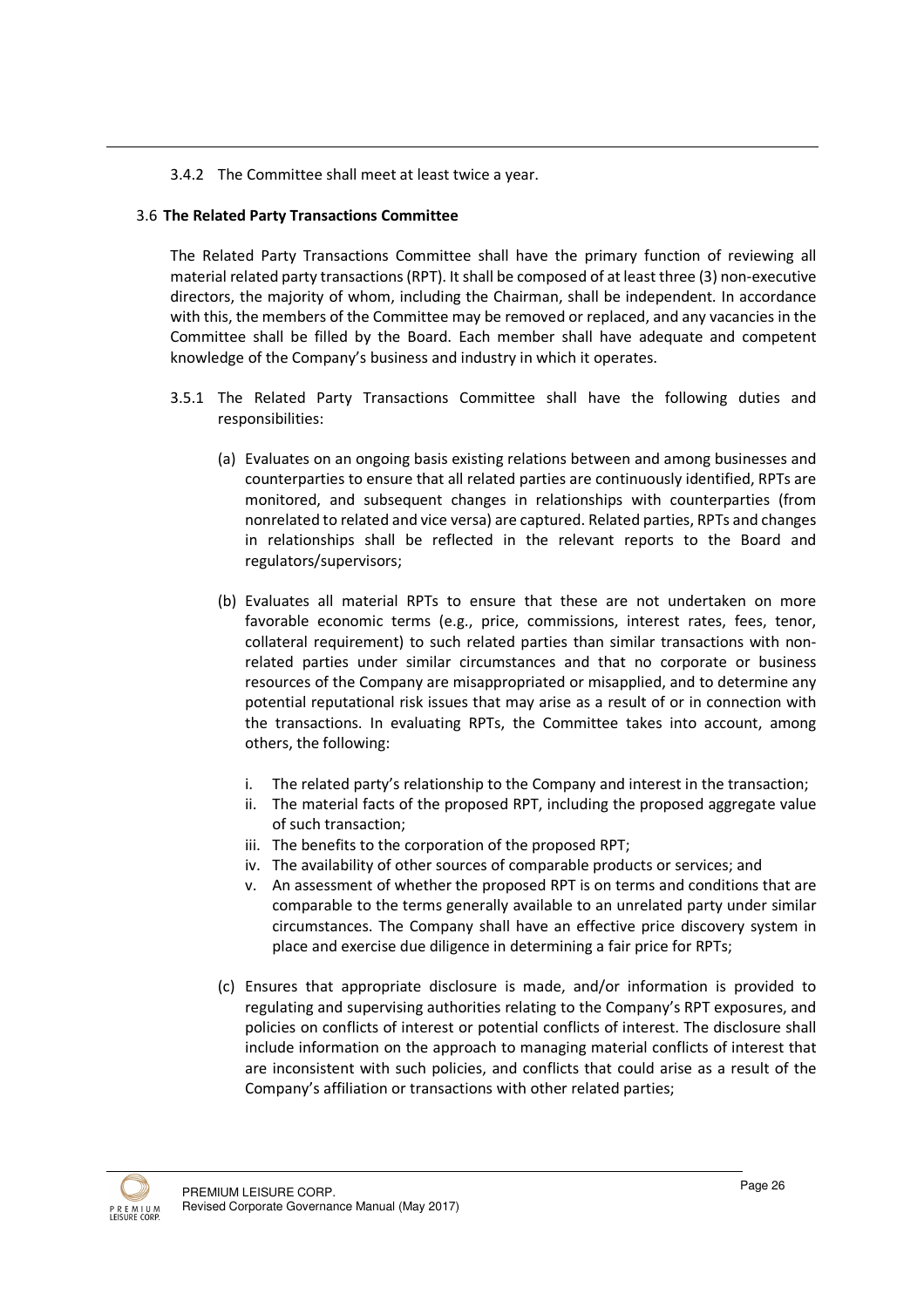- (d) Reports to the Board of Directors on a regular basis, the status and aggregate exposures to each related party;
- (e) Ensures that transactions with related parties, including write-off of exposures are subject to a periodic independent review or audit process;
- (f) Oversees the implementation of the system for identifying, monitoring, measuring, controlling, and reporting RPTs, including a periodic review of RPT policies and procedures;
- (g) Performs other duties and responsibilities as the Committee may deem appropriate within the scope of its primary functions or as may be assigned by the Board; and
- (h) All other duties and responsibilities are provided in the Related Party Transactions Committee Charter.
- 3.5.2 All related party transactions which are not in the usual course of business and which are equal or greater than the materiality threshold of Php 100Mn, shall be subject for review by the Related Party Transactions Committee. All other RPT which are considered usual course of business need not be reviewed by the RPT Committee. The RPT Committee may, at any time, ask for a review of any of the transactions. The Board of Directors reviews and approves all material RPTs endorsed by the Related Party Transactions Committee. All Board-approved material RPTs may be subject to ratification by a vote of the majority of the minority shareholders.

# 3.7 The Compensation and Remuneration Committee

The Compensation and Remuneration (CompRem) Committee shall be composed of at least three (3) members, one of whom shall be an independent director. Its role is to decide, determine and approve by a majority vote matters relating to compensation, remuneration and benefits of the Company's officers and directors and to provide communications with the Board of Directors and, as appropriate, communications with shareholders and regulators.

- 3.6.1 The CompRem Committee shall have the following duties and responsibilities:
	- (a) Establish a formal and transparent procedure for developing a policy on executive remuneration and for fixing the remuneration packages of corporate officers and directors, and provide oversight over remuneration of senior management and other key personnel, ensuring that compensation is consistent with the Corporation's culture, strategy, and control environment.
	- (b) Designate the amount of remuneration, which shall be in sufficient level to attract and retain directors and officers who are needed to run the company successfully.
	- (c) Develop a form on Full Business Interest Disclosure as part of the pre-employment requirements for all incoming officers, which among other, compel all officers to declare under the penalty of perjury all their existing business interests or

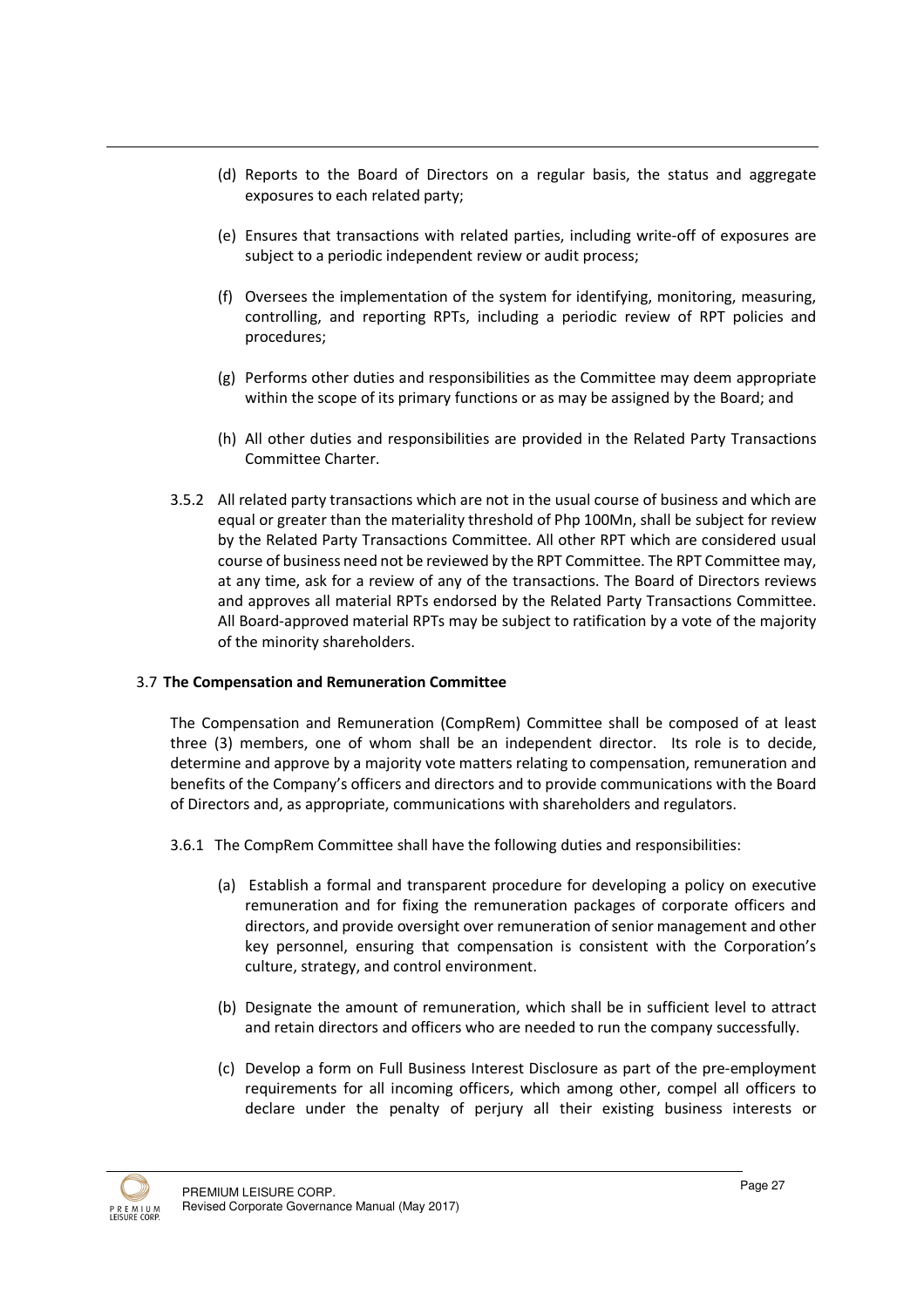shareholdings that may directly or indirectly conflict in their performance of duties once hired.

- (d) Disallow any director to decide his own remuneration.
- (e) Directors, as such, shall not receive any compensation unless approved by the stockholders or provided in the Corporation's By-Laws. No director should participate in the approval of his compensation. However, the Board may, from time to time, approve a reasonable per diem that a director may receive for attendance in Board and Board Committee meetings.
- (f) Provide in the Corporation's annual reports, information and proxy statements a clear, concise and understandable disclose of compensation of its executive officers for the previous fiscal year and the ensuing year.
- (g) Review of the existing Human Resources Development or Personnel Handbook, to strengthen provisions on conflict of interest, salaries and benefits policies, promotion and career advancement directives, and compliance of personnel with all statutory requirements that must be periodically met in their respective posts. Or in the absence of such Personnel Handbook, cause the development of such, covering the same parameters of governance stated above.
- (h) All other duties and responsibilities are provided in the Compensation and Remuneration Committee Charter.

# 4. Fostering Commitment

To show full commitment to the Company, the directors shall devote the time and attention necessary to properly and effectively perform their duties and responsibilities, including sufficient time to be familiar with the Corporation's business.

4.1 The directors shall have the responsibility to attend and actively participate in all meetings of the Board, Committees, and Shareholders in person or through tele-/videoconferencing conducted in accordance with the rules and regulations of the Commission, except when justifiable causes, such as, illness, death in the immediate family and serious accidents, prevent them from doing so. In Board and Committee meetings, the director shall review meeting materials and if called for, ask the necessary questions or seek clarifications and explanations.

#### 4.2 Multiple Board Seats

- 4.2.1 A director shall exercise due discretion in accepting and holding directorships outside of the Corporation. A director may hold directorships outside of the Corporation provided that these positions do not retract from the director's capacity to diligently perform his duties as a director of the Corporation.
- 4.2.2 A director shall notify his incumbent Board before accepting a directorship in another company.

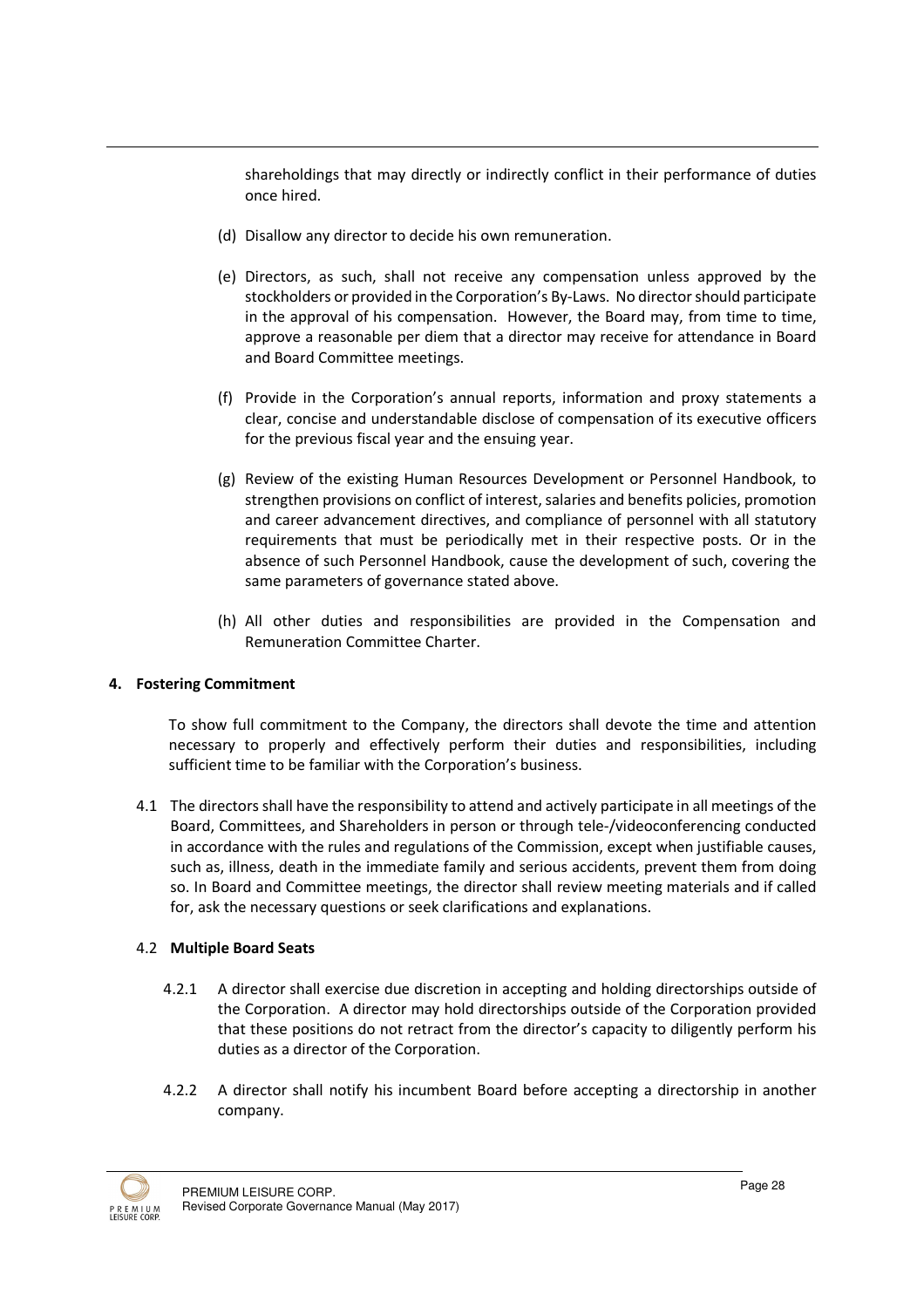#### 5. Reinforcing Board Independence

The board shall endeavor to exercise an objective and independent judgment on all corporate affairs.

#### 5.1. Independent Directors

- 5.1.1 An independent director of the Corporation must possess all the qualifications and none of the disqualifications of a regular director. He must be independent of Management, substantial shareholdings and material relations, whether it be business or otherwise, which could reasonably be perceived to impede the performance of independent judgment.
- 5.1.2 An Independent Director refers to a person who ideally:
	- (a) Is not or has not been a senior officer or employee of the covered Company unless there has been a change in the controlling ownership of the Company;
	- (b) Is not, and has not been in the three years immediately preceding the election, a director of the covered Company; a director, officer, employee of the covered Company's subsidiaries, associates, affiliates or related companies; or a director, officer, employee of the covered Company's substantial shareholders and its related companies;
	- (c) Has not been appointed in the covered entity, its subsidiaries, associates, affiliates or related companies as Chairman "Emeritus", "Ex-Officio" Directors/Officers or Members of any Advisory Board, or otherwise appointed in a capacity to assist the Board in the performance of its duties and responsibilities within three years immediately preceding the his election;
	- (d) Is not an owner of more than two percent (2%) of the outstanding shares of the covered Company, its subsidiaries, associates, affiliates or related companies;
	- (e) Is not a relative of a director, officer, or substantial shareholder of the covered Company, its subsidiaries, associates, affiliates or related companies or of any of its substantial shareholders. For this purpose, relatives include spouse, parent, child, brother, sister and the spouse of such child, brother or sister;
	- (f) Is not acting as a nominee or representative of any director of the covered Company or any of its related companies;
	- (g) Is not a securities broker-dealer of listed companies and registered issuers of securities. "Securities broker-dealer" refers to any person holding any office of trust and responsibility in a broker-dealer firm which includes, among others, a director, officer, principal stockholder, nominee of the firm to the Exchange, associated person or salesman, and an authorized clerk of the broker or dealer;
	- (h) Is not retained, either in his personal capacity or through a firm, as a professional adviser, auditor, consultant, agent or counsel of the covered Company, any of its

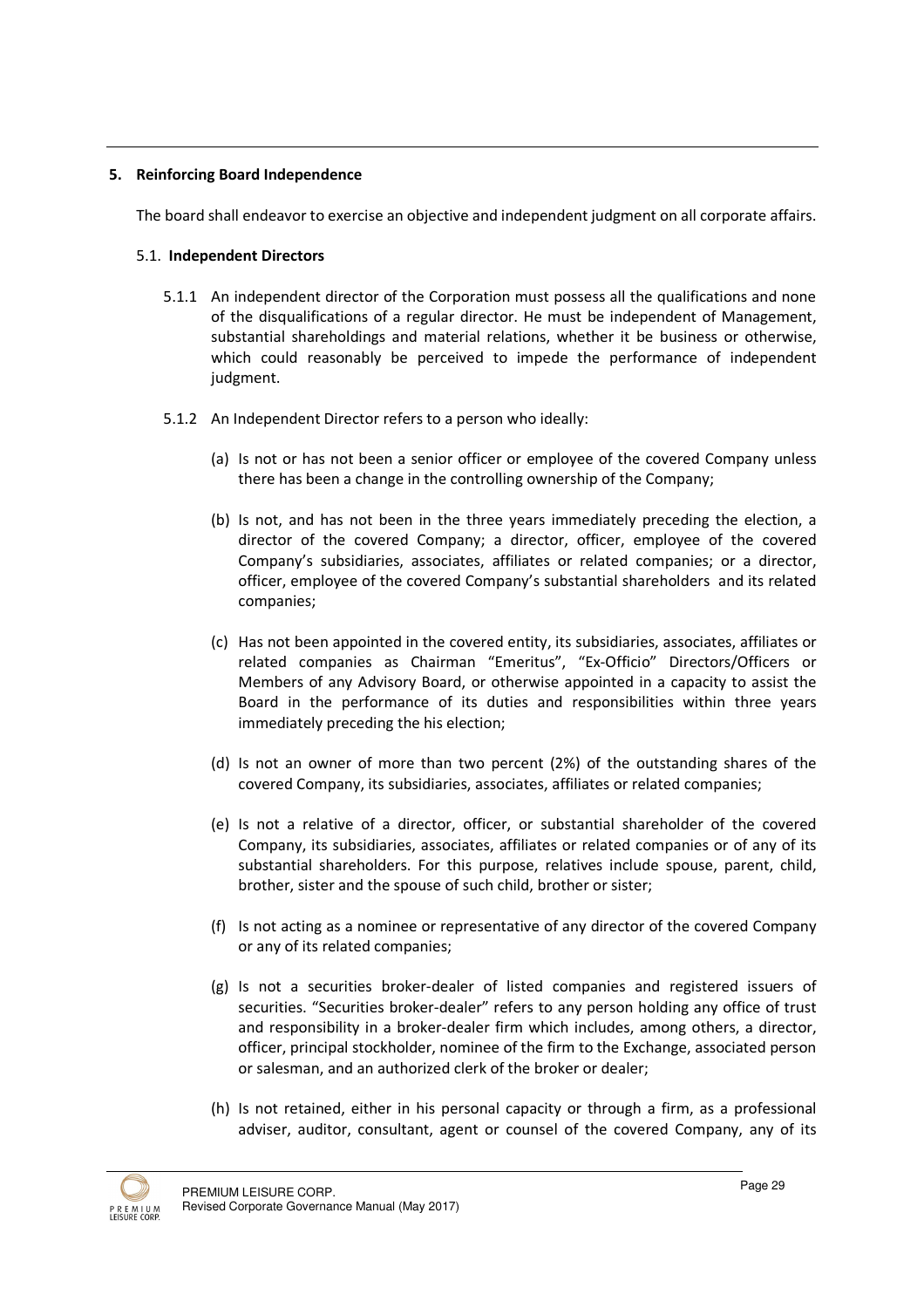related companies or substantial shareholder, or is otherwise independent of Management and free from any business or other relationship within the three years immediately preceding the date of his election;

- (i) Does not engage or has not engaged, whether by himself or with other persons or through a firm of which he is a partner, director or substantial shareholder, in any transaction with the covered Company or any of its related companies or substantial shareholders, other than such transactions that are conducted at arm's length and could not materially interfere with or influence the exercise of his independent judgment;
- (j) Is not affiliated with any non-profit organization that receives significant funding from the covered Company or any of its related companies or substantial shareholders; and
- (k) Is not employed as an executive officer of another company where any of the covered Company's executives serves as directors.
- 5.1.3 Related companies, as used in this section, refer to (a) the covered entity's holding/parent Company; (b) its subsidiaries; and (c) subsidiaries of its holding/parent Company.
- 5.1.4 If an independent director becomes an officer, consultant, adviser, or employee of the same Corporation, he shall be automatically disqualified from being an independent director.

#### 5.2 President

The positions of Chairman of the Board and President shall be held by separate individuals and each shall have clearly defined responsibilities.

- 5.2.1 Minimum internal control mechanisms for Management's operation responsibility shall center on the President, being ultimately accountable for the Corporation's organizational and procedural controls. In addition to the duties imposed on the President by the Board, and those duties and responsibilities provided by the Corporation's By-Laws, the President shall:
	- (a) Determine the Corporation's strategic direction and formulate and implement its strategic plan on the direction of the business;
	- (b) Communicate and implement the Corporation's vision, mission, values and overall strategy and promote any organization or stakeholder change in relation to the same;
	- (c) Oversee the operations of the Corporation and manage human and financial resources in accordance with the strategic plan;
	- (d) Have a good working knowledge of the Corporation's industry and market and keep up-to-date with its core business purpose;
	- (e) Direct, evaluate and guide the work of the key officers of the Corporation;

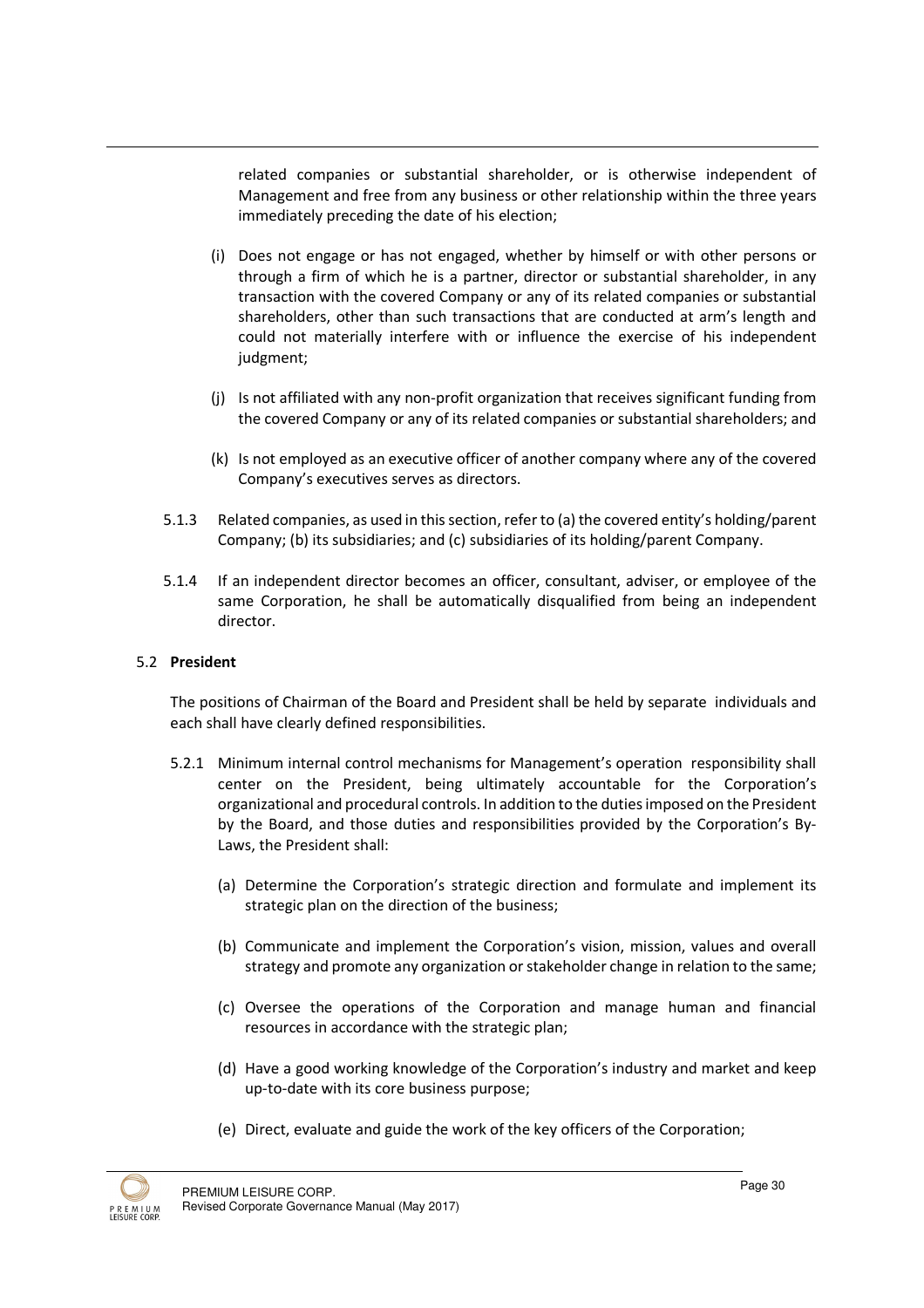- (f) Manage the Corporation's resources prudently and ensure a proper balance of the same;
- (g) Provide the Board with timely information and interface between the Board and the employees;
- (h) Build the corporate culture and motivate the employees of the Corporation;
- (i) Serve as the link between internal operations and external stakeholders;
- (j) See that all orders and resolutions of the Board are carried into effect;
- (k) Submit to the Board as soon as possible after the close of each fiscal year, and to the stockholders at the annual meeting, a complete report of the operations of the Corporation for the preceding year, and the state of its affairs;
- (l) Report to the Board from time to time all matters within his knowledge which in the interest of the Corporation may require to be brought to the Board's notice; and
- (m) Perform such other responsibilities as the Board may impose.

#### 5.3 Lead Director

The Board shall designate a lead director among the independent directors if the Chairman of the Board is not independent, including if the positions of the Chairman of the Board and President are held by one person. The primary responsibility of the lead independent director is to provide leadership to the independent directors and advise the Board on matters where there may be an actual or perceived conflict of interest.

- 5.3.1 The functions of the lead director include, among others, the following:
	- (a) Serves as an intermediary between the Chairman and the other directors when necessary;
	- (b) Convenes and chairs meetings of the non-executive directors; and
	- (c) Contributes to the performance evaluation of the Chairman, as required.
- 5.4 A director with a material interest in any transaction affecting the Corporation shall abstain from taking part in the deliberations of the same.
- 5.5 The non-executive directors (NEDs) shall have separate periodic meetings with the external auditor and heads of the internal audit, compliance and risk functions, without any executive directors present to ensure that proper checks and balances are in place within the corporation. The meetings shall be chaired by the lead independent director.

#### 6. Assessing Board Performance

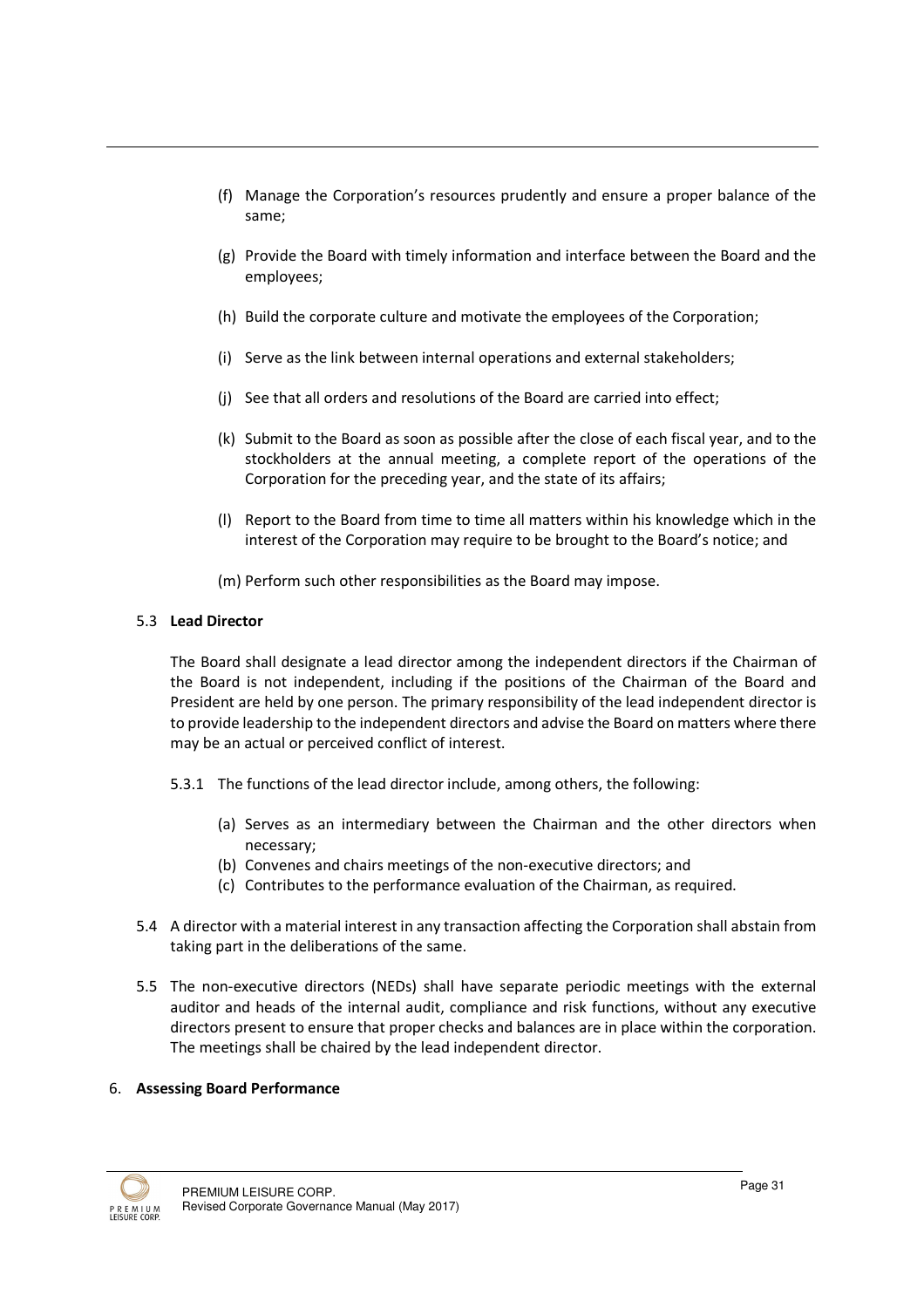The best measure of the Board's effectiveness is through an assessment process. The Board shall regularly carry out evaluations to appraise its performance as a body, and assess whether it possesses the right mix of backgrounds and competencies.

# 6.1. Board Evaluation

- 6.1.1 The Board shall conduct an annual self-assessment of its performance, including the performance of the Chairman, individual members and committees. Every three years, the assessment shall be supported by an external facilitator.
- 6.1.2 The Board shall have in place a system that provides, at the minimum, criteria and process to determine the performance of the Board, the individual directors, and committees. This system shall allow for a feedback mechanism from the shareholders. The establishment of such valuation system, including the features thereof, shall be disclosed in the Corporation's Annual Report or in such form of report that is applicable to the Corporation. The adoption of this performance evaluation system must be covered by a Board approval.
- 6.1.3 During the evaluation, directors shall be afforded the opportunity to identify areas for improvement in the performance of their duties and responsibilities. They will then develop concrete action plans and ensure that these are implemented to address identified areas of improvement.

#### 7. Strengthening Board Ethics

Members of the Board are duty-bound to apply high ethical standards, taking into account the interests of all stakeholders.

- 7.1 The Board shall adopt a Code of Business Conduct and Ethics that shall provide standards for professional and ethical behavior, as well as articulate acceptable and unacceptable conduct and practices in internal and external dealings. The Code shall be properly disseminated to the Board, Senior Management and employees. It shall also be disclosed and made available to the public through the Company website.
- 7.2 The Board shall ensure proper and efficient implementation and monitoring of compliance with the Code of Business Conduct and Ethics and internal policies. The Company's Code of Business Conduct and Ethics shall be made effective and inculcated in the Company's culture through a communication and awareness campaign, continuous training to reinforce the code, strict monitoring and implementation and setting in place proper avenues where issues may be raised and addressed without fear of retribution.

#### DISCLOSURE AND TRANSPARENCY

#### 8. Enhancing Company Disclosure Policies and Procedures

The Company shall establish corporate disclosure policies and procedures that are practical and in accordance with best practices and regulatory expectations.

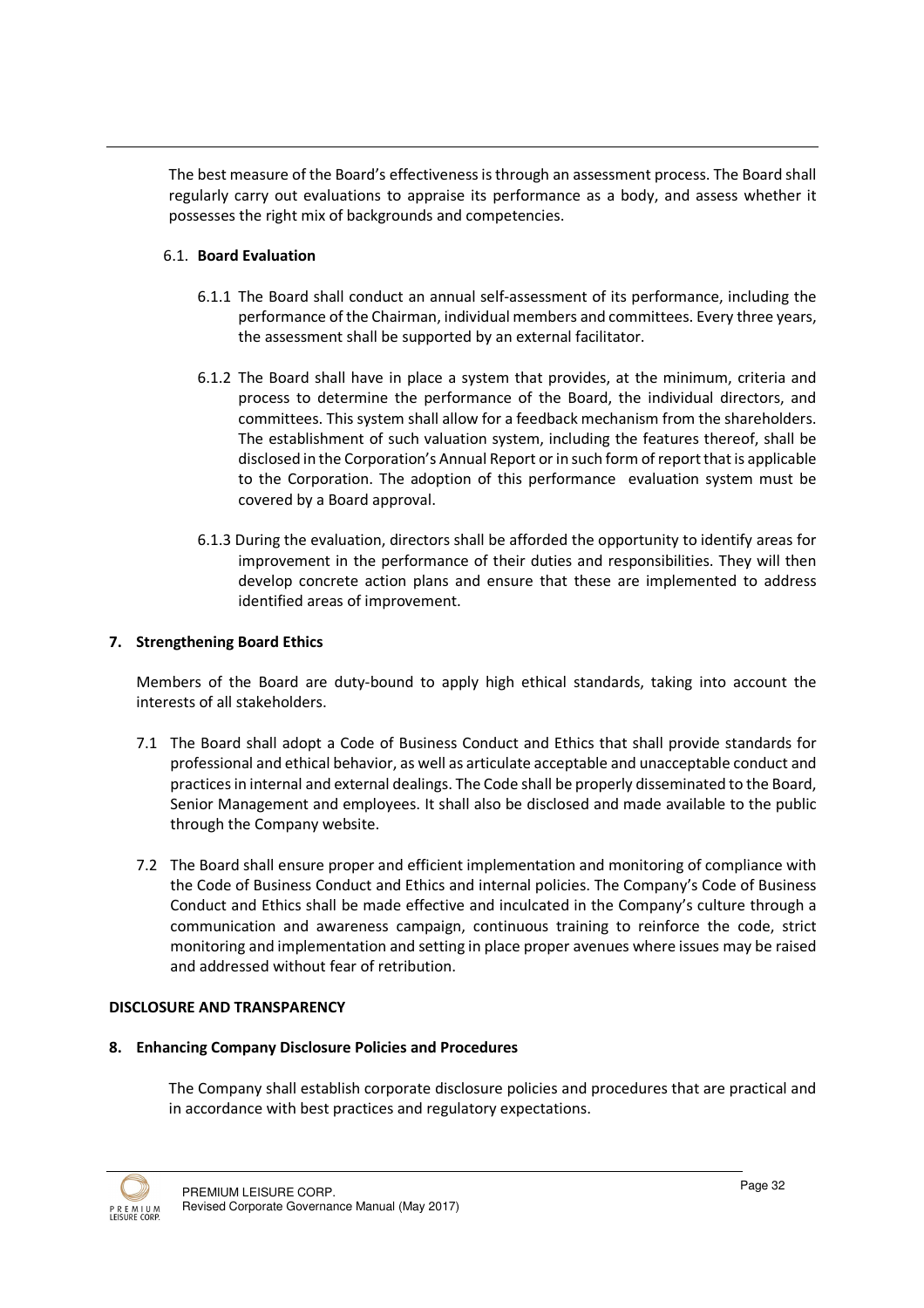- 8.1. Corporate disclosure policies and procedures shall be in place to ensure a comprehensive, accurate, reliable and timely report to shareholders and other stakeholders to give a fair and complete picture of the Company's financial condition, results and business operations.
- 8.2. The Company shall have a policy requiring all directors and officers to disclose/report to the Company any dealings in the Company's shares within three business days.
- 8.3. The Board shall fully disclose all relevant and material information on individual board members and key executives to evaluate their experience and qualifications, and assess any potential conflicts of interest that might affect their judgment.
- 8.4. A clear disclosure of its policies and procedure shall be in place for setting Board and executive remuneration, as well as the level and mix of the same in the Annual Corporate Governance Report.
- 8.5. Full disclosure of the Company's policies governing Related Party Transactions (RPTs) and other unusual or infrequently occurring transactions shall be required in the Manual on Corporate Governance. The material or significant RPTs reviewed and approved during the year shall be disclosed in its Annual Corporate Governance Report.
- 8.6. A full, fair, accurate and timely disclosure shall be made to the public of every material fact or event that occurs, particularly on the acquisition or disposal of significant assets, which could adversely affect the viability or the interest of its shareholders and other stakeholders. Moreover, the Board of the offeree Company shall appoint an independent party to evaluate the fairness of the transaction price on the acquisition or disposal of assets.
- 8.7. The corporate governance policies, programs and procedures shall be submitted to the regulators and posted on the Company website.
- 8.8. The Board shall therefore commit at all times to full disclosure of material information dealings. It shall cause the filing of all required information through the appropriate Exchange mechanisms for listed companies and submissions to the Commission in the interest of its stockholders and other stakeholders.

# 9. Strengthening the External Auditor's Independence and Improving Audit Quality

#### 9.1. External Auditor

- 9.1.1 The Board, through the Audit Committee, shall recommend to the stockholders a duly accredited external auditor who shall undertake an independent audit and shall provide an objective assurance on the way in which the financial statements shall have been prepared and presented.
- 9.1.2 An external auditor shall enable an environment of good corporate governance as reflected in the financial records and reports of the Corporation. An external auditor shall be selected and appointed by the stockholders upon recommendation of the Audit Committee.

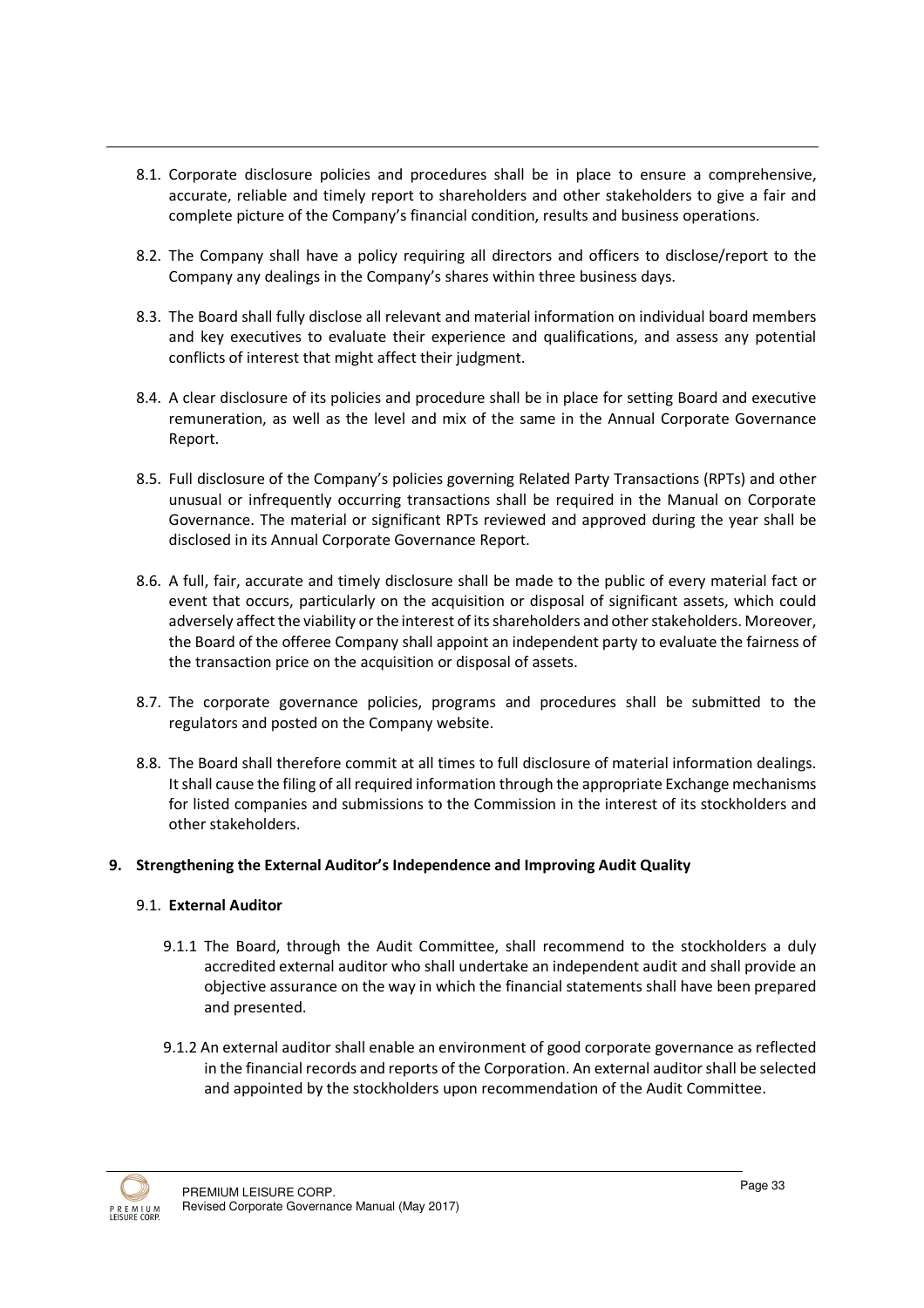- 9.1.3 The reason/s for the resignation, dismissal or cessation from service and the date thereof of an external auditor shall be reported in the Company's annual and current reports. Said report shall include a discussion of any disagreement with said former external auditor on any matter of accounting principles or practices, financial statement disclosure or auditing scope or procedure.
- 9.1.4 The external auditor of the company shall not at the same time provide the services of an internal auditor to the same corporation. The Corporation shall ensure that the other nonaudit work shall not be in conflict with the functions of the external auditor.
- 9.1.5 The Company's external auditor shall be rotated or the handling partner shall be changed every five (5) years or earlier.
- 9.1.6 If an external auditor believed that the statements made in the Company's annual report, information statement or proxy statement filed during his engagement is incorrect or incomplete, he shall present his views in said reports.

#### 10. Increasing Focus on Non-Financial and Sustainability Reporting

The Company shall ensure that the material and reportable non-financial and sustainability issues are disclosed.

10.1 There shall be an established policy on the disclosure of material and reportable nonfinancial and sustainability issues, with emphasis on the management of environmental, social and governance (ESG) issues of the business.

# 11. Promoting a Comprehensive and Cost-Efficient Access to Relevant Information

The Company shall maintain a comprehensive and cost-efficient communication channel for disseminating relevant information to its shareholders and other investors. This channel is crucial for timely and informed decision-making by investors, stakeholders and other interested users. These shall include, but not limited to, Company website, media and analyst briefings.

# INTERNAL CONTROL SYSTEMS AND RISK MANAGEMENT FRAMEWORK

#### 12. Strengthening the Internal Control System and Enterprise Risk Management Framework

To ensure integrity, transparency and proper governance in the conduct of its affairs, the Company shall have a strong and effective internal control system and enterprise risk management framework.

- 12.1. Internal Control System. The Company shall have an adequate and effective internal control system and enterprise risk management framework in the conduct of its business, taking into account its size, risk profile and complexity of its operations.
- 12.2. Internal Audit Function. The Company shall have in place an independent internal audit function that provides an independent and objective assurance, and consulting services designed to add value and improve the Company's operations. The functions of the Internal Audit include, among others, the following:

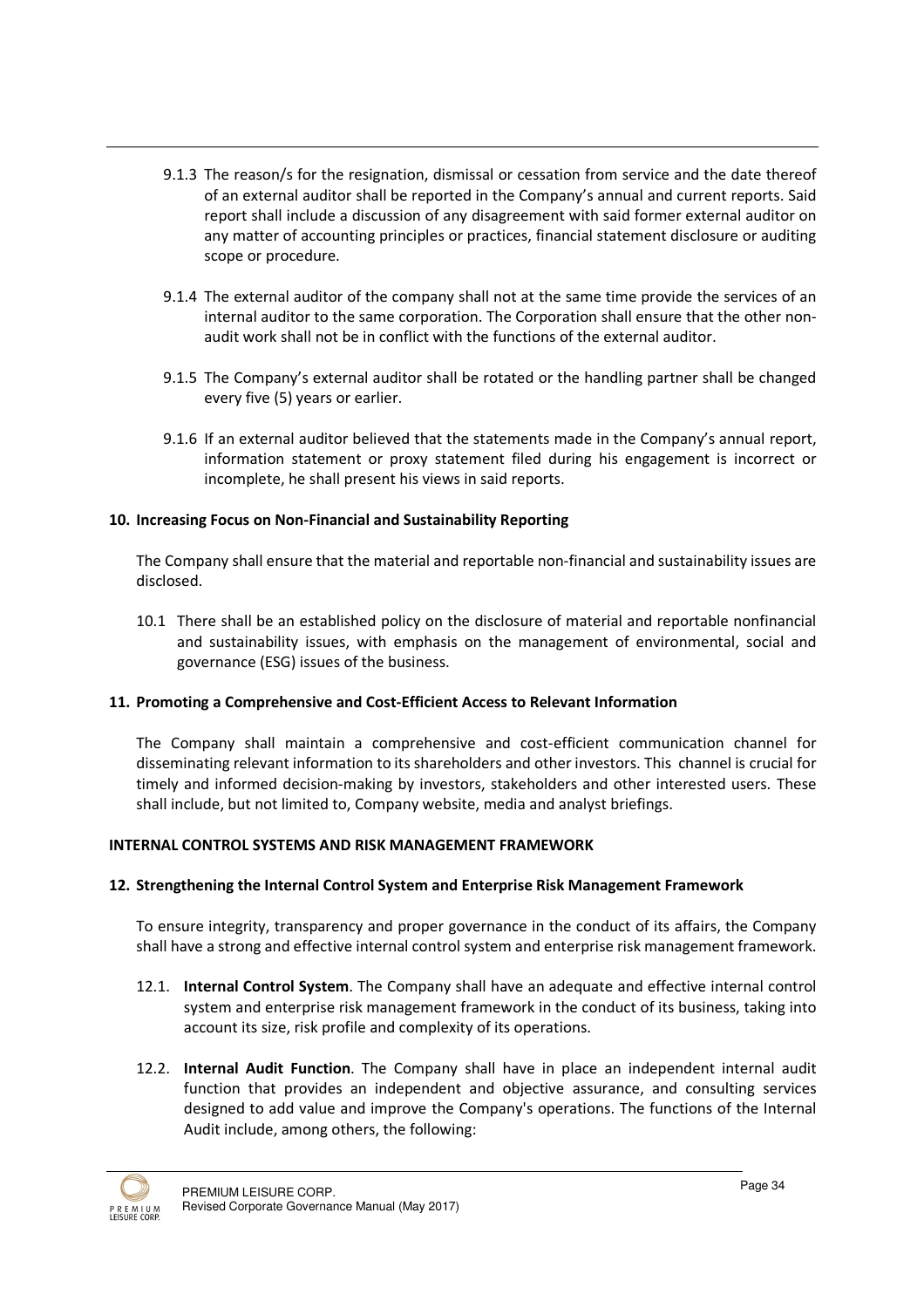- (a) Provides an independent risk-based assurance service to the Board, Audit Committee and Management, focusing on reviewing the effectiveness of the governance and control processes in (1) promoting the right values and ethics, (2) ensuring effective performance management and accounting in the organization, (3) communicating risk and control information, and (4) coordinating the activities and information among the Board, external and internal auditors, and Management;
- (b) Performs regular and special audit as contained in the annual audit plan and/or based on the Company's risk assessment;
- (c) Performs consulting and advisory services related to governance and control as appropriate for the organization;
- (d) Performs compliance audit of relevant laws, rules and regulations, contractual obligations and other commitments, which could have a significant impact on the organization;
- (e) Reviews, audits and assesses the efficiency and effectiveness of the internal control system of all areas of the Company;
- (f) Evaluates operations or programs to ascertain whether results are consistent with established objectives and goals, and whether the operations or programs are being carried out as planned;
- (g) Evaluates specific operations at the request of the Board or Management, as appropriate; and
- (h) Monitors and evaluates governance processes.
- 12.3. Chief Audit Executive. The Chief Audit Executive (CAE), appointed by the Board, shall oversee and be responsible for the internal audit activity of the organization, including the portion that is outsourced to a third party service provider. In case of a fully outsourced internal audit activity, a qualified independent executive or senior management personnel shall be assigned the responsibility for managing the fully outsourced internal audit activity. The following are the responsibilities of the CAE, among others:
	- (a) Periodically reviews the Internal Audit Charter and presents it to Senior Management and the Audit Committee for approval;
	- (b) Establishes a risk-based internal audit plan, including policies and procedures, to determine the priorities of the internal audit activity, consistent with the organization's goals;
	- (c) Communicates the internal audit activity's plans, resource requirements and impact of resource limitations, as well as significant interim changes, to Senior Management and the Audit Committee for review and approval;

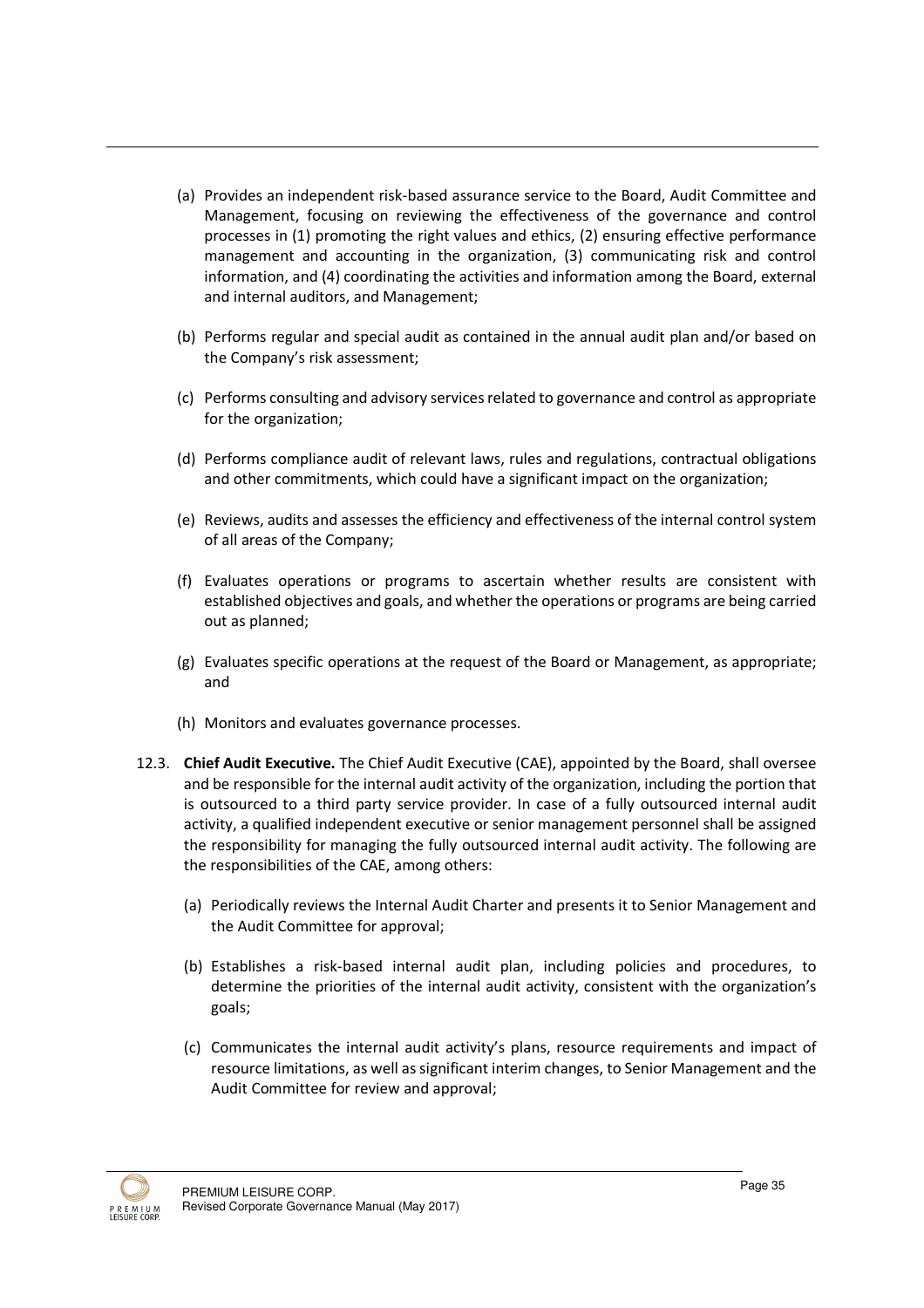- (d) Spearheads the performance of the internal audit activity to ensure it adds value to the organization;
- (e) Reports periodically to the Audit Committee on the internal audit activity's performance relative to its plan; and
- (f) Presents findings and recommendations to the Audit Committee and gives advice to Senior Management and the Board on how to improve internal processes.

#### 12.4. Enterprise Risk Management

The Company shall establish a separate, effective risk management function to identify, assess and monitor key exposures.

- 12.4.1 The risk management function involves the following activities, among others:
	- (a) Defining a risk management strategy;
	- (b) Identifying and analyzing key risk exposures relating to environmental, social and governance (ESG) factors and the achievement of the organization's strategic objectives;
	- (c) Evaluating and categorizing each identified risk using the Company's predefined risk categories and parameters;
	- (d) Establishing a risk register with clearly defined, prioritized and residual risks;
	- (e) Developing a risk mitigation plan for the most important risks to the Company, as defined by the risk management strategy;
	- (f) Communicating and reporting significant risk exposures including business risks (i.e., strategic, compliance, operational, financial and reputational risks), control issues and risk mitigation plan to the Board Risk Oversight Committee; and
	- (g) Monitoring and evaluating the effectiveness of the organization's risk management processes.
- 12.5. Chief Risk Officer. In managing the Company's Risk Management System, the Company shall have a Chief Risk Officer (CRO), who is the ultimate champion of Enterprise Risk Management (ERM) and has adequate authority, stature, resources and support to fulfill his responsibilities, subject to a company's size, risk profile and complexity of operations. The CRO has the following functions, among others:
	- (a) Supervises the entire ERM process and spearheads the development, implementation, maintenance and continuous improvement of ERM processes and documentation;
	- (b) Communicates the top risks and the status of the implementation of risk management strategies and action plans to the Board Risk Oversight Committee;

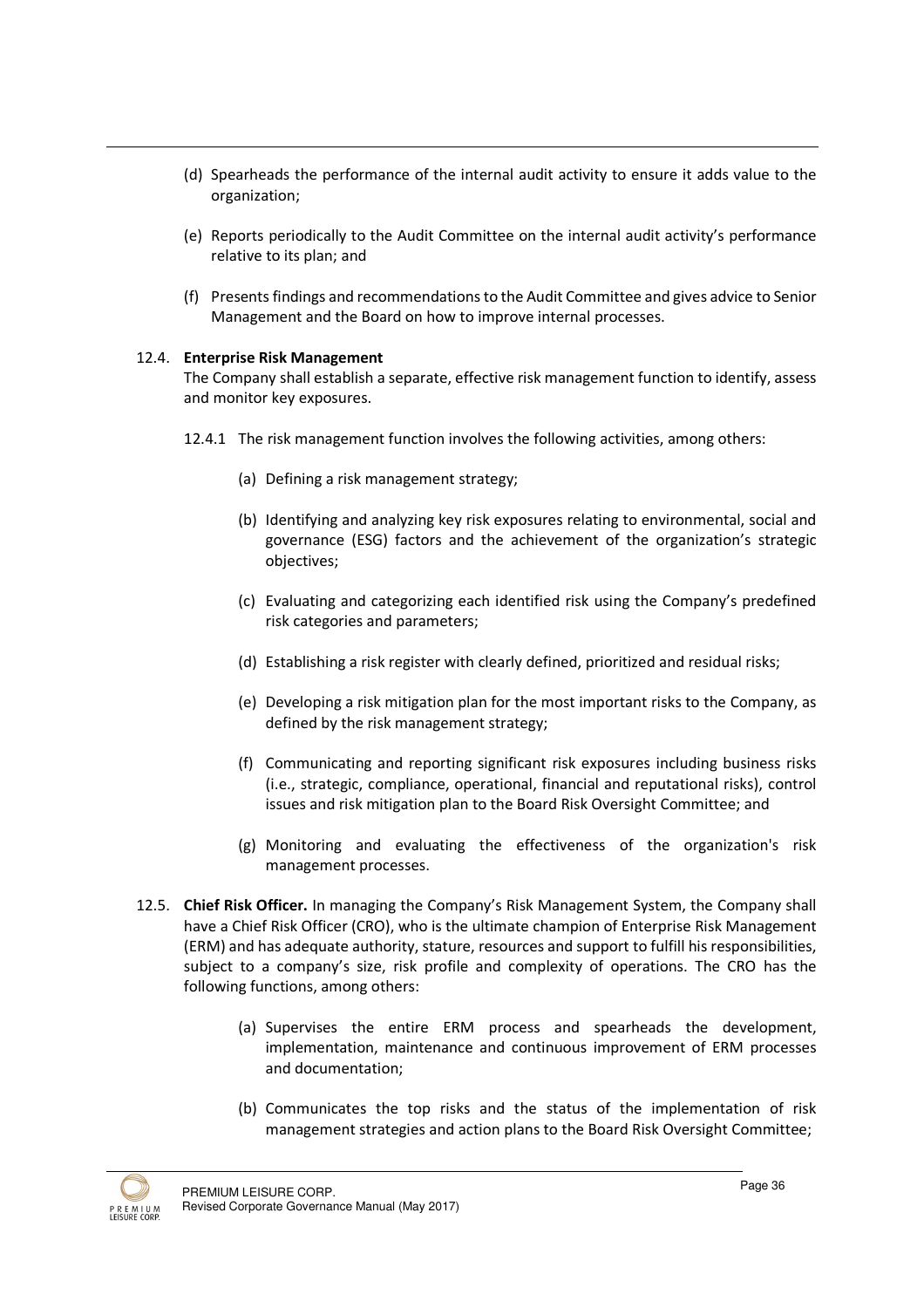- (c) Collaborates with the President in updating and making recommendations to the Board Risk Oversight Committee;
- (d) Suggests ERM policies and related guidance, as may be needed; and
- (e) Provides insights on the following:
	- i. Risk management processes are performing as intended;
	- ii. Risk measures reported are continuously reviewed by risk owners for effectiveness; and
	- iii. Established risk policies and procedures are being complied with.

# CULTIVATING A SYNERGIC RELATIONSHIP WITH SHAREHOLDERS

# 13. Promoting Shareholder Rights

The Company shall treat all shareholders fairly and equitably, and also recognize, protect and facilitate the exercise of their rights.

- 13.1. It shall be the duty of the directors to promote shareholder rights, remove impediments to the exercise of shareholder rights and allow possibilities to seek redress for violation of their rights. They shall encourage the exercise of shareholders' voting rights and the solution of collective action problems through appropriate mechanisms. They shall be instrumental in removing excessive costs and other administrative or practical impediments to shareholders participating in meetings and/or voting in person. The directors shall pave the way for electronic filing and distribution of shareholder information necessary to make informed decisions, subject to legal constraints.
- 13.2. In addition to the sending of notices, open communications shall be maintained with stockholders to encourage them to personally attend the stockholders' meeting. If they cannot attend, they shall be apprised ahead of time of their right to appoint a proxy. The Board shall encourage active shareholder participation by sending the Notice of Annual and Special Shareholders' Meeting with sufficient and relevant information at least twenty eight (28) business days before the meeting.
- 13.3. The Board shall encourage active shareholder participation by making the result of the votes taken during the most recent Annual or Special Shareholders' Meeting publicly available the next working day. In addition, the Minutes of the Annual and Special Shareholders' Meeting shall be available on the Company website within five (5) business days from the end of the meeting.

# 13.4. Rights of Shareholders

The Board shall be committed to respect the following rights of stockholders:

# 13.4.1 Voting Rights

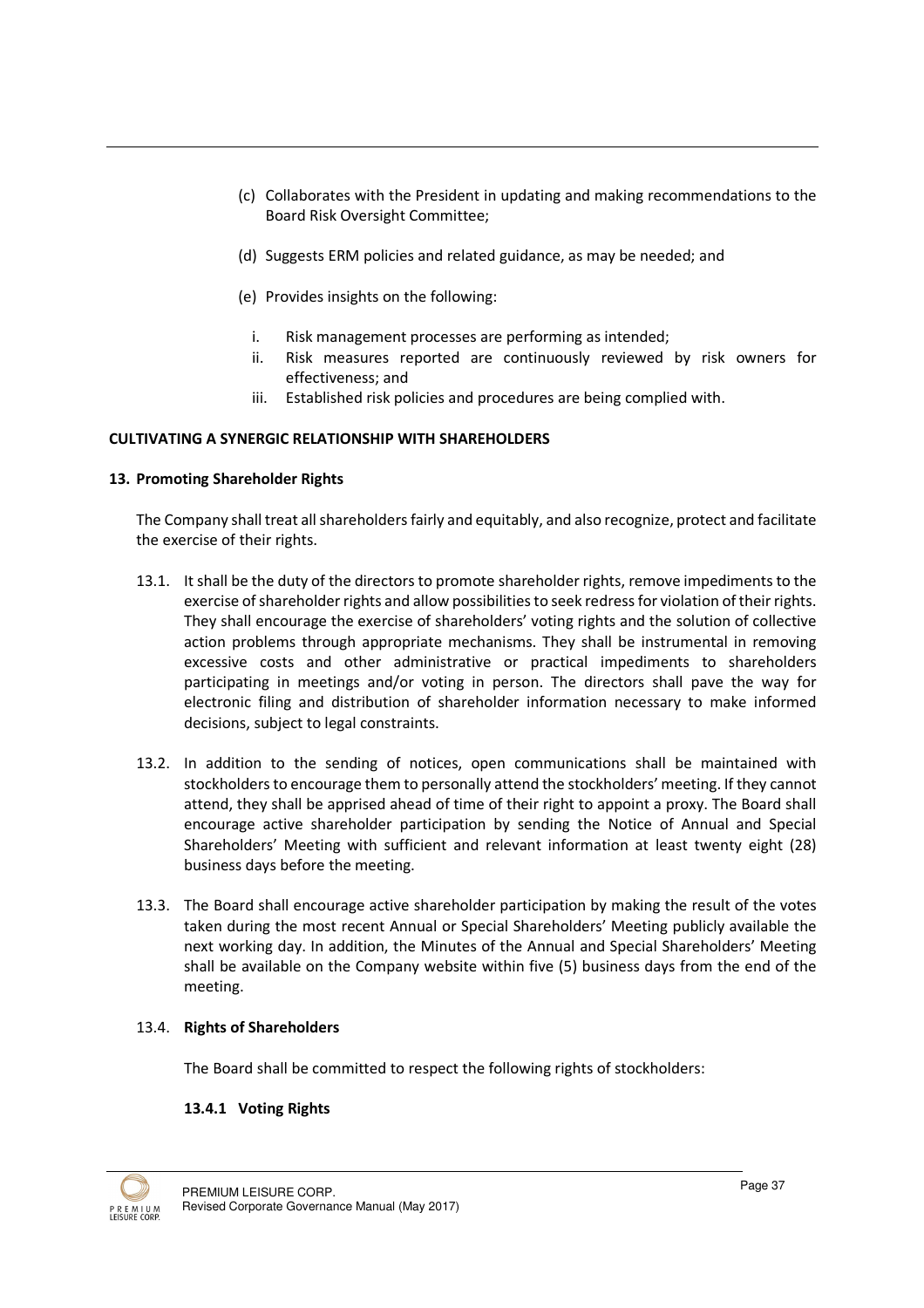- (a) Shareholders shall have the right to elect, remove and replace directors and vote on certain corporate acts in accordance with the Corporation Code. Minority shareholders shall have the right to nominate candidates for election to the Board during the Corporation's Annual Stockholders' Meetings, in accordance with the Company's By-Laws.
- (b) Shareholders shall have the right to participate in decisions concerning fundamental corporate changes, such as:
	- 1. Amendments to the Company's constitution
	- 2. The authorization of additional shares
	- 3. The transfer of all or substantially all assets, which in effect results in the sale of the Company
- (c) Election of Directors shall take place during the Annual Stockholders' Meeting of the Company. As mandated by the Corporation Code, cumulative voting may be used in the election of directors.
- (d) The Board shall be transparent and fair in the conduct of the meetings of the shareholders. The shareholders shall be encouraged to personally attend such meetings, and that if they cannot attend, they shall be apprised ahead of time of their right to appoint a proxy. Subject to the requirements of the By-Laws, the right to designate a proxy shall not be unduly restricted and any doubt about the validity of a proxy should be resolved in favor of the shareholder.
- (e) A director shall not be removed without cause if it will deny minority shareholders representation in the Board.

# 13.4.2 Pre-Emptive Right

Under the Amended Articles of Incorporation of the Company, no stockholder of the Corporation, because of his/its ownership of stock, has a pre-emptive or other right to purchase or subscribe to any additional share of the capital stock of the corporation whether such shares of capital stock are now or hereafter authorized, whether or not such stock is convertible into or exchangeable for any stock of the Corporation or any of any other class, and whether out of the number of shares authorized by the Articles of Incorporation of the Corporation as originally filed, or by any amendment thereof, or out of shares of the capital stock of any class of the Corporation acquired by it after the issue thereof; nor shall any holder of any such stock may issue or sell that shall be convertible into, or exchangeable for, any shares of the capital stock of any class of the Corporation or to which shall be attached or appertain any warrant or warrants of any instrument of instruments that shall confer upon the owner of such obligation, warrant or instrument the right to subscribe for, or to purchase from the Corporation, any shares of the capital stock of any class.

#### 13.4.3 Right of Inspection

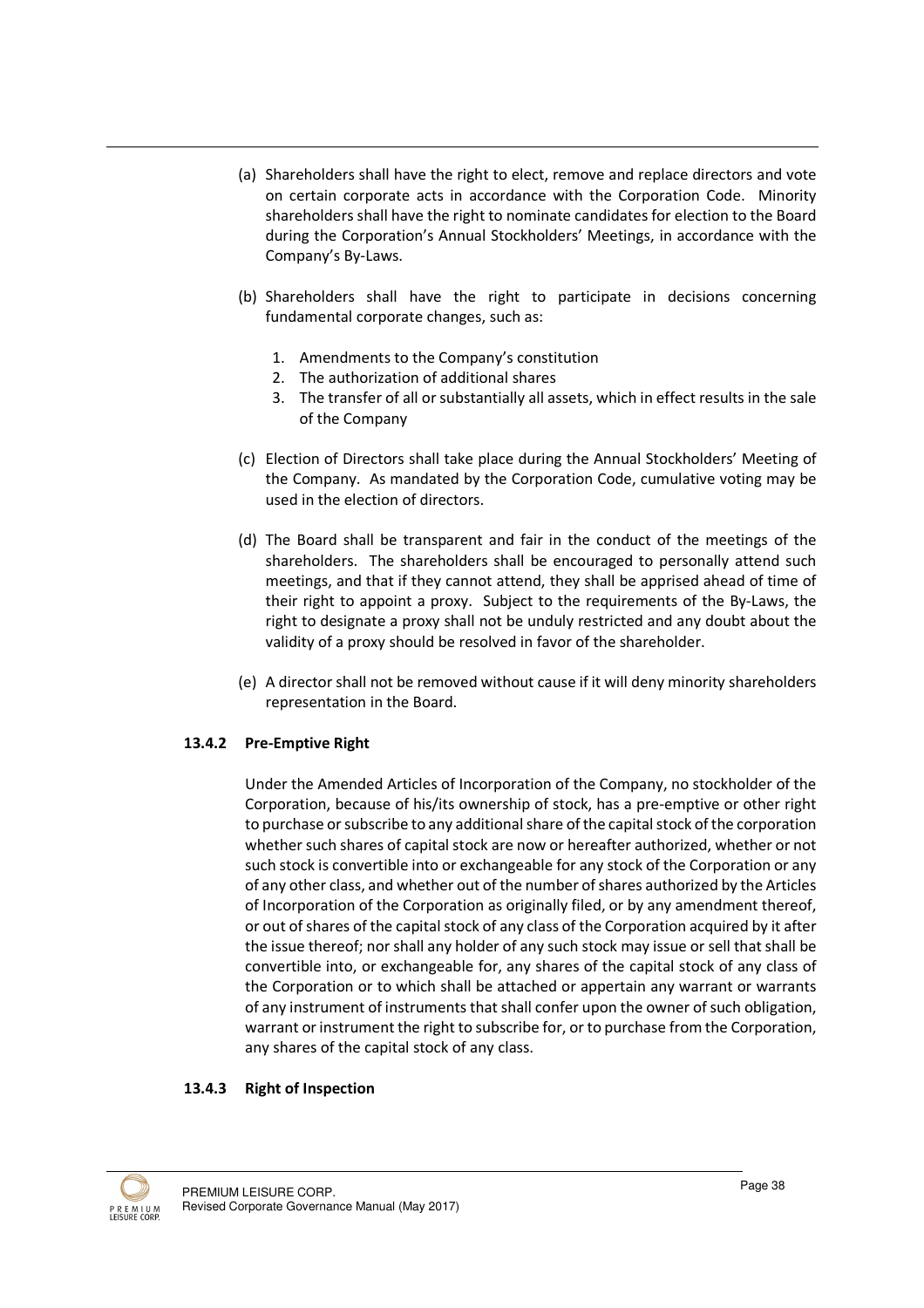All shareholders shall be allowed to inspect corporate books and records including minutes of Board meetings and stock registries in accordance with the Corporation Code, and during normal business hours. Annual reports, including financial statements, shall be provided to stockholders, without cost or restrictions.

# 13.4.4 Right to Information

- (a) The Corporation recognizes that the essence of corporate governance is transparency, hence, the more transparent the internal workings of the Corporation, the more difficult it will be for Management and dominant shareholders to mismanage the Corporation or misappropriate assets.
- (b) Towards this end, the Board shall ensure that all material information about the Corporation which could adversely affect its viability or the interest of the shareholders shall be publicly and timely disclosed. Such information shall include, among others, earnings results, acquisition or disposition of assets, off balance sheets transactions, related party transactions, remuneration of directors and Management; all of which shall be disclosed through established disclosure procedures of the PSE and SEC.
- (c) The shareholders shall be provided, upon request, with periodic reports which disclose information about the directors and officers and certain other matters, such as their holdings of the Company's shares, dealings with the Company, relationships among directors and key officers, and the aggregate compensation of directors and officers.
- (d) The minority shareholders shall be granted the right to propose the holding of a meeting, and the right to propose items in the agenda of the meeting, provided items are for legitimate business purposes, and in accordance with law, jurisprudence and best practice.
- (e) The minority shareholders shall have access to any and all information relating to matters for which the management is accountable, and to those relating to matters for which the management shall include such information and, if not included, then the minority shareholders shall be allowed to propose to include such matters in the agenda of stockholders' meeting, being within the definition of "legitimate purposes", and in accordance with law, jurisprudence and best practice.
- (f) Release of Notices to Annual and Shareholders' Meetings with sufficient and relevant information shall be sent to the shareholders and posted on the Corporation's website at least twenty-eight (28) days prior to the meeting.
	- a. Results of the votes taken during the Annual or Special Shareholders' Meeting shall be publicly available on the next working day after the meeting.

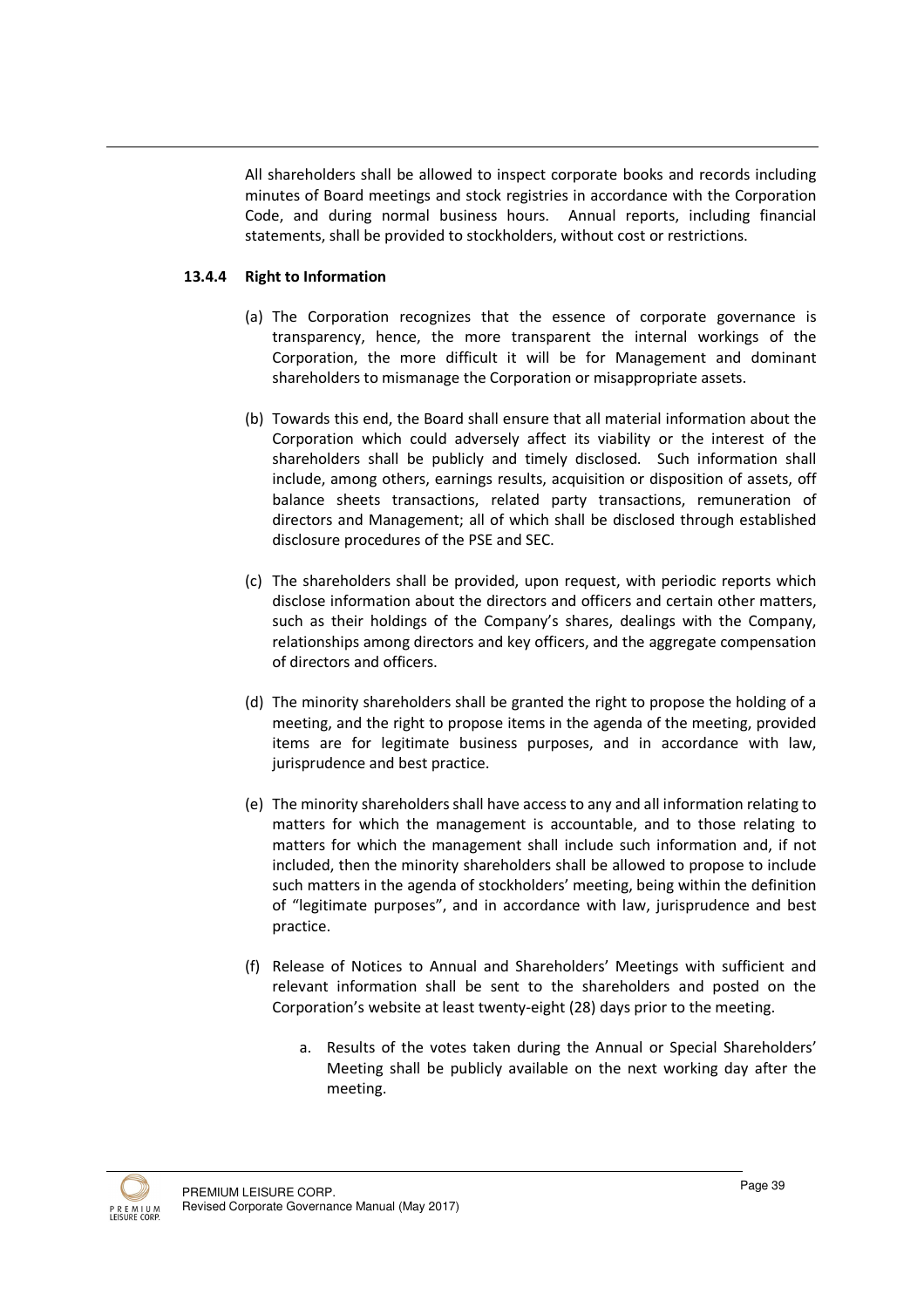b. The draft of the Annual or Special Shareholders' Minutes of the Meeting shall be posted on the Corporation's website within five (5) days from the meeting.

#### 13.4.5 Right to Dividend

- (a) Shareholders shall have the right to receive dividends subject to the discretion of the Board.
- (b) The dividends shall be paid within thirty (30) days from date of declaration of such.
- (c) The Board of Directors adopted, as a matter of policy, that the Corporation shall declare dividends of at least 80% of the prior year's unrestricted retained earnings, taking into consideration the availability of cash, restrictions that may be imposed by current and prospective financial covenants, projected levels of cash, operating results of its businesses/subsidiaries, working capital needs and long term capital expenditures of its businesses/subsidiaries, and regulatory requirements on dividend payments, among others.
- (d) The Company shall be compelled to declare dividends when its retained earnings shall be in excess of 100% of its paid-in capital stock, except:
	- 1. when justified by definite corporate expansion projects or programs approved by the Board, or
	- 2. when the Company is prohibited under any loan agreement with any financial institution or creditor, whether local or foreign, from declaring dividends without its consent, and such consent has not been secured; or
	- 3. when it can be clearly shown that such retention is necessary under special circumstances obtaining in the Corporation, such as when there is a need for special reserve for probably contingencies.

#### 13.4.6 Appraisal Right

The shareholders shall have appraisal right or the right to dissent and demand payment of the fair value of their shares in the manner provided for under Section 82 of the Corporation Code of the Philippines, under any of the following circumstances:

- (a) In case any amendment to the Articles of Incorporation has the effect of changing or restricting the rights of any stockholder or class of shares, or of authorizing preferences in any respect superior to those of outstanding shares of any class, or of extending or shortening the term of corporate existence;
- (b) In case of sale, lease, exchange, transfer, mortgage, pledge or other disposition of all or substantially all of the corporate property and assets as provided in the Corporation Code; and

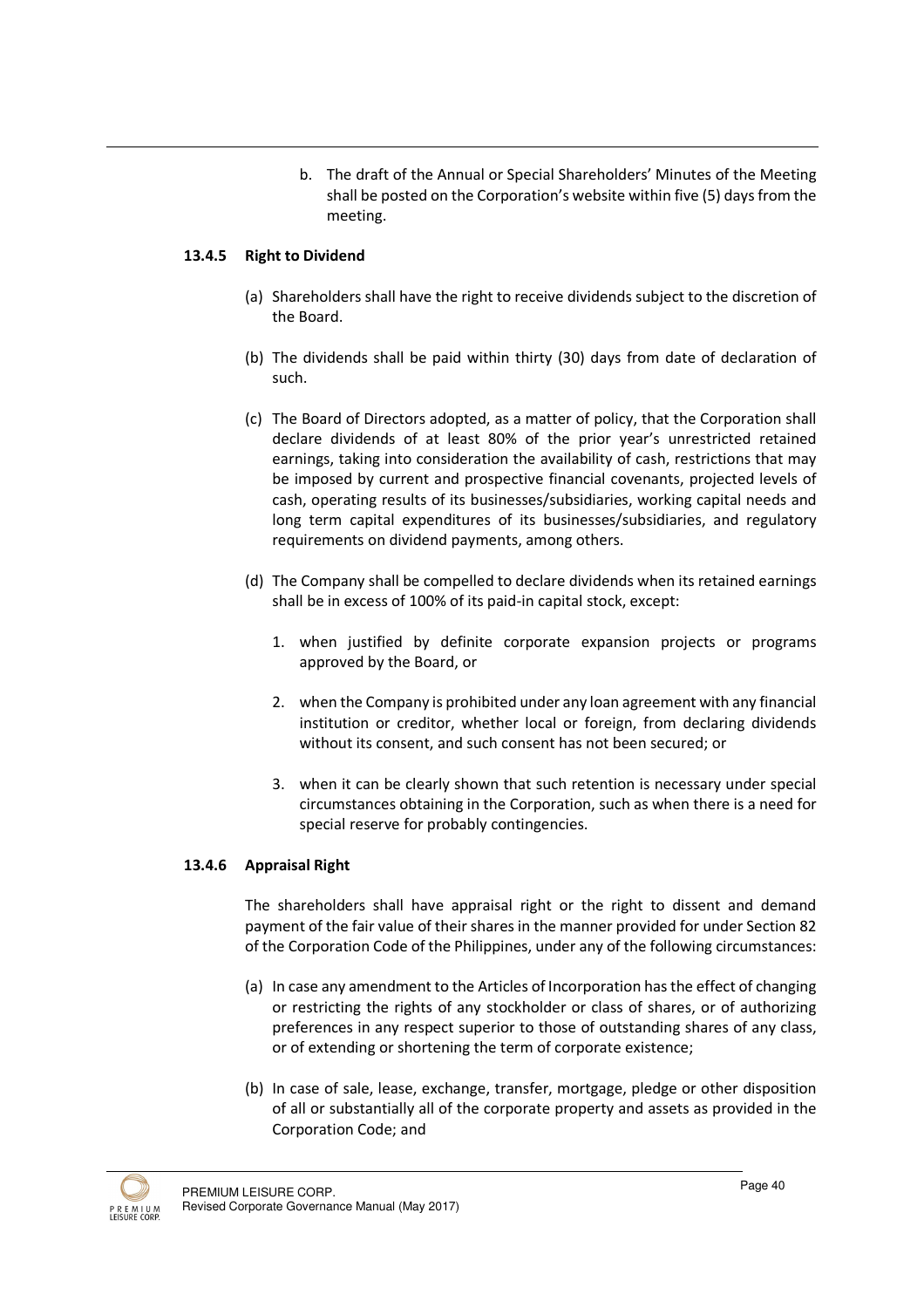(c) In case of merger or consolidation.

# 13.5 Alternative Dispute Resolution

It is the responsibility of the Board of Directors to establish an alternative dispute resolution system to settle intra-corporate disputes in an amicable and effective manner.

As such, the Board of Directors normally engages the services of a neutral third party to assist in the resolution of issues between the Company and stockholders, third parties and regulatory authorities. The alternative dispute resolution system may include arbitration, mediation, conciliation, early neutral evaluation, mini-trial, or any combination thereof, as the Company and the circumstances sees fit.

Consideration is given to the need to promote candor through confidentiality of the process, the policy of fostering prompt, economical, and amicable resolution of disputes in accordance with the principles of integrity of determination by the parties, and the policy that the decisionmaking authority in the process rests with the parties.

13.6 The Company shall establish an Investor Relations Office (IRO) to facilitate constant engagement with its shareholders. The IRO shall be present at every shareholders' meeting.

# DUTIES TO STAKEHOLDERS

# 14. Respecting Rights of Stakeholders and Effective Redress for the Violation of Stakeholders' Rights

The rights of stakeholders established by law, by contractual relations and through voluntary commitments must be respected. Where stakeholders' rights and/or interests are at stake, stakeholders shall have the opportunity to obtain prompt effective redress for the violation of their rights.

- 14.1. The Board shall identify the Company's various stakeholders and promote cooperation between them and the Company in creating wealth, growth and sustainability.
- 14.2. The Board shall establish clear policies and programs to provide a mechanism on the fair treatment and protection of stakeholders.
- 14.3. The Board shall adopt a transparent framework and process that allows stakeholders to communicate with the Company and to obtain redress for the violation of their rights.

#### 15. Encouraging Employee's Participation

A mechanism for employee participation shall be developed to create a symbiotic environment, realize the Company's goals and participate in its corporate governance processes.

15.1. The Board shall establish policies, programs and procedures that encourage employees to actively participate in the realization of the Company's goals and in its governance. These

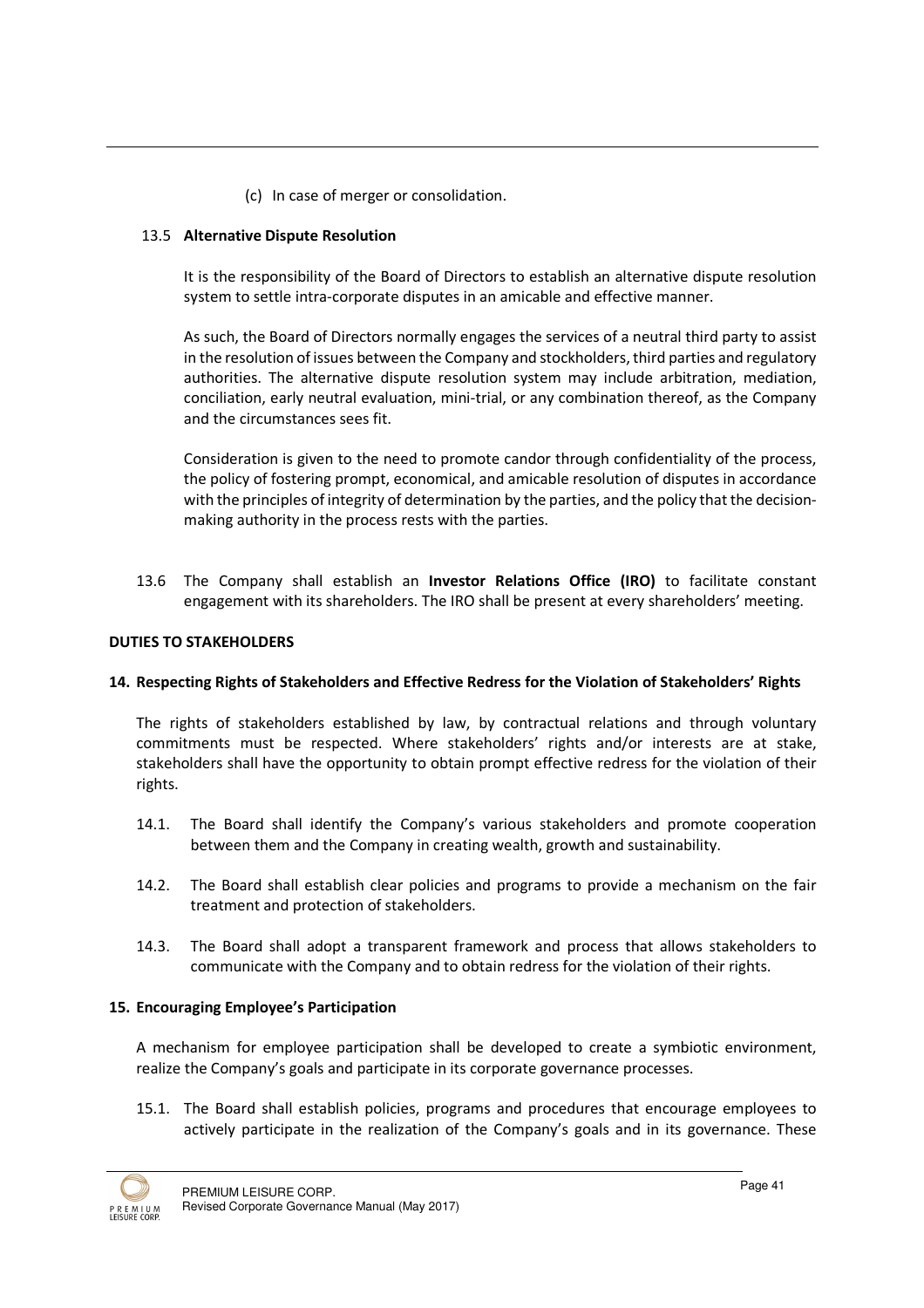policies and programs, among others, may be in the areas of health, safety and welfare, training and development, rewards/compensation for employees.

- 15.2. The Board shall set the tone and make a stand against corrupt practices by adopting an anticorruption policy and program in its Code of Ethics. Further, the Board shall disseminate the policy and program to employees across the organization through trainings to embed them in the Company's culture.
- 15.3. The Board shall establish a suitable framework for whistleblowing that allows employees to freely communicate their concerns about illegal or unethical practices, without fear of retaliation and to have direct access to an independent member of the Board or a unit created to handle whistleblowing concerns. The Board shall be conscientious in establishing the framework, as well as in supervising and ensuring its enforcement.

#### 16. Encouraging Sustainability and Social Responsibility

The Company shall be socially responsible in all its dealings with the communities where it operates. It shall ensure that its interactions serve its environment and stakeholders in a positive and progressive manner that is fully supportive of its comprehensive and balanced development.

16.1. The Company shall recognize and place an importance on the interdependence between business and society, and promote a mutually beneficial relationship that allows the Company to grow its business, while contributing to the advancement of the society where it operates.

#### COMMUNICATION AND MONITORING OF THIS MANUAL

#### 17. Communication

# 17.1. Communication of this Manual

- (a) This Manual shall be available for inspection by any stockholder of the Corporation at reasonable hours on business days.
- (b) All directors, officers, division and department heads are tasked to ensure that thorough dissemination of this Manual to all employees and related third parties, and to likewise enjoin compliance in the process.
- (c) An adequate number of printed copies of this Manual must be reproduced under the supervision of Governance and Corporate Affairs Department, with a minimum of at least one (1) hard copy of the Manual per department.
- (d) This Manual shall be subject to quarterly review unless the same frequency is amended by the Board.
- (e) If necessary, funds shall be allocated by the Corporation for the purpose of conducting an orientation program or workshop to operationalize this Manual.

#### 18. Monitoring and Penalties for Non-Compliance

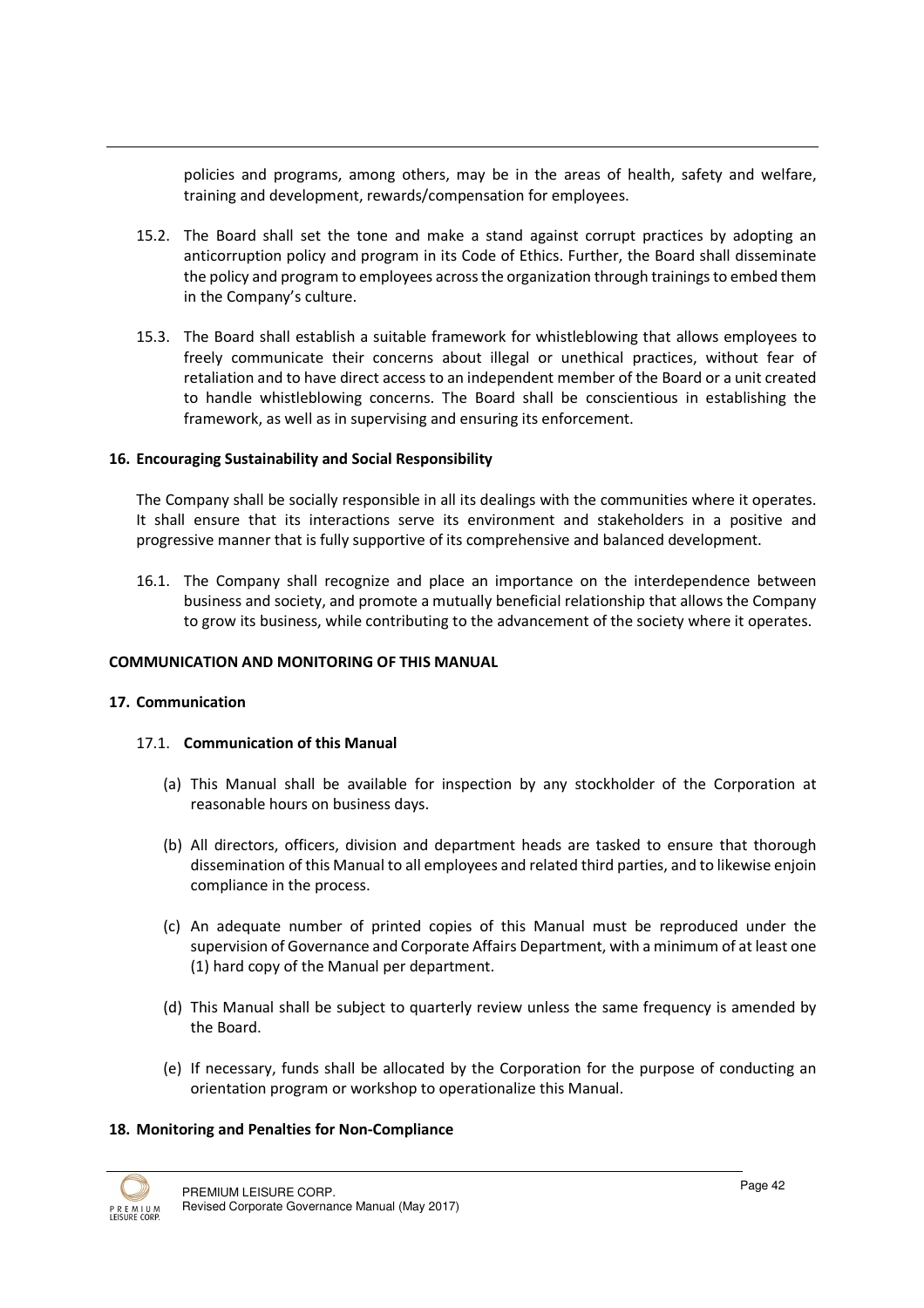- 18.1. To strictly observe and implement the provisions of this Manual, the following penalties shall be imposed, after notice and hearing, on the Company's directors, officers, staff, subsidiaries and affiliates and their respective directors, officers and staff in case of violation of any of the provisions of this Manual:
	- (a) In case of first violation, the subject person shall be warned, reprimanded or suspended depending on the severity of the violation. Any first violation that results in any notable financial loss for the Company shall be at least reprimanded or warned.
	- (b) Suspension from the office shall be imposed in case of second violation. The duration of the suspension shall depend on the gravity of the violation. This shall not be applicable to directors.
	- (c) For third violation, the maximum penalty of removal from office shall be imposed. With regard to directors, the provision of Section 28 of the Corporation Code shall be observed.
- 18.2. The Compliance Officer shall be responsible for determining violation/s through notice and hearing and shall recommend to the Chairman of the Board the imposable penalty for such violation, for further review and approval of the Board.

# 19. Effectivity

The Revised Manual on Corporate Governance was approved by the Board of Directors on May 24, 2017 and shall take effect on May 24, 2017. It supersedes the previous Manual on Corporation Governance that was approved and adopted by the Corporation, with version dated July 2016.